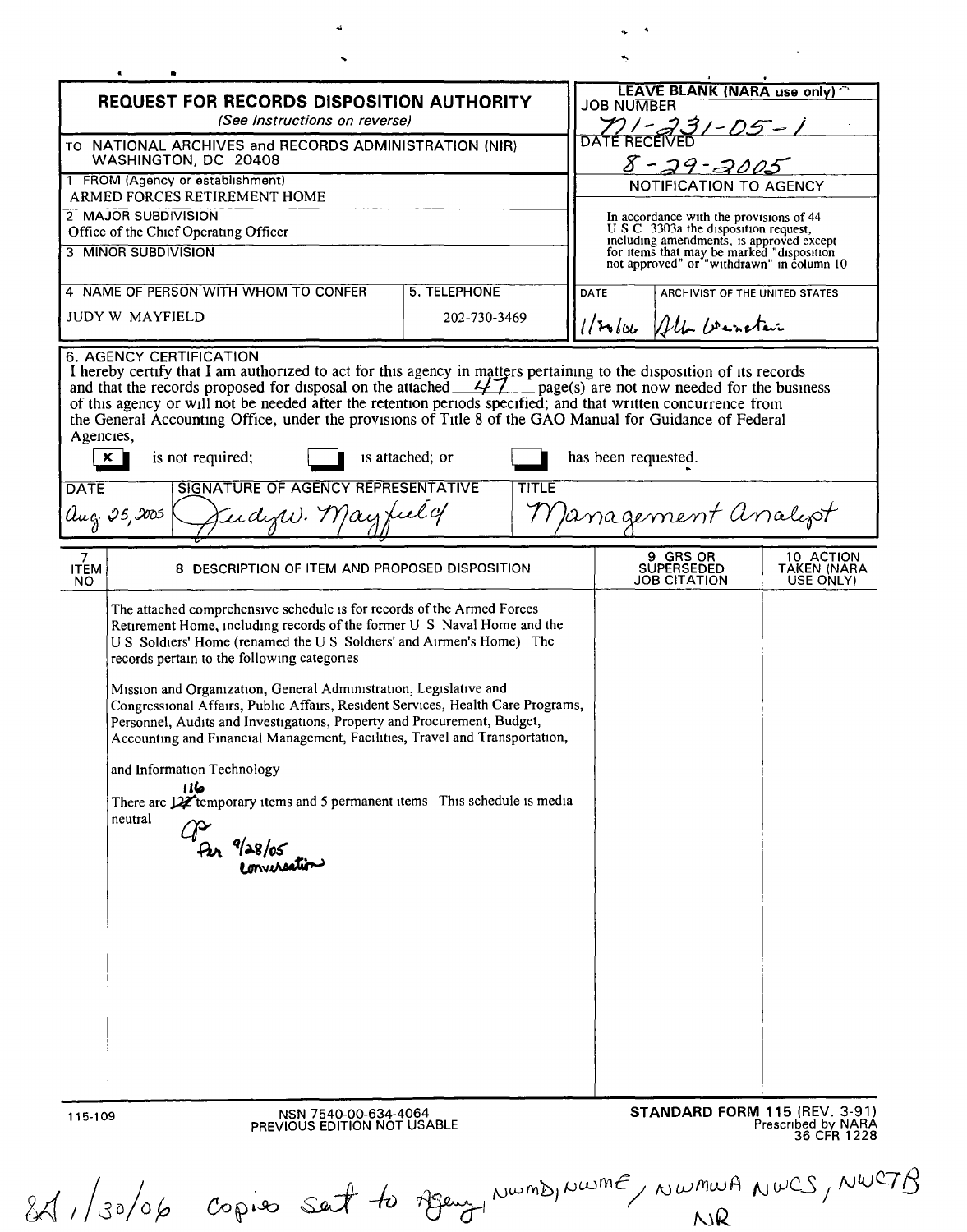## **ARMED FORCES RETIREMENT HOME COMPREHENSIVE SCHEDULE**

*NOTE*: This schedule is media neutral. Transfer of records is to be in accordance with published NARA guidance for media and format at the time of the transfer. Snactive, published NARA guidance for media and format at the time of the transfer. Stracture power<br>are files in longer meeded for agency bringers unless more specific instruction I. MISSION AND ORGANIZATION we were the created. The amount of as/os<br>These records relate to the overall mission, policies, procedures, organization, and planning  $\lambda$ activities of the Armed Forces Retirement Home (AFRH). Included are records that relate to policies and procedures, program direction (mcluding that of the AFRH Boards), committees, external reports, agency histories, customer service, and other activities.

[Refer to General Records Schedule (GRS) 16 and 20 for the disposition of related records.]

### *POLICIES AND PROCEDURES*

#### **1. Organizational Files.**

..

Organizational charts and reorgamzational studies. Records and graphics that provide a detailed descnption and illustration of the arrangement, admimstratrve structure, and geographic boundaries of the functional umts of AFRH. Reorganization studies may include final recommendations, proposals, and staff evaluations.

#### *NOTE* **Records dating up to and including 1945, transfer to NARA after NARA review.**

#### **a. Official file maintained by originating office.**

 $\sim$   $\sim$ 

Disposition PERMANENT. Cut off annually. Transfer to NARA in 5-year-blocks when newest record is  $20$  years old. (NARA Authority is N1-231-04-1, Item 3.)

#### **b. Related background studies.**

Includes studies, such as Congressionally mandated studies; charts; coordination papers; recommendations; and related documents.

Quml Disposition. PERMANENT. Cut off annually. Transfer to NARA in 5-year-blocks when newest record is 20 years old. (NARA Authority is  $N1-231-04-1$ , Item 3.)

#### *I* **c. Working files maintained by originating office.**

*Disposition:* TEMPORARY. Destroy when no longer needed for reference.

#### **~ d. Records maintained by other offices.**

*Dtsposttion:* TEMPORARY. Destroy when superseded or obsolete.

Juml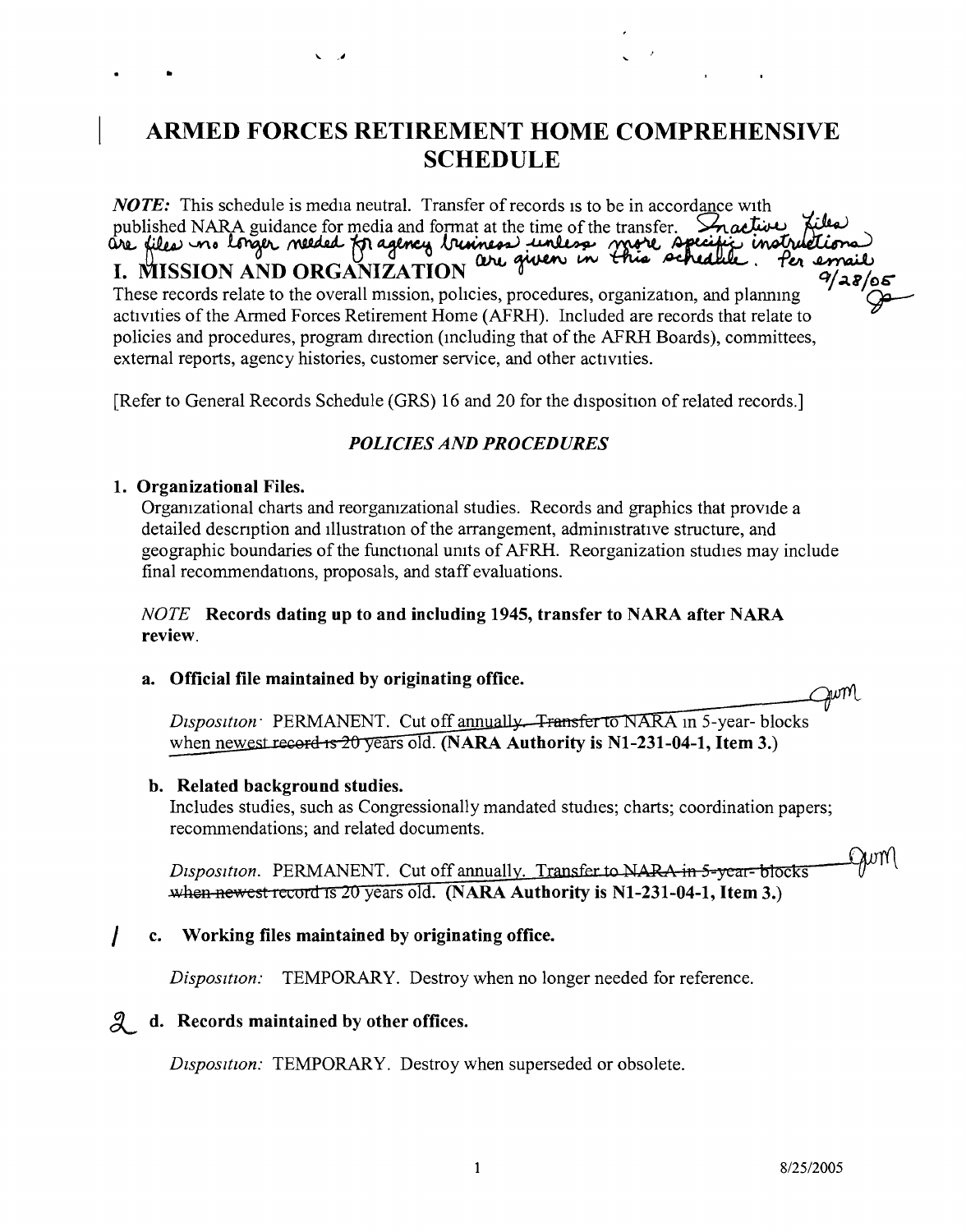#### 2. AFRH Directives Case Files.

..

Case files contaming a copy of proposed or final directives and related records and internal AFRH and other agency comments.

#### *NOTE:* Records dating **up** to and including 1945, transfer to NARA after NARA review.

a. Official file, arranged by directive.

 $\lambda$ om Disposition: PERMANENT. Cut off inactive files annually, when final rule is published. Transfer to NARA in 5-year-blocks when the newest record is 20 years old. (NARA Authority is N1-231-04-1, Item 3.)

#### .3 b. Directive review case files that do not result in a new or revised directive.

*DIsposition:* TEMPORARY. Cut off inactive files annually, upon completion of review. Destroy 1 year after cut off.

## $\mu$  c. Unofficial case files maintained by other offices.

*Disposition:* TEMPORARY. Cut off inactive files annually, upon completion of review. Destroy when superseded, obsolete, or no longer needed for reference.

#### 3. AFRH Action Memo or Notice File.

Included are AFRH level action memos or notices, addressed to more than one office, all \ employees and/or residents, or a select group of employees or residents that provide information of interest, give renunders of policies and procedures, announce appointments of AFRH officials, and/or request comments on policy or nominations for trammg and memberships on committees.

#### *NOTE-Records* dating **up** to and including 1945, transfer to NARA after NARA review.

#### a. Originating office record copy, including related background material and signed record copies maintained by policy-making office.

*Disposition* PERMANENT. Cut off annually. Transfer to NARA in 5-year-blocks when newest record is  $20$  years old. (NARA Authority is N1-231-04-1, Item 3.)

#### 5 b. Other copies.

*Disposition.* TEMPORARY. Cut off annually. Destroy 1 year after cut off or when no longer needed, whichever is sooner.

#### 4. Numbered Memos at the Office, Staff, or Field Unit Level.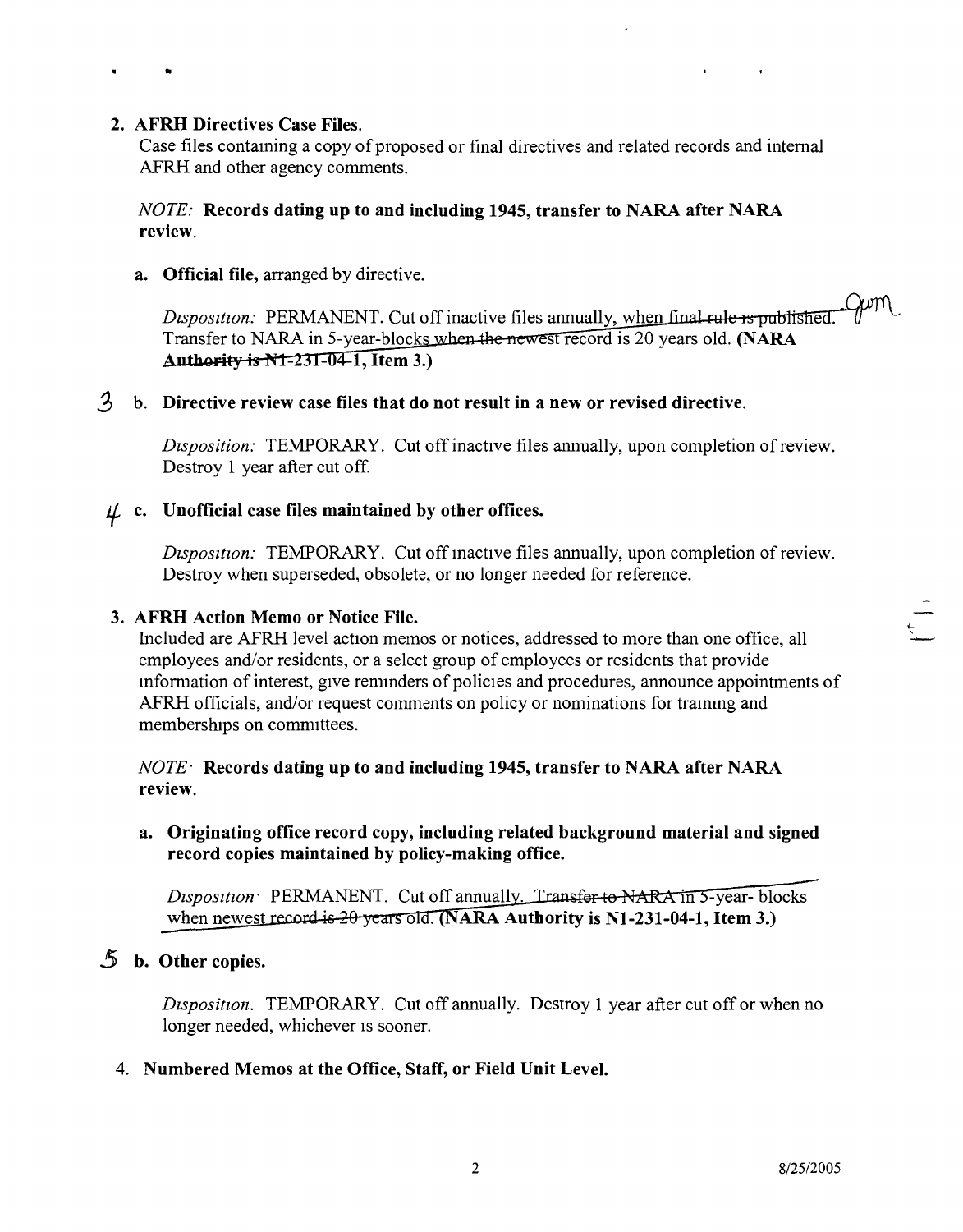NWML

Numbered memos signed by office heads, staff directors, or heads of field umts and addressed to staff within their respective units that convey admimstrative and program mformation.

#### *NOTE-* **Records dating up to and including 1945, transfer to NARA after NARA review.**

#### a. **Originating office record copy and background materials.**

Disposition: PERMANENT. Cut off annually Transfer to NARA in 5-year-blocks  $Q^{|\mathcal{U}|}$ years old. **(NARA Authority is Nl-231-04-1, Item 3.)**

*to* b. **Other copies** (including signed record copies on letterhead).

*Dtspositton:* TEMPORARY. Destroy when no longer needed for reference.

#### *PROGRAM DIRECTION*

#### 5. **Agency Head and Director(s) Program and Policy Records.**

Program and policy records of current and past agency heads and leadership, includmg the such positions as Chief Operation Officer (COO), Chief Financial Officer (CFO), Governor, Director(s), and Deputy Directors. Includes correspondence, reports, speeches, and other records accumulated by the Agency Head, Financial Officer, Director(s), and Deputy Director(s) that pertain to the administration and operation of AFRH programs and document policy-making decisions, sigmficant program management functions, procedures, initiatives, long-term planning, and other mission, program, and policy-related issues.

-Gum Disposition. PERMANENT. Cut off annually. Transfer to NARA in 5-year-blocks when newest record is 20 years old. (NARA Authority is N1-231-04-1, Item 3.)

#### **6. Program Subject Files.**

Correspondence, reports, forms, and other records accumulated by AFRH officials in managing and carrying out assigned functions that document policy-making decisions, significant program management functions, procedures, initiatives, long-term planning, and other mission, program and policy-related Issues.

#### *NOTE.* **Records dating up to and including 1945, transfer to NARA after NARA review.**

a. **Records accumulated by the office head, staff director, or equivalent, EXCLUDING** unique program-related files descnbed elsewhere in this schedule.

 $Q$ um Disposition: PERMANENT. Cut off annually. Transfer to NARA in 5-year-blocks when newest record is 20 years old. (NARA Authority is N1-231-04-1, Item 3.)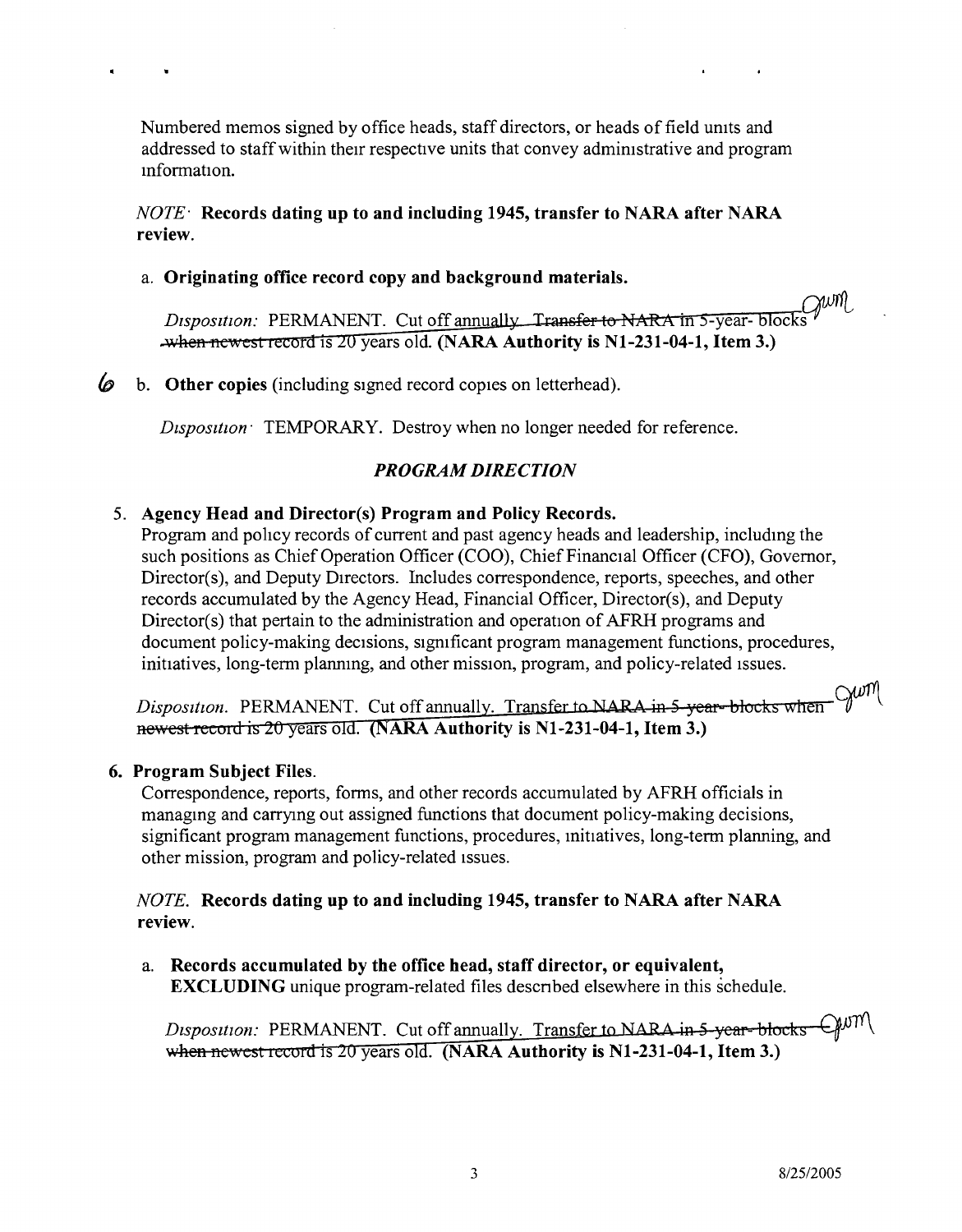#### 7 b. Other records.

•

*Dtsposttton.* TEMPORARY Cut off annually. Destroy 7 years after cut off.

#### 7. AFRH Planning and Reporting Files.

Plans, reports, correspondence, comments, notes, specifications for measuring performance objectives and records relatmg to preparing and issumg AFRH's Strategic Plans, Annual Performance Plans, Business Plans, and Annual Performance and Accountability Reports in compliance with Government Performance and Results Act (GPRA).

#### a. Official record copies of final versions of AFRH Strategic Plans, Annual Performance Plans, Business Plans, Annual Performance and Accountability Reports, and other required reports.

*<sup>J</sup>~I:SP~O~S!lt~i~OI~l~.* ~P~E~RM~~ANE~~N~T~.~C~u~t ~o~ff~ann:~u~a~ll~y~O~r~a~ft;e;r~l~a~st~a~nn~u~a~1 fre~o~rt'-1~:;:--qfl11\ Transfer to NARA in 5-year-bloc years old. (NARA Authority is N1-231-04-1, Item 3.)

b. AFRH Strategic Plan Developmental Files of originating, policy-making office and/or maintained by other offices. Relates to prepanng and disseminating the Strategic Plan, including substantive drafts, correspondence, comments, notes, reports, and other related records.

*Disposition:* PERMANENT. Cut off upon issuance of new Strategic Plan. Transfer to NARA with the record copy of the related Strategic Plan in 5-year-blocks when newest record is 20 years old. (NARA Authority is N1-231-04-1, Item 3.)

#### $\boldsymbol{8}$ c. Developmental Files of AFRH the Annual Performance Plan, Annual Performance and Accountability Report, Business Plan, and other required reports maintained by originating, policy-making office and/or other offices. Includes substantive drafts and revised final plan or operating plan, correspondence, comments, notes, specifications for measuring performance objectives, reports on plan Implementation; copies of notices, strategic budget mitiatives, project plans, quarterly and penodic performance reports by the Agency Head, Financial Officer, Directors, and/or Deputies; and preceding annual performance plans and performance reports and other related records.

*Disposition:* TEMPORARY. Cut off mactive files annually, upon issuance of the reports/plans. Destroy 3 years after cut off.

#### 8. Annual Reports to Congress.

Documents accumulated in compiling AFRH's Annual Report to Congress. Included are copies of the report, feeder reports of AFRH activities and achievements, and related records.

Chrill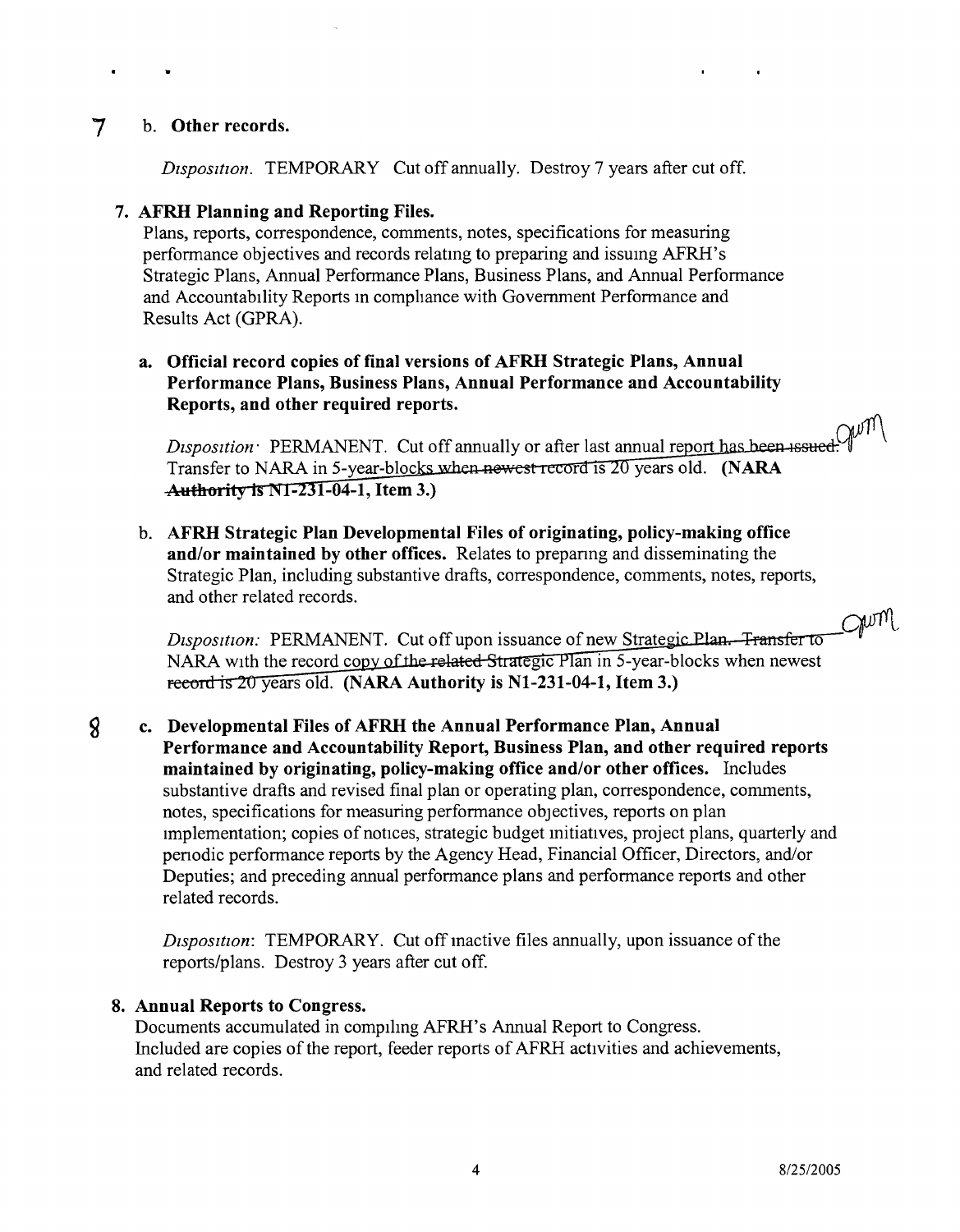*NOTE-* **Records dating up to and including 1945, transfer to NARA after NARA review.**

#### **a. Official record copy of report.**

Disposition: PERMANENT. Transfer 1 copy of each publication to NARA in 5-year- $Q^{\mu\eta}$ <br>blocks when newest record is 5 years old. (NARA Authority is N1-231-04-1. Jtem 4.) blocks when newest record is 5 years old. (NARA Authority is N1-231-04-1, Item 4.)

#### *q* **b. Background records (all offices).**

*Disposttion:* TEMPORARY. Cut off annually. Destroy 2 years after cut off.

#### **9. Federal Activities Inventory Reform (FAIR) Act Files.**

Records documenting the development and submission of the annual Commercial Activities Inventory and other requirements of the FAIR Act.

*if)* **a. Correspondence and other records** such as inventories and background papers, records relating to the COO/Director's review of the inventory, OMB's review, and challenges and appeals.

*Disposition:* TEMPORARY. Cut off annually. Destroy 5 years after cut off.

#### **(/ b. Records relating to management reviews conducted pursuant to the FAIR Act.**

*Disposition* TEMPORARY. Cut off inactive files annually. Destroy 10 years after cut off.

#### **10. Management Control Policies, Procedures, and Evaluation Files.**

Correspondence and other records relatmg to mternal management control policies and procedures and internal operating procedures (lOPs) and correspondence, reports, corrective action plans, and similar records relatmg to studies or formal evaluations of management controls and financial system reviews.

#### *I ~* a. **Policy office and office initiating the policy and conducting the review.**

*Dtsposttton:* TEMPORARY. Cut off annually. Destroy 5 years after cut off.

#### *13* **b. Other offices.**

*Dtsposition:* TEMPORARY. Destroy when superseded, obsolete, or no longer needed for reference.

#### **11. Program Activity Performance Reports.**

Per odic performance and feeder reports of program activities sent to the Agency Head by office heads, staff directors, and others.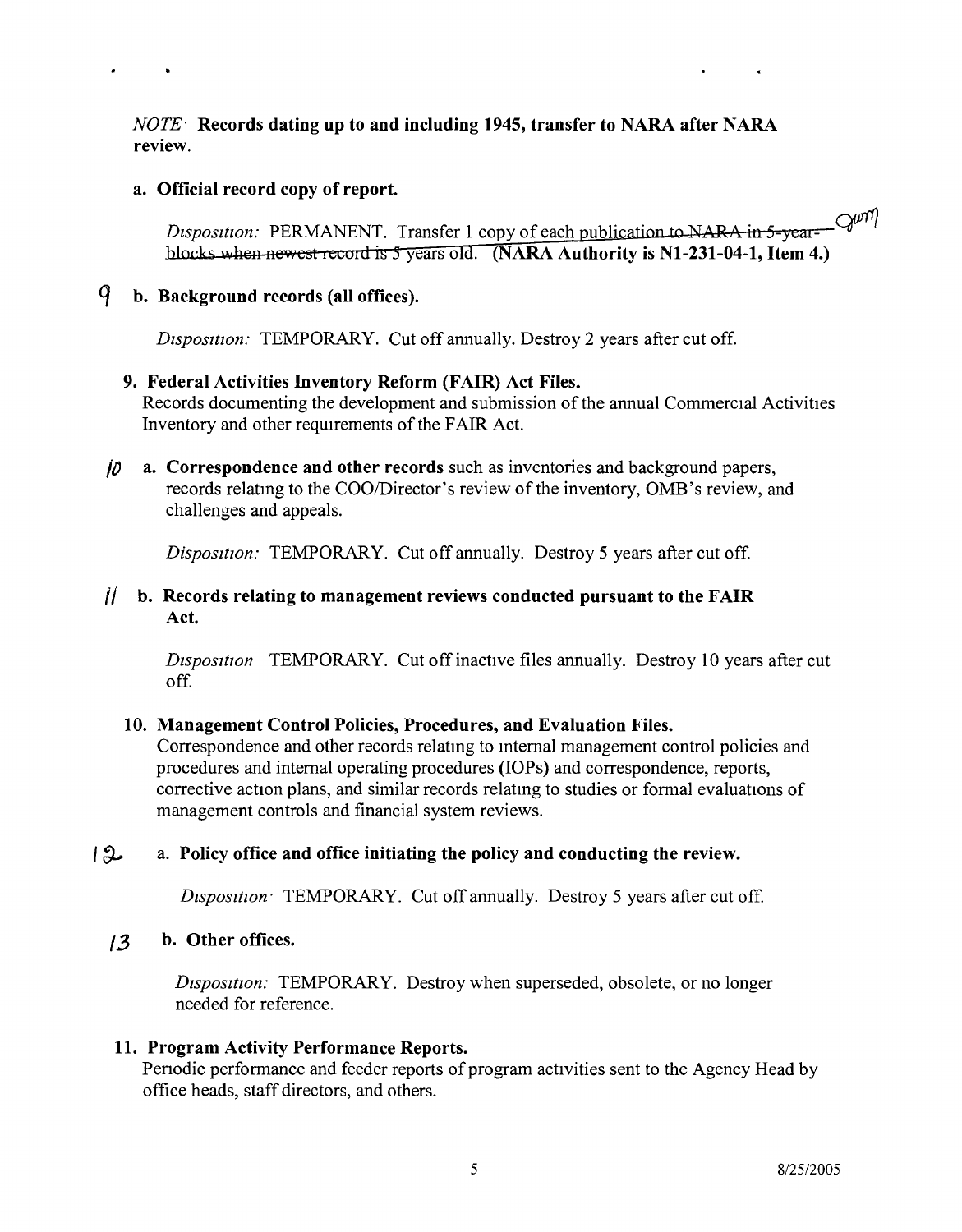#### a. Signed record copies sent to the Agency Head.

gum Disposition: PERMANENT. Cut off annually. Transfer to NARA in 5-yearblocks when newest record is 20 years old. (NARA Authority is N1-231-04-1, Item 3.)

#### *J<sup>4</sup>* b. Other copies and background reports.

*Disposition:* TEMPORARY. Cut off annually. Destroy 3 years after cut off.

#### 12. Program Review Files.

Copies of program review documents used to formally bnef semor officials, includmg the AFRH Board of Directors, on major program activities.

#### *NOTE.* Records dating up to and including 1945, transfer to NARA after NARA review.

a. Record set of program reviews to brief the Agency Head, Director(s), Deputy Directors, and/or AFRH Boards.

QwM Disposition: PERMANENT. Cut off annually. Transfer to NARA in 5-year-blocks- $\rightarrow$  when newest record is 20 years old. (NARA Authority is N1-231-04-1, Item 3.)

## 15 b. Other copies.

*Disposition:* TEMPORARY. Cut off annually. Destroy 3 years after cut off or when no longer needed for reference, whichever is sooner.

#### *AFRHBOARDS*

These records relate to AFRH Boards, mcludmg the Board of Commissioners, AFRH National Board, and Local Board of Trustees, and their meetings, bylaws, and administration of activities in support of various AFRH programs.

#### 13. Bylaws, Rules, and Regulations File.

Documents created by the AFRH Board to record amendments, repeals, revisions, and deletions to the bylaws. Included are approved copies of the bylaws, amendments, background papers, legislation, and related records.

*Disposition.* PERMANENT. Cut off inactive files annually, when superseded or no longer - CWM needed. Transfer to NARA in 5-year-blocks when newest record is 20 years old. Earlier **-transfer is authorized for the records of defunct boards and/or committees. (NARA** Authority is N1-231-04-1, Item 3.)

#### 14. AFRH Board Files.

Documents created and accumulated by the AFRH in recording Board meetings, proceedings, and decisions, Included are charter, agendas, meetmg handouts, notes, minutes, resolutions, correspondence, memorandums, reports, final reports, studies, background matenals, copies of representational budgets, working files, and related records.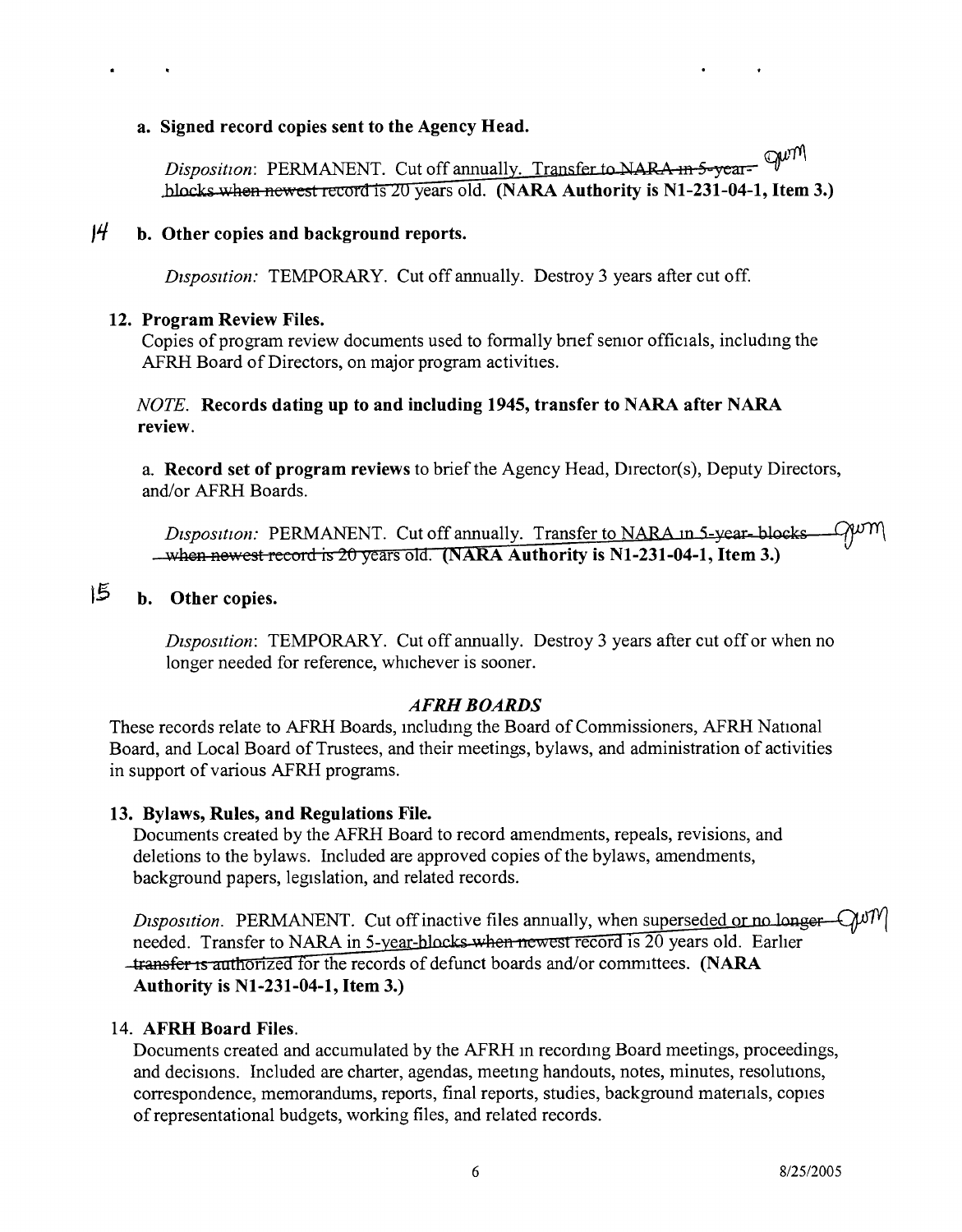*Disposition:* PERMANENT. Cut off annually. Transfer to NARA in 5-year-blocks when  $\bigcirc$ newest record is 20 years old. Earlier transfer is authorized for the records of defunct boards **ARA Authority is NI-231-04-1, Item 3.}**

#### **15. Annual Report and Other Reports and Studies.**

Documents accumulated in compiling the AFRH's annual report. Included are copies of the report, summary data on AFRH expenditures, and related records.

#### *NOTE.* **Records dating up to and including 1945, transfer to NARA after NARA review.**

#### a. **Record copy of reports.**

.<br>Gum Disposition: PERMANENT. Transfer 1 conv of each publication to NARA in 5-yearblocks-when newest record is 5 years old. (NARA Authority is N1-231-04-1, Item 4.)

#### **/(p b. Background materials for the reports and studies presented to the Board, EXCLUDING records of the AFRH Board of Commissioners.**

*Disposition:* TEMPORARY. Cut off annually. Destroy 3 years after cut off.

#### **16. Board Financial Files.**

Included are correspondence, copies of the representational budget, pubhcations, plans of programs, and related records.

*Disposition:* PERMANENT. Cut off annually. Transfer to NARA in 10-year-blocks when  $\mathcal{W}^{\text{MM}}$ newest record is 20 years old. Earlier transfer is authorized for the records of defunct boards and/or committees. (NARA Authority is N1-231-04-1, Item 7.)

#### *COMMITTEES*

## **17. Committee, Task Force, and Working Group Files.**

Includes committees of AFRH Boards.

#### *NOTE:* **Records dating up to and including 1945, transfer to NARA after NARA review.**

**a. Official committee records of AFRH-sponsored committees on substantive policy/programmatic issues and may cause AFRH to revise policy.** Includes charter, agendas, minutes, studies, reports, final reports, and related records, usually maintamed by the chair or designated recordkeeper.

*Disposition* PERMANENT. Cut off annually. Transfer to NARA in 5-year- *aJJ1N* blocks when newest record is 20 years old. Earlier transfer is authorized for the records of definet boards and/or committees. **(NARA Authority is N1-231-04-1, Item 3.)**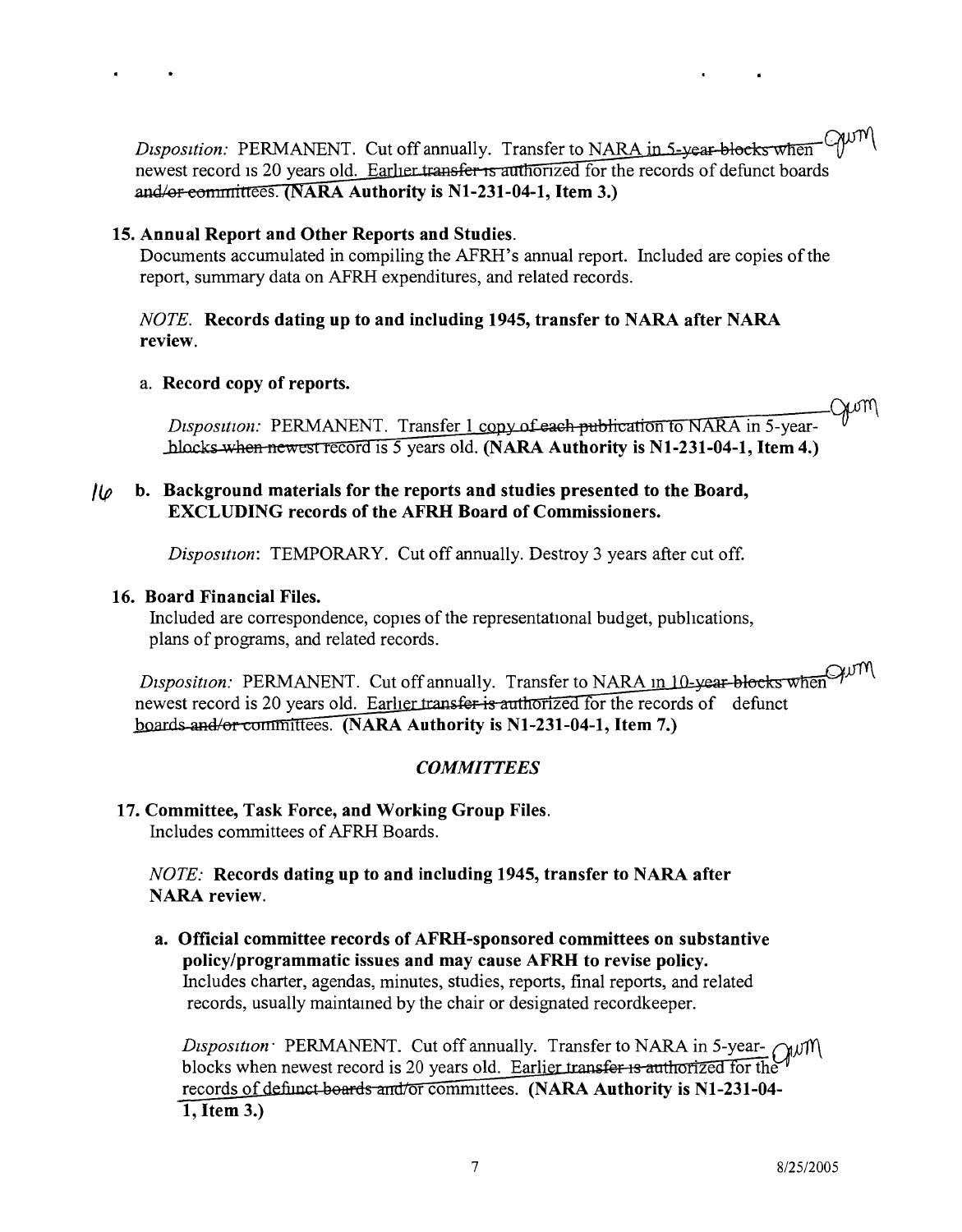NWML

#### **b. Official committee records of AFRH-sponsored committees on internal** <sup>11</sup> **administrative/facilitative matters.** Includes charter, agendas, mmutes, studies, reports, and related records of the chair or designated recordkeeper.

*Disposition:* TEMPORARY. Cut off annually. Destroy 3 years after cut off or when no longer needed, whichever is sooner.

#### *AGENCY HISTORIES*

#### **18. AFRH Histories.**

AFRH histories and related background matenals. Includes narrative agency histories, oral history projects prepared by agency personnel, volunteers, or pnvate historians under contract to AFRH, transcribed interviews with past and present personnel or significant others, copies of tapes and transcripts, and deeds of gifts.

#### *NOTE-Records* **dating up to and including 1945, transfer to NARA after NARA review.**

*Disposition:* PERMANENT. Cut off annually. a.) Textual NARA in 5-year-blocks when newest record is 20 years old. b.) Audiovisual Records-Transfer the original or earliest generation recording, 1 copy for reference, and related documentation when records are  $5$  years old. Transfer is to be in accordance with published NARA guidance for media and format, according to 36 CFR 1228.266. **(N ority is Nl-231-04-1, Item 3 and Item 6.)**

### *PERSONNEL RESOURCES MANAGEMENT*

## **,~ 19. Agency-Authorized Staffing Plan.**

Electronic and paper records maintained as a means of managmg current information about authorized positions and vacancies.

*Dtsposuion:* TEMPORARY. Overwnte electronic file when appropnate. If applicable, file paper copies m appropnate program file. Otherwise, destroy when no longer needed for administrative or reference purposes.

#### **Iq 20. Vacancy Allocation Files.**

Paper and electronic records maintained as a means of managing AFRH's vacancy allocation process. Includes Vacancy Allocation Forms (VAF), correspondence, copies of position descriptions, staffing lists generated by program offices, reports, and trackmg reports.

*Dtsposttion:* TEMPORARY. Cut off annually. Destroy 2 years after cutoff or when no longer needed for administrative purposes, whichever is later, **EXCLUDING** the copy to be filed in the Official Personnel Folder (OPF).

 $\bigcirc$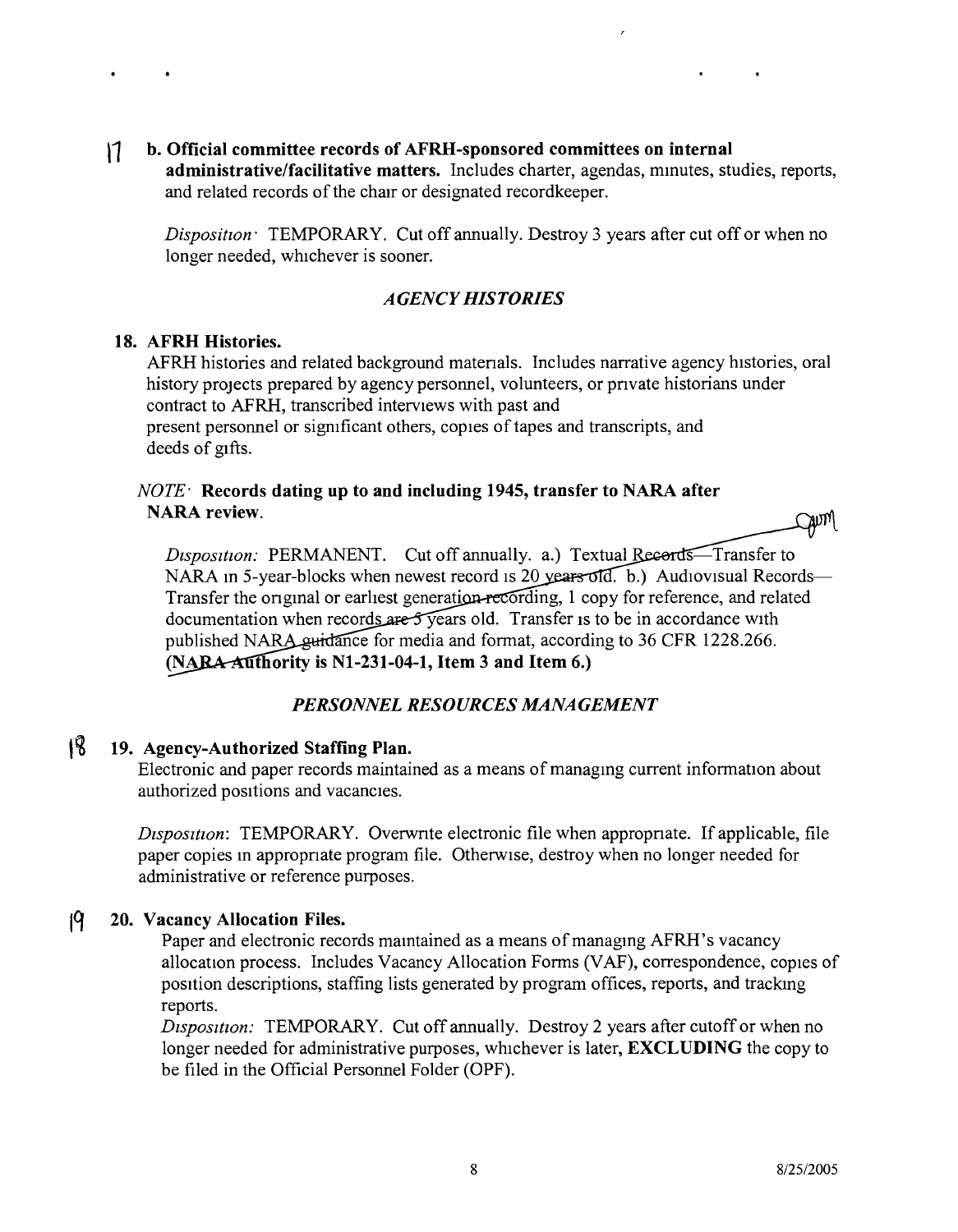#### *CUSTOMER SERVICE*

#### **21. AFRH Customer Service Program Files.**

Records pertaming to developmg, Implementing, and reporting on the AFRH Customer Service Program. Includes plans, reports, case files, and other records.

#### **a. Record copies of AFRH Customer Service Plans and Customer Service Reports.**

 $Q\nu m$ *Disposition:* PERMANENT. Cut off inactive files annuall Service Reports for related Customer Service Plan are issued. Transfer to NARA in 5-year-blocks when newest record is 20 years old. **Authority is Nl-231-04-1, Item 3.)**

#### ~ b. **Other copies.**

*Dtsposttion:* TEMPORARY. Destroy when superseded or obsolete.

#### **22. AFRH Customer Service Plan Developmental Files.**

Case files relating to preparing and pubhshmg paper and electronic versions of AFRH Customer Service Plans for dissemination to the general pubhc, AFRH staff, and other mterested constituencies.

#### a. **Case files maintained by AFRH's policy-making office.**

Included are substantive drafts and final version of the Customer Service Plans, correspondence (email and memoranda), comments, and other records that document justifications for specific customer service standards.

gum *Disposition:* PERMANENT. Cut off inactive files annually, upon publication of the AFRH Customer Service Plan. Transfer to NARA with record copy of related plan in 5year- blocks when new est record is 20 years old. (NARA Authority is N1-231-04-1,  $Item-3.7$ 

#### b. **Background records used to prepare and facilitate publication of the AFRH** ai **Customer Service Plans.**

*Dtspositton.* TEMPORARY. Cut off upon publication of AFRH Customer Service Plan. Destroy when successive Customer Service Plan is published.

#### AA c. **Developmental files maintained by other offices.**

*Disposition.* TEMPORARY. Cut off upon publication of AFRH Customer Service Plan. Destroy when successive Customer Service Plan is published.

#### **23. AFRH Customer Service Report Developmental Files.**

Included are substantive drafts and final version of the Report, correspondence and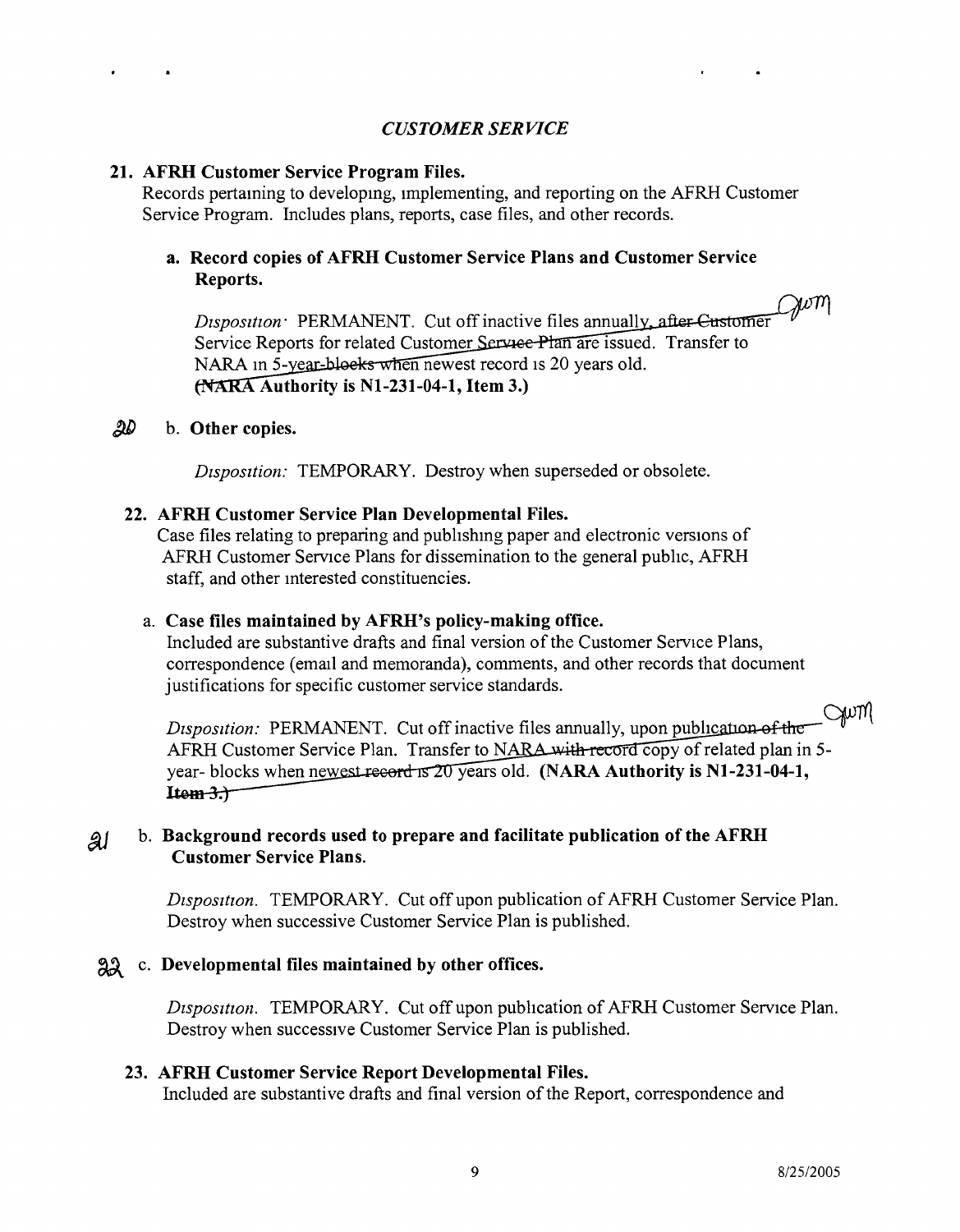comments, worksheets, copies of AFRH notices, reports to the Director, feeder reports, narrative interactions with customers, forms, letters from customers, preceding customer service reports, and other related records.

## ~3. a. **Developmental case files maintained by AFRH's policy-making office.**

*Disposition:* TEMPORARY. Cut off upon publication of AFRH Customer Service Report. Destroy when no longer needed for reference.

#### *B4* b. **Developmental case files maintained by other offices.**

*Disposttion:* TEMPORARY. Cut off upon pubhcation of AFRH Customer Service Report. Destroy when no longer needed for reference.

#### **24. Customer Feedback Files.**

I

Records related to acquiring customers' feedback through survey mstruments, comment forms, correspondence, and non-written communication.

#### ;).5 a. **Case files maintained by AFRH's policy-making office and the office responsible for administering and evaluating the feedback.**

*Dtsposition:* TEMPORARY. Cut off inactive files annually, upon completion of administration of the survey questionnaire, focus group, or interviews. Destroy 6 years after cut off.

#### b. **Records relating to working with an outside organization or contractor to develop and/or administer the process.**

#### **(1.) Memorandums of agreement or understanding, statements of work, and record copy of the final report.**

*Disposition* PERMANENT. Cutoff inactive files annually. Transfer to QUIM NARA in 5-year-blocks when newest record is 20 years old. (NARA **Authority is N1-231-04-1, Item 3.)** 

*~(p* **(2.) Report Developmental Files maintained created by the contractor and maintained by the office responsible for conducting the survey,** etc., including drafts of the report, correspondence, comments, and related background documentation.

> *Disposition* **TEMPORARY.** Cut off upon completion of administration of the survey questionnaire, focus group, or interviews. Destroy 6 years after cut off.

#### c. **Comment and Complaint Files.**

Documents created or accumulated addressing customer comments, compliments, suggestions, and complamts about AFRH services and products. Includes origmal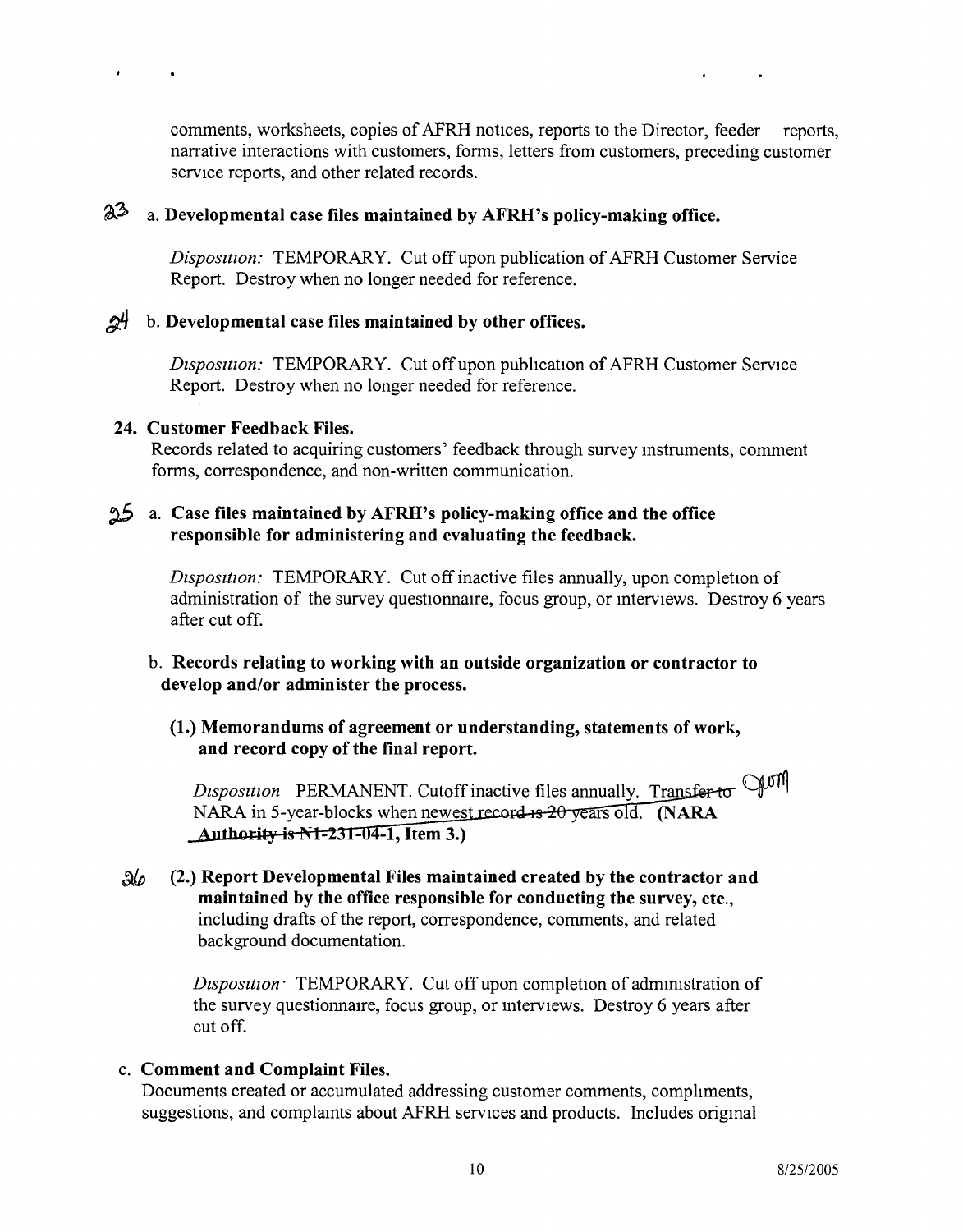incoming correspondence, comment forms, records of non-written communications, copies of replies, and related records.

A<sup>1</sup> *Disposition:* TEMPORARY. Cut off annually. Destroy 3 years after cut off.

#### *SPECIAL STUDIES AND PROJECT RECORDS*

#### 25. Special Studies and Project Records, such as those relating to the National Trust Project.

Records accumulated as a result of a special study or project conducted by an individual office must be scheduled separately, EXCEPT records dating up to and mcludmg 1945.

#### *NOTE:* Records dating up to and including 1945, transfer to NARA after NARA review.

*Disposition:* Submit an SF 115, Request for Records Disposition Authonty, to schedule these records.

#### *PROGRAM EVALUATION*

#### 26. Program Evaluation Files.

Program documents, schedules, correspondence, and related records relatmg to the general planning and supervision of the programs.

#### *NOTE:* Records dating up to and including 1945, transfer to NARA after NARA review.

 $\sim$ Disposition: PERMANENT. Cut off inactive files annually. Transfer to NARA in 5-year-- blocks when newest record is 20 years old. (NARA Authority is N1-231-04-1, Item 3.)

#### 27. Program Evaluation Technical Report Files.

Techmcal reports or unpublished manuscripts of reports prepared in connection WIth a project, final narrative reports, statistical and graphic compilations, summarizations, and analyses.

#### *NOTE.* Records dating up to and including 1945, transfer to NARA after NARA review.

#### a. Record copy maintained by office conducting the evaluation.

*Disposition:* PERMANENT. Cut off inactive files annually, at completion of the  $Q\nu m$ project. Transfer to NARA in 5-year-blocks when newest record is 20 years old.  $[NARA-Authority]$  is  $N1-231-04-1$ , Item 3.)

## $28$  b. Other copies.

*Dtspositton:* TEMPORARY. Destroy when no longer needed for reference.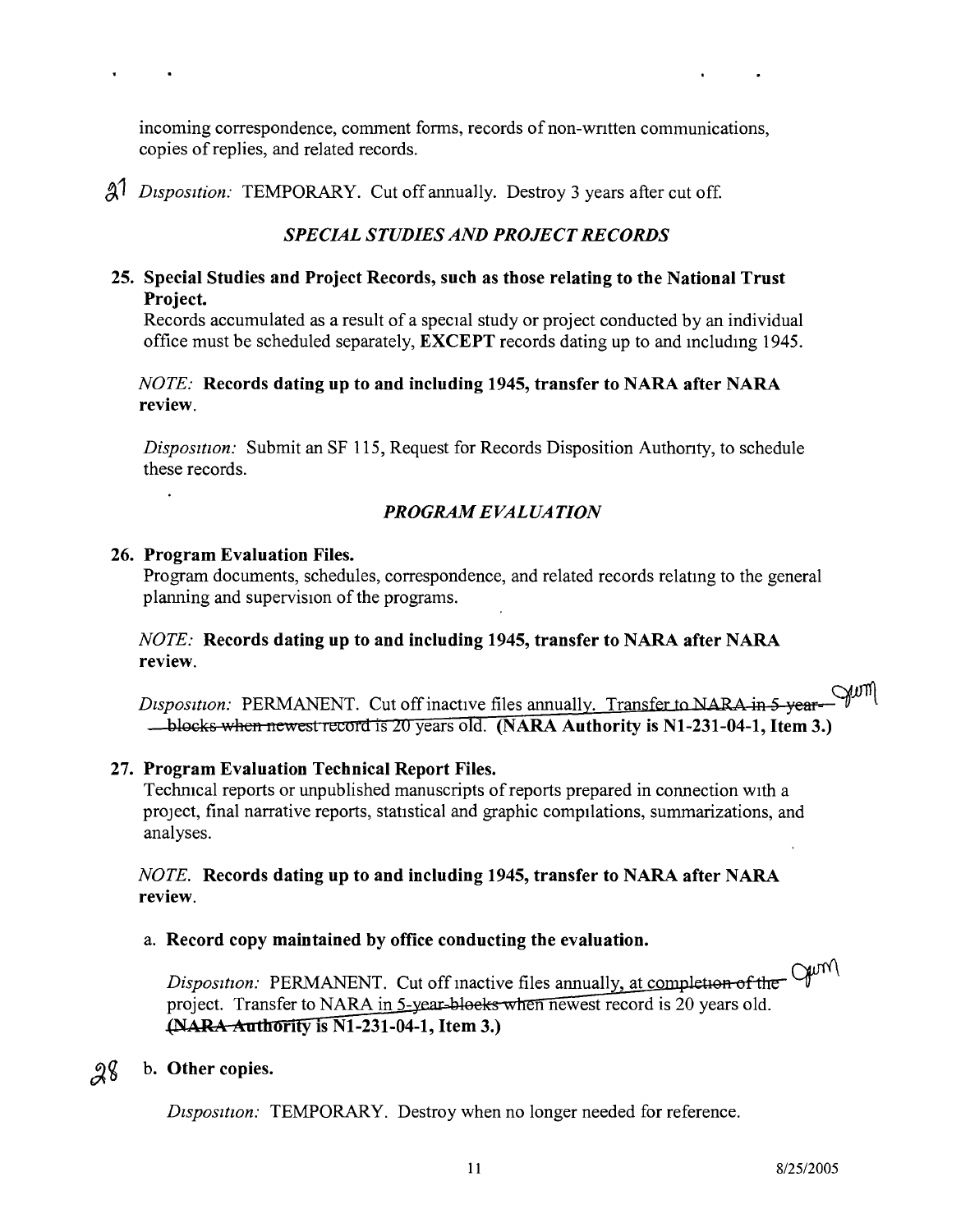## **II. GENERAL ADMINSTRATION**

These records relate to the general admmistrative activities of AFRH not covered by the General Records Schedule (GRS). Included are records relating to office admimstration, training, program control, information management, emergency plannmg, records management, information security, and other administrative activities.

[Refer to GRS 1, 12, 16, 18, 20, and 23 for the disposition of related records.]

### *OFFICE ADMINISTRATION*

#### **1. File Plans.**

*:zAer* **a. Record copy of file plans** for AFRH offices maintained by the office responsible for the records.

> *Disposition:* TEMPORARY. Cut off annually. Destroy 3 years after cut off or when no longer needed for reference or administrative use, whichever is sooner.

*3D* **b. Copies** maintained by AFRH Records Officer and others.

*Disposition* **TEMPORARY.** Cut off annually. Destroy on receipt of a revised plan or discontinuance of the plan.

**2. Reading Files.**

*NOTE.* **Records dating up to and including 1945, transfer to NARA after NARA review.**

## a. **Agency Head and Director(s) reading files.**

Includes current and former leadership and director(s).

*Disposition.* PERMANENT. Cut off annually. Transfer to NARA in 5-vear-blocks when newest record is  $20$  years old. (NARA Authority is N1-231-04-1, Item 3.)

## **3/ b. Reading files maintained by office heads, staff directors, or equivalent.**

*Disposition:* TEMPORARY. Cut off annually. Destroy 3 years after cut off.

### **~. Other reading files.**

*Disposition.* TEMPORARY. Cut off annually. Destroy 1 year after cut off.

#### **3. Schedules of Daily Activities.**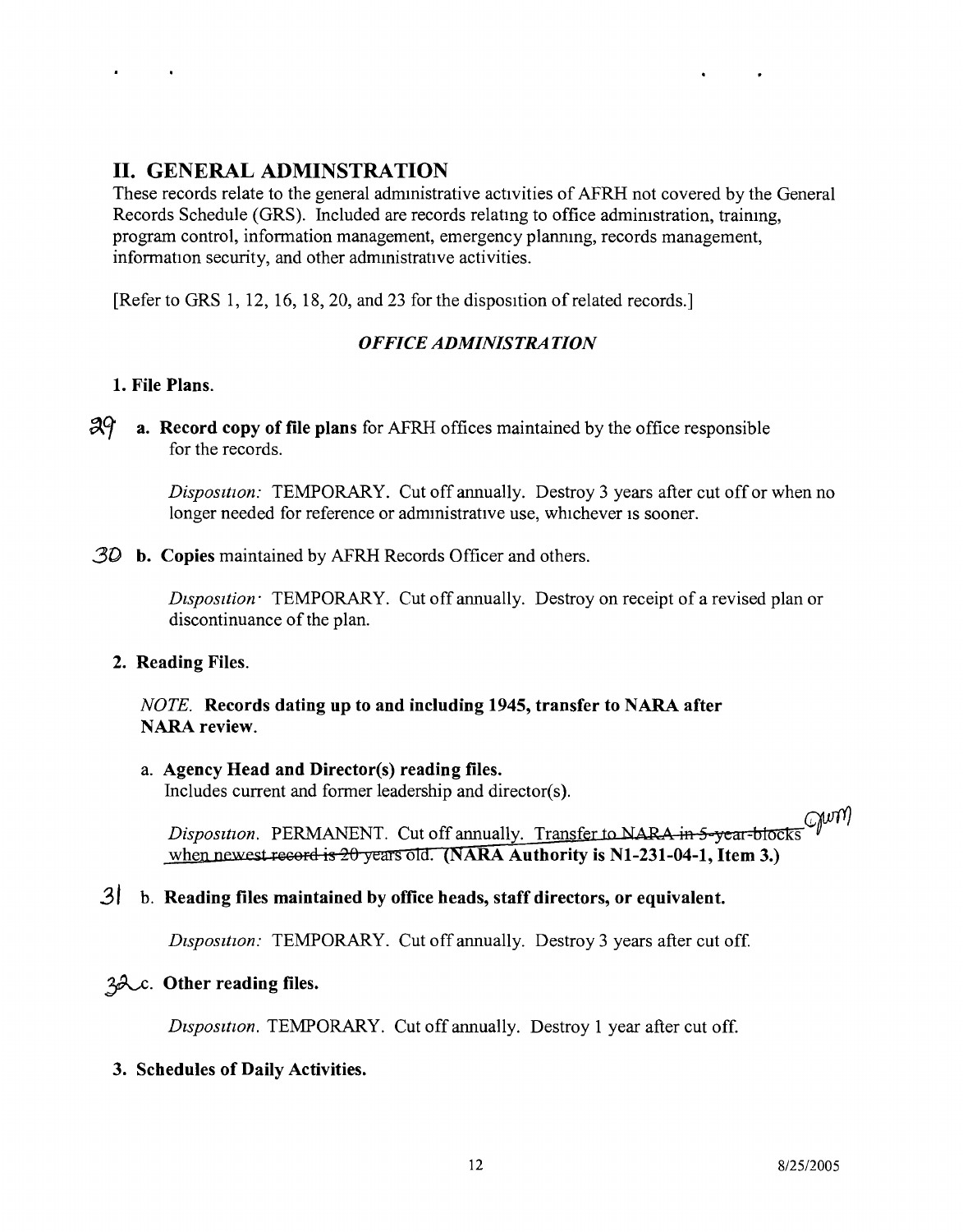Includes calendars, appomtment books, schedules, logs, dianes, and other records documenting meetings, appointments, telephone calls, trips, visits, and other activities of AFRH employees, EXCLUDING matenals determined to be personal.

*NOTE.* Records dating up to and including 1945, transfer to NARA after NARA review.

 $3<sup>3</sup>$  a. Records containing substantive information relating to the official activities of the Agency Head, Financial Officer, Director(s), office heads, staff directors, and special assistants, the substance of which has been mcorporated mto reports, correspondence, or other records included in the official files.

*Disposition.* TEMPORARY. Cut off annually. Destroy 15 years after cut off or when no longer needed for reference, whichever is later.<br>NOTE: For unique, outvotantive records relating to activities of high level

NOTE: 301 uniques, substantives records relating to the To NARA.<br>Office Administration Files. We calcumulated by individual offices that relate to the internal administration or housekeeping activities of the office rather than the functions for which the office exists. Includes records relating to office staffing, procedures, and communications; office budget and expenditures; and use of office space and facilities.

*NOTE:* Records dating up to and including 1945, transfer to NARA after NARA review.

*Disposition:* TEMPORARY. Cut off annually. Destroy 2 years after cut off. (GRS 23, Item 1)

5. Administrative Tracking and Control Files.

Logs, registers, and other records used to control or document the status of correspondence, reports, or other correspondence.

*NOTE:* Records dating up to and including 1945, transfer to NARA after NARA review.

*Disposition.* TEMPORARY. Cut off annually. Destroy 2 years after cut off. **(GRS 23,** Item 8)

#### 6. Designated Authority Files.

 $34$ 

Correspondence and forms designating certain employees the authority to sign time and attendance cards, property passes, and pnnting requisitions; certify invoices; control personal property; and undertake other duties and responsibilities as assigned.

*NOTE:* Records dating up to and including 1945, transfer to NARA after NARA review.

*Disposition:* TEMPORARY. Cut off inactive files annually. Destroy 1 year after cut off.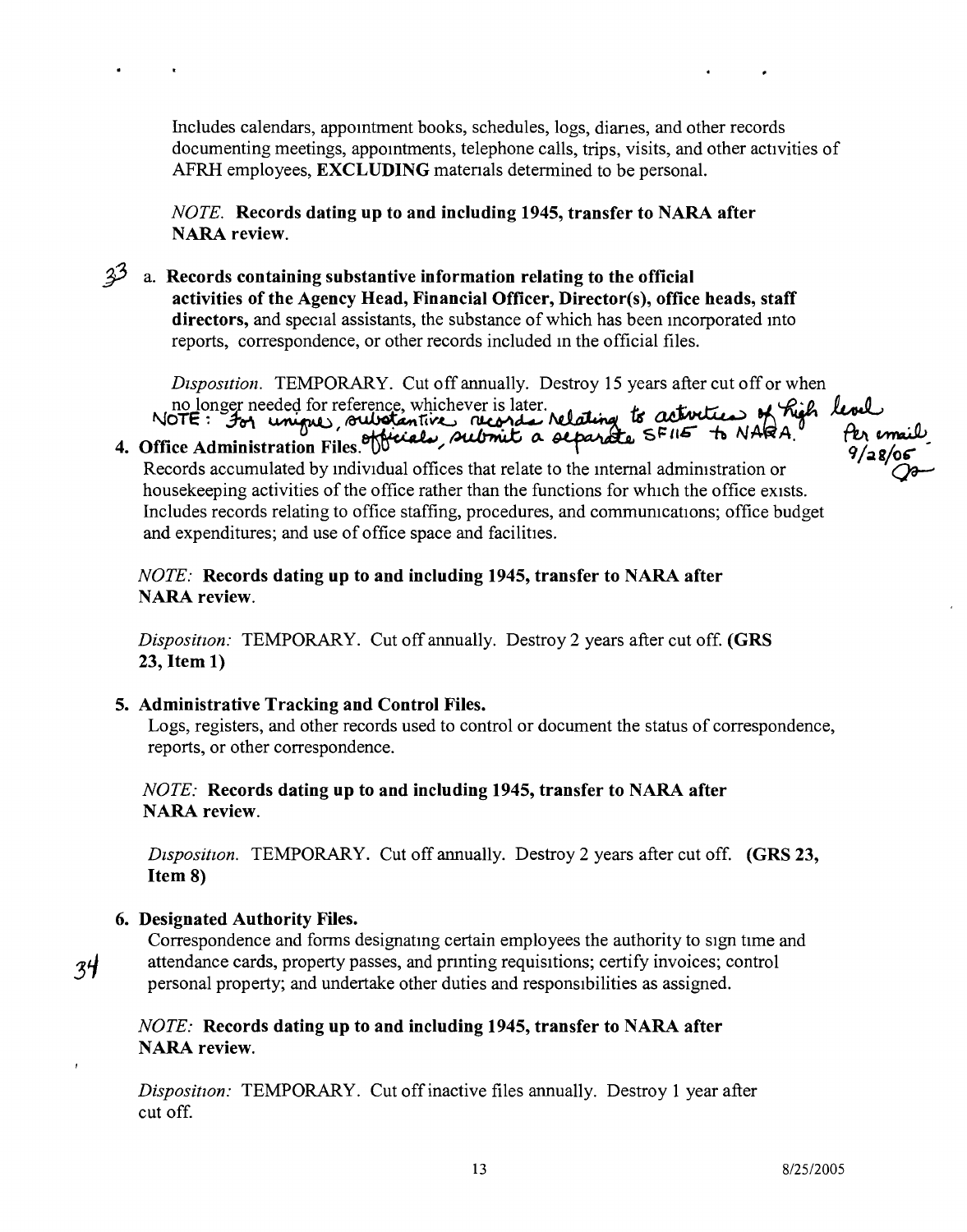#### *TRAINING*

#### 7. Office Training Files.

.35 Documents mamtained by individual offices relating to traming of employees.

*Disposition:* TEMPORARY. Cut off annually. Destroy 2 years after cut off.

#### *PROGRAM CONTROL*

#### 8. Risk Assessment Files.

Correspondence, risk assessment forms, and other records relatmg to assessing the susceptibility of AFRH and Its programs to loss or unauthorized use of resources, errors in reports and information, illegal or unethical acts, and/or adverse or unfavorable public opinion.

 $30<sub>o</sub>$ 

*Disposition.* TEMPORARY. Cut off-inactive files annually, after assessment report. Example to the sammally, after assessment report.<br>
Apply GRS 16/14 c, *Put imail*, 9/28/05 years after cut off or upon completion of subsequent assessment report, whicheve is sooner.

#### *INFORMATION MANAGEMENT*

#### 9. External Ouestionnaires and Surveys.

Copies of questionnaires, surveys, and other records, relating to AFRH-wide policies, procedures, functions, organization, and activities, received and answered by AFRH for external organizations and Federal entities.

#### a. Records maintained by functional office.

 $31$ 

#### Disposition: TEMPORARY. Cut off annually. Destroy 4 years after cut off.

#### ~~ b. Records maintained by other offices.

*Disposition.* TEMPORARY. Cut off annually. Destroy 1 year after cut off.

#### 10. Reports Control.

Documents accumulated in controlling mternal and external reports.

#### a. Interagency and Congressional Reports maintained by functional office.

Included are AFRH generated reports and case files maintamed for tracking reporting requirements, including correspondence; copres of transmittal letters and reports sent to

39

recipient agencies and/or Congress; copies of authonzing directives and regulations and pertinent forms or format descriptions; preparation instructions; other documents relating to continuation, revision, or discontinuance of reportmg requirement, and working papers, **EXCLUDING** publications described in Public Affairs-*Publications*.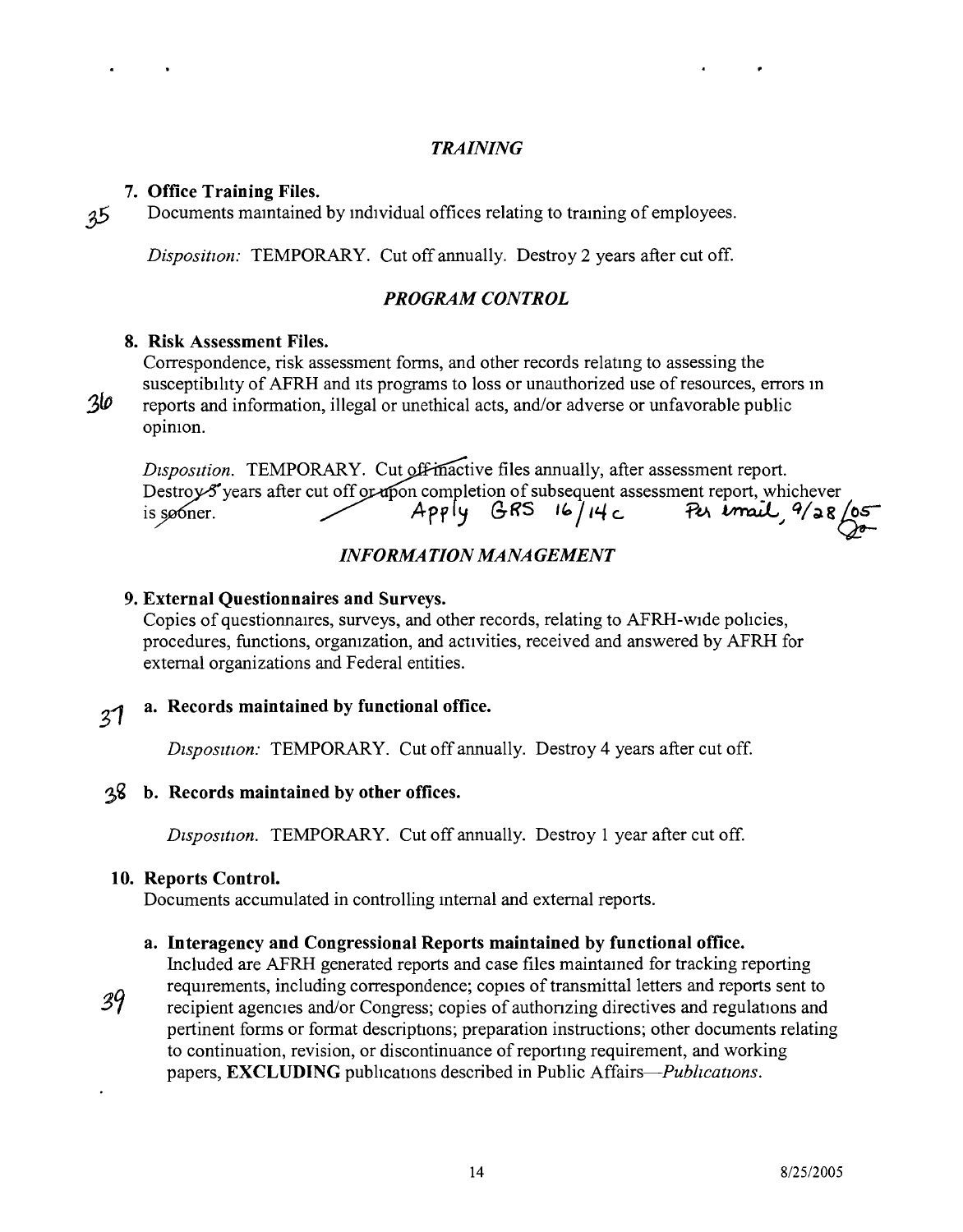*Disposition* TEMPORARY. Cut off inactive files annually. Destroy when superseded or when reportmg requirement is discontinued.

#### **b. Computer-generated registers and similar reports used to track reports.**

40

*Disposition:* TEMPORARY. Destroy when superseded or obsolete.

#### *EMERGENCY PLANNING*

#### **11. Emergency Planning Reports.**

AFRH reports of operations tests, consisting of consolidated or comprehensive reports reflecting agency-wide results of tests conducted under emergency plans.

Disposition: PERMANENT. Cut off inactive files annually, when related plan or directive - GOM becomes obsolete or is superseded. Transfer to NARA in 5-year-blocks when newest -record is 20 years old. (NARA Authority is N1-231-04-1, Item 3.)

#### *RECORDS MANAGEMENT*

Records created and maintamed while plannmg, managing, evaluatmg, admimstenng, and operating the AFRH records management function.

#### **12. Program Administration.**

Records created in planning, managing, and evaluating the records management program.

*Disposition.* TEMPORARY. Cut off inactive files annually. Destroy inactive files 5 years after cut off. **(GRS 16)**

#### **13. Records Management Policy Plan and Vital Records Program.**

Includes correspondence, inventones, and other records relating to the records management program and the vital records program.

41

*Disposition:* TEMPORARY. Cut off inactive files annually. Destroy when superseded.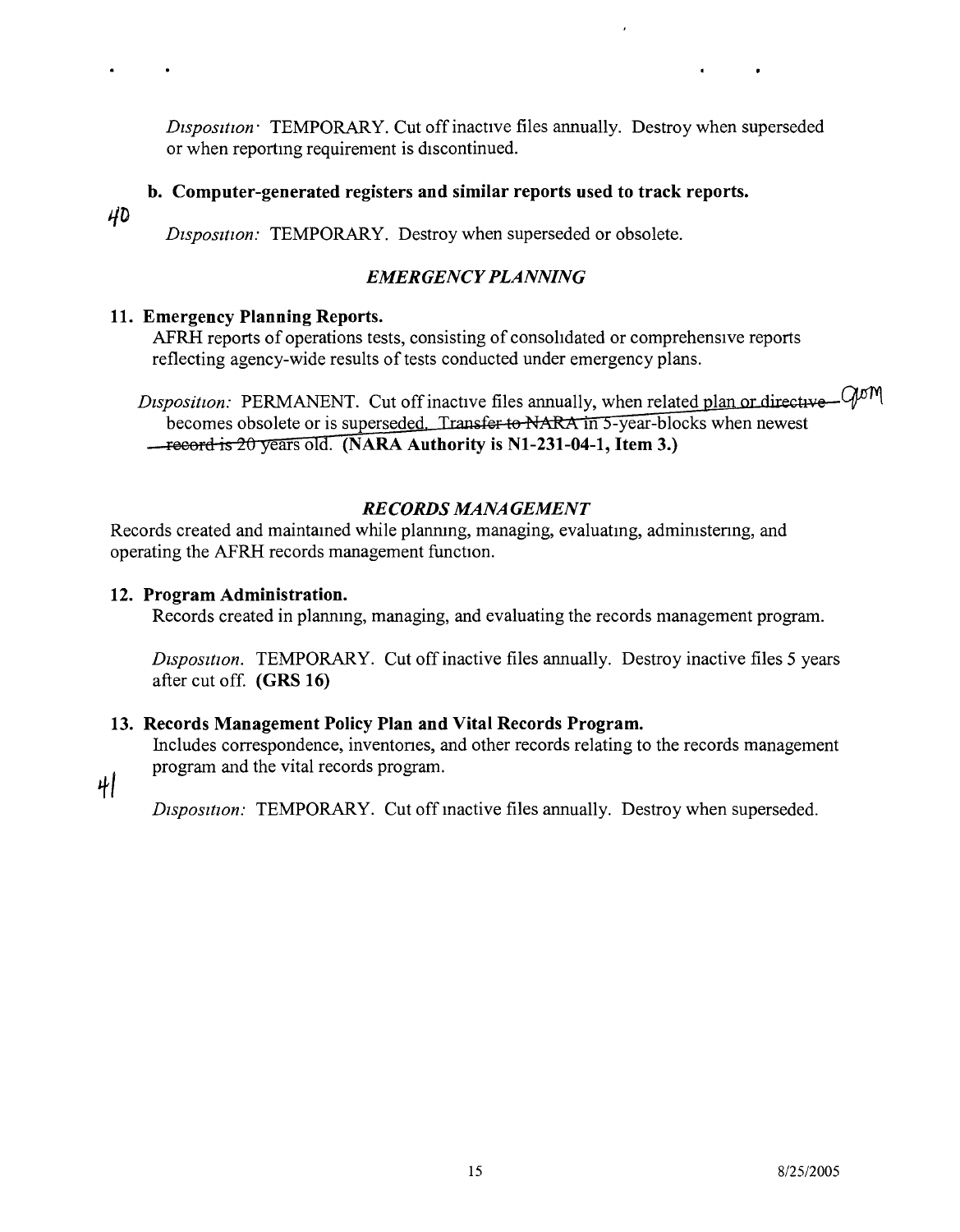## **III. LEGISLATIVE AND CONGRESSIONAL AFFAIRS**

These records relate to developing and presenting AFRH's legislative program to Congress, screening and researching bills of interest to AFRH, and oral and wntten communications with Members of Congress and congressional committees.

### *LEGISLATION*

#### 1. **Annual Legislation Program Files.**

Documents created in submitting to the Office of Management and Budget, AFRH's proposed legislative program.

Disposition: PERMANENT. Cut off annually. Transfer to NARA in 5-year-blocks when  $\mathcal{G}^{\text{MM}}$ newest record is 20 years old. (NARA Authority is N1-231-04-1, Item 3.)

#### 2. **Legislation Case Files.**

*NOTE:* **Records dating up to and including 1945, transfer to NARA after NARA review.**

#### L!~ a. **Case files of legislation that significantly affects the mission, structure,** *~I* **organization, or policies of AFRH.**

*Disposition:* PERMANENT. Cut off every 2 years (at the end of each Congress). Transfer to NARA in 4-year-blocks when newest record is 15 years old.

### b. **Case files of legislation that does not significantly affect AFRH.**

43

*Dtsposttion.* TEMPORARY. Cut off every 2 years (at the end of each Congress). Destroy 6 years after cut off.

#### 3. **Legislation Tracking Files.**

Tracking sheets, reports, and ledgers on the content and status of proposed legislation.

#### *NOTE:* **Records dating up to and including 1945, transfer to NARA after** 44 **NARA review.**

*Disposition:* TEMPORARY. Cut off every 2 years (at the end of each Congress). Destroy  $\chi$ year after cut off. *Per email 9/28/05 G* 

#### 4. **Office Legislation Files.**

Files accumulated by individual offices in drafting or commenting on proposed legislation.

#### 4~ *NOTE:* **Records dating up to and including 1945, transfer to NARA after NARA review.**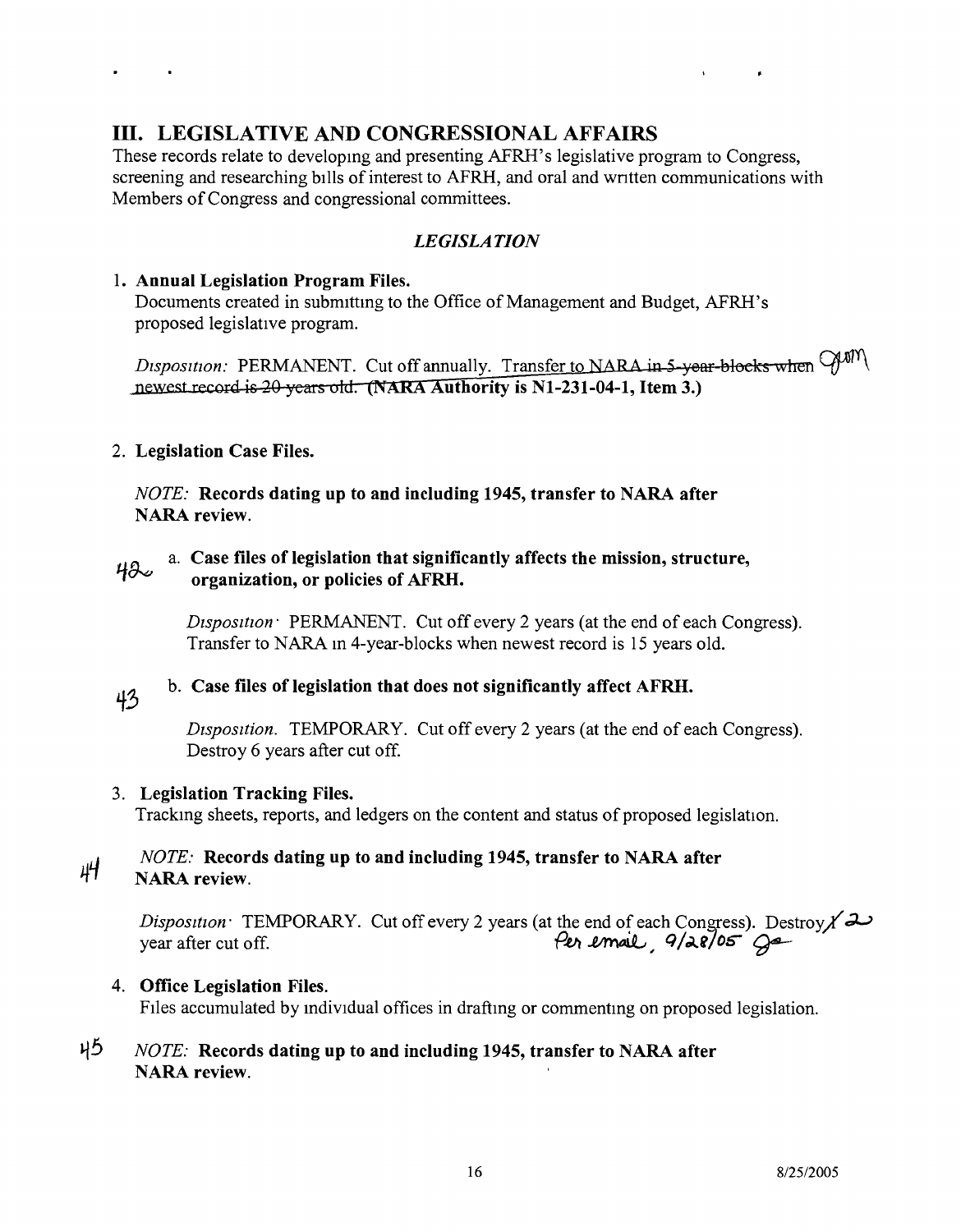*Dtspositton:* TEMPORARY. Cut off every 2 years (at end of each Congress). Destroy 2 years after cut off.

#### *CONGRESSIONAL COMMUNICATIONS*

#### 5. Testimonies.

Chronological file of testimonies before congressional committees relatmg to oversight *qlP* activities, investigations, and confirmation hearings. Included are testimomes, transcnpts, and papers on the selection of witnesses to testify before congressional committees and AV recordings of the proceedmgs.

*Disposition.* PERMANENT. Cut off every 2 years (at the end of each Congress). Transfer to NARA in 4-year-blocks when newest record is 4 years old. Transfer of audiovisual recordings is to be in accordance with published NARA guidance for media format, according to 36 CFR 1228.266.

#### 6. Congressional Correspondence.

*NOTE:* Records dating up to and including 1945, transfer to NARA after NARA review.

a. Record copies of incoming and outgoing congressional correspondence of a substantive nature relating to policy and program functions. Included are background materials maintained by the office responsible for preparing and coordinating the response. Inquiries are originated by Members of Congress and pertain to substantive policy Issues and program functions (i.e., plans, objectives, or responsibilities). gum

*Disposition:* PERMANENT. Cut off annually. Transfer to NARA in 5-year-blocks  $Dispo$ <br>when xtition: PERMANENT. Cut off annually. Transfer to NARA in 5-year-blockhard method. Transfer to NARA in 5-year-blockhard method.

#### b. Copies of incoming and outgoing congressional correspondence of a routine

 $41$ nature. Included are background materials maintained by the office responsible for preparing and coordinating the response. Inquines are originated by congressmen or constituents concerning requests for services, general mformation, etc. FIles are maintained by functional office.

*Disposition.* TEMPORARY. Cut off annually. Destroy 2 years after cut off.

*IIG* c. Correspondence relating to AFRH residents. Included are inquiries originated by, on behalf of, or concerning AFRH residents. Files are maintamed as case files. 48

*Disposition:* TEMPORARY. Cut off inactive files annually. Destroy 2 years after cut off. NOTE: for case files of orgrificant persons, submit a separate

#### $\mathfrak{g}\mathfrak{g}$  7. Congressional Contact Files.

Reports and memoranda documenting routme communication WIth Members of Congress and their staff.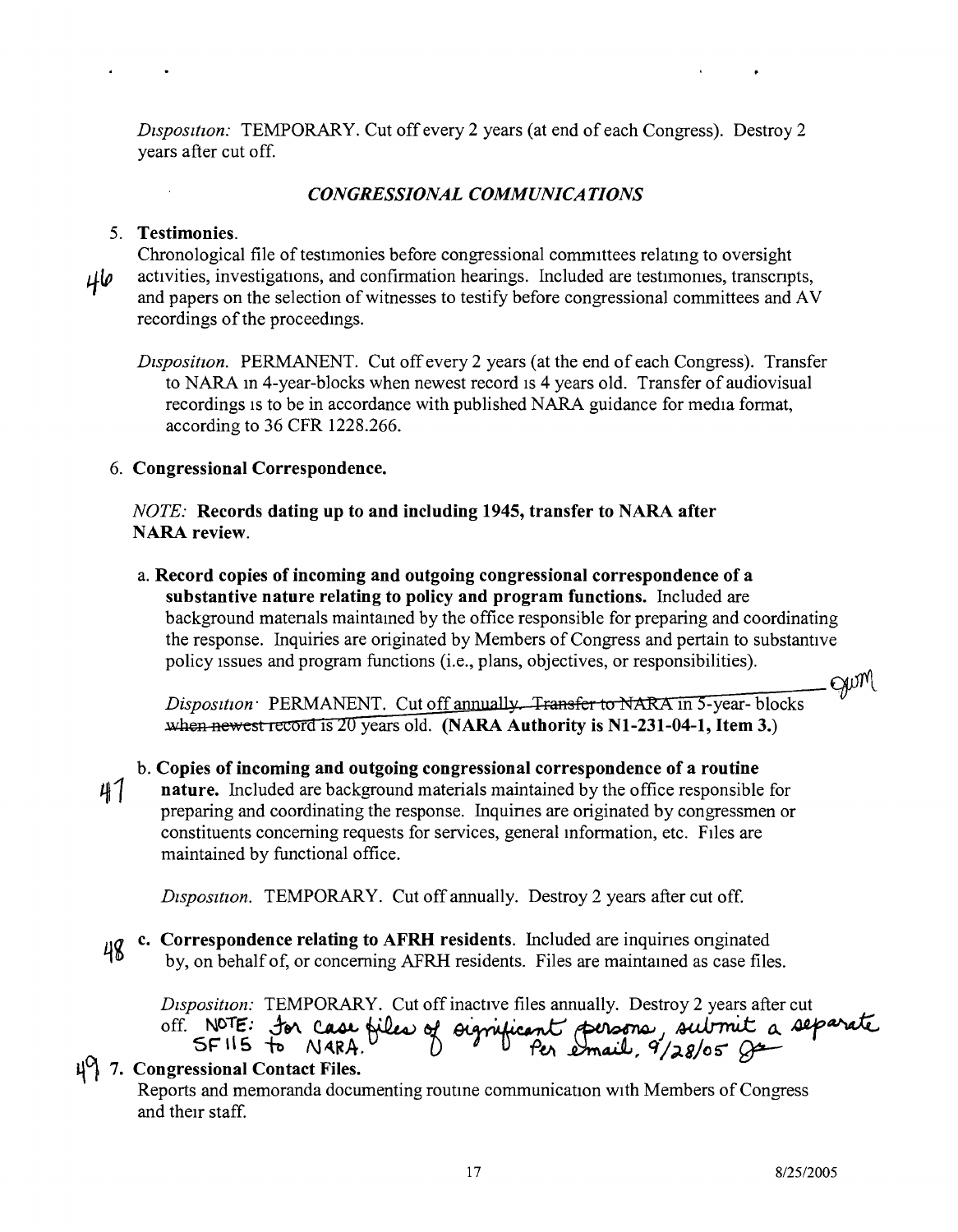$\ddot{\phantom{0}}$ 

#### *NOTE.* **Records dating up to and including 1945, transfer to NARA after NARA review.**

 $\ddot{\phantom{a}}$ 

 $\bullet$ 

 $\downarrow$ 

*Disposition* TEMPORARY. Cut off annually. Destroy 3 years after cut off.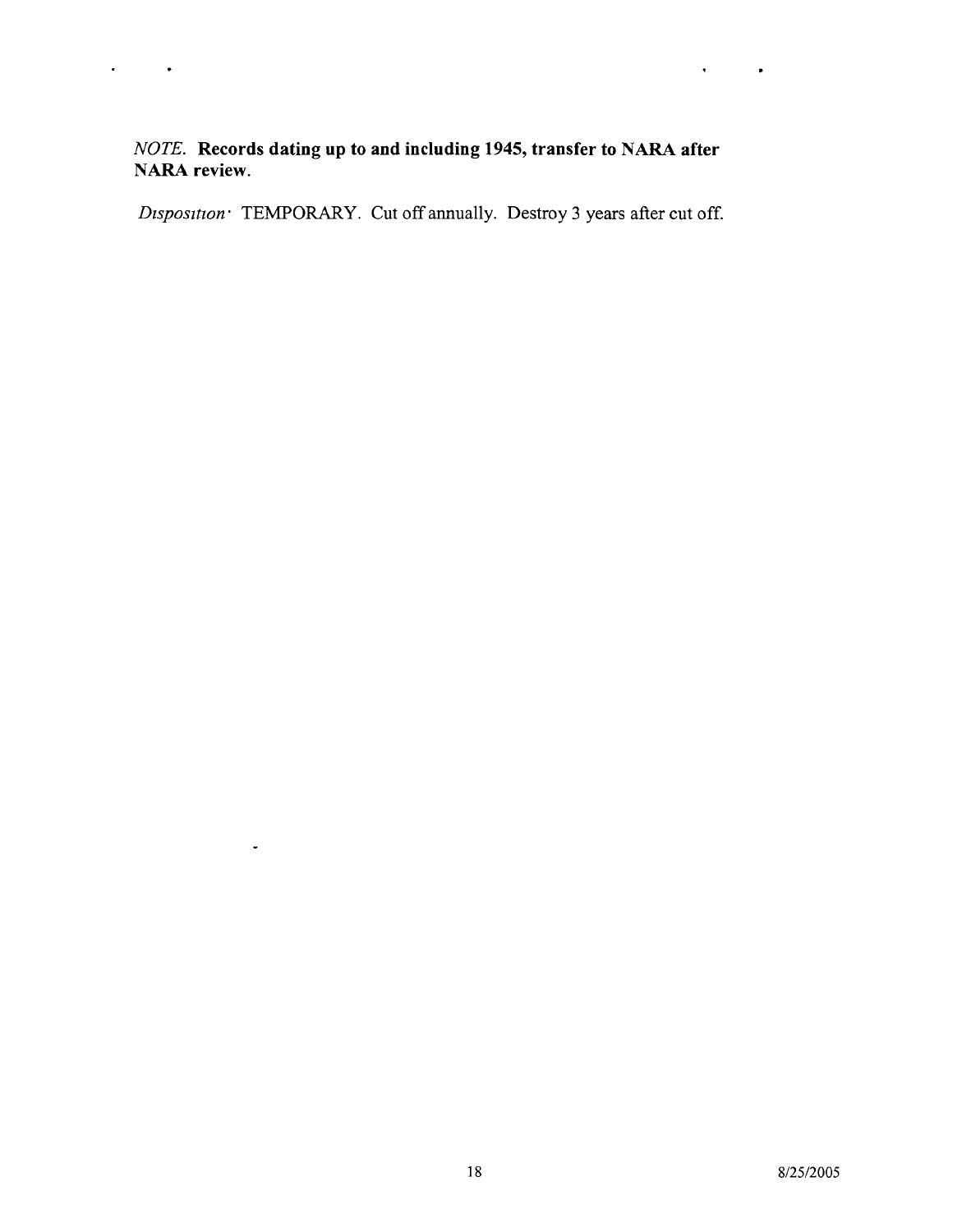## IV. PUBLIC AFFAIRS

These records relate to developing, coordinating, and disseminating mformation to the media, the public, and residents of the Armed Forces Retirement Home about AFRH programs, policies, and activities. Included are pubhcations and audiovisual records.

[Refer to GRS 14 and 21 for disposition of related records.]

#### *PUBLIC RELATIONS*

#### 1. Speech Files.

Speeches, addresses, and comments Remarks made at formal ceremomes and dunng interviews by the Agency Head, Fmancial Officer, Director(s), Assistant Director(s), or persons officially designated to represent them, concerning AFRH programs and services. The format selected may be paper, audio or videotape, or motion picture film.

#### *NOTE·* Records dating up to and including 1945, transfer to NARA after NARA review.

#### a. Official record copy maintained by the Agency Head, Financial Officer, Director(s) of AFRH and/or the Director(s) of Public Affairs. GWM

*Disposition:* PERMANENT. Cut off annually. a.) Transfer textual records to NARA in 5-year- blocks when newest record is 20 years old—b.) Transfer Transfer the original or earliest generation recording of audio visual records, 1 copy for reference, and related documentation when records are  $\frac{1}{2}$  years old. Transfer is to be in accordance with published NARA guidance for media and format, according to 36 CFR 1228.266. [See Publie-Affairs-*Audiovisuals.*] (NARA Authority is N1-231-04-1, Items 3 and 6.)

## $50$  b. Other copies.

*Disposition:* TEMPORARY. Cut off annually. Destroy when no longer needed for reference.

#### 2. News Releases.

Records created by the releasing offices coordinating with and disseminating mformation to any public communications media and or AFRH residents.

#### *NOTE:* Records dating up to and including 1945, transfer to NARA after NARA review.

#### a. Record copies of news releases, radio spots, and other releases.

Gum *Disposition:* PERMANENT. Cut off annually. Transfer the original or earliest generation recording, 1 copy for reference, and related documentation when records are 5 years old. Transfer is to be in accordance with published NARA guidance for media and format, according to  $36$  CFR 1228.266. (NARA Authority is N1-231-04-1, Item 6.)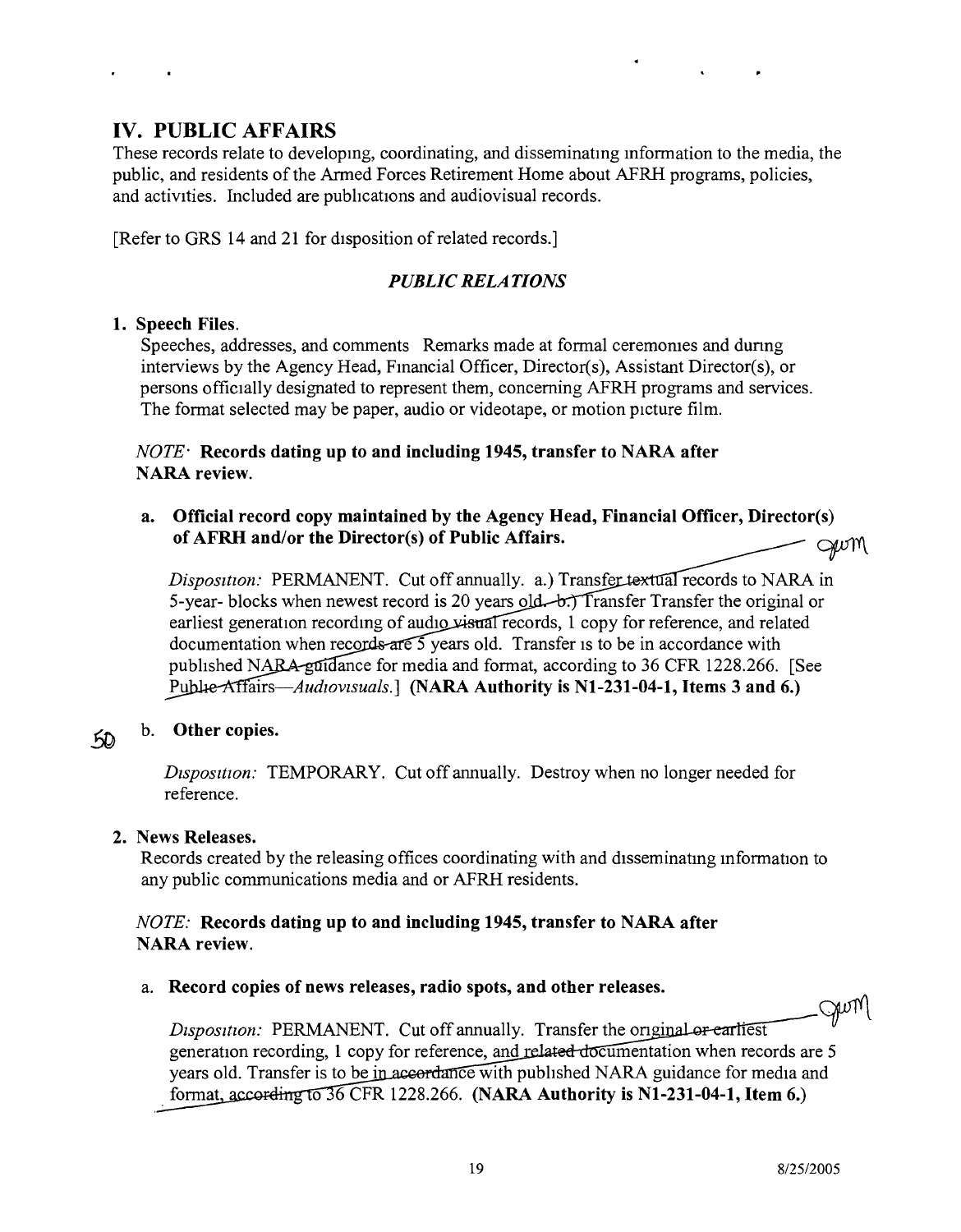#### $5$  b. Other copies of news releases.

*Dtsposttton:* TEMPORARY. Destroy when no longer needed for reference.

#### $\zeta$   $\mathcal{L}$ . Administrative records relating to the releasing of public information.

*Disposition.* TEMPORARY. Cut off annually. Destroy 3 years after cut off.

#### 3. Press Clippings.

Press clippings from magazines and newspapers pertaining to the AFRH as well as AFRH  $\sim$ residents. Included are copies and originals of press clippings and related records.

*Disposition:* PERMANENT, Cut-off annually. Transfer to NARA in 5-year-blocks when newest record is 20 years old. (NARA Authority is N1-231-04-1, Item 3.)

#### 4. Biographies.

Biographical sketches, photographs, and related documents concerning leadmg AFRH personalities (i.e., Agency Head, Financial Officer, DIrectors, and others) and non-AFRH personalities (i.e., residents and others) of significance to AFRH.

#### *NOTE.* Records dating up to and including 1945, transfer to NARA after NARA review.

#### a. Record set.

SAMM)

*Disposition* PERMANENT. Cut off annually. a.) Transfer textual records to NARA in 5year- blocks when newest record is 20 years old—b.) Transfer still photographic records to NARA in 5-year-blocks when newest record is 5 years old. Transfer is to be in accordance with published NARA guidance for media and format. (NARA Authority is  $NT-231-04-1$ , Item 3 and Item 5.)

#### 6?; b. Other copies.

*Disposition:* TEMPORARY. Destroy when no longer needed for reference.

#### *PUBLICATIONS*

#### 5. Publications.

Records accumulated in editing, printmg, and publishing AFRH publications, mcluding posters created by AFRH for internal, Government-wide, or public distribution.

#### a. Record copy of each publication.

*Disposition.* PERMANENT. Transfer 1 copy of each publication to NARA immediately  $m$ 5-year-blocks when newest record is 5 years old. Transfer all covers of publications prior to 1946. Transfer 2 copies of poster upon publication. Transfer is to be in accordance with published NARA-guidance for media and format, according to 36 CFR 1228.266. *---i~~~A* uthority is N1-231-04-1, Item 4.)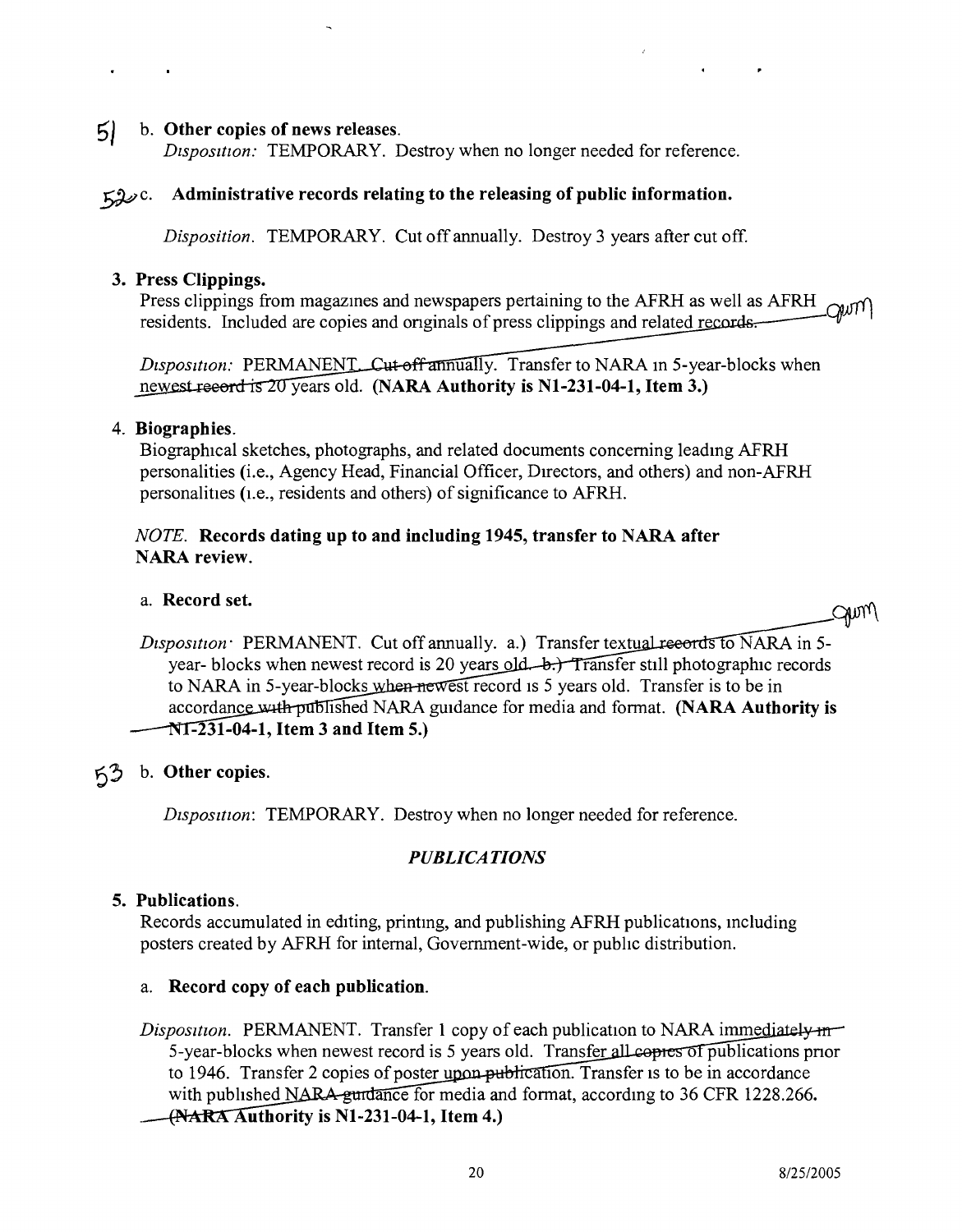### $54$  b. Printers' galleys, graphics, working papers, copies of publications, and related records.

*Disposition.* TEMPORARY. Cut off inactive file annually. Destroy 2 years after cut off.

#### 55 c. Photographs, negatives, and prints used in publications, EXCLUDING original photography.

*Disposition* **TEMPORARY**. Destroy when superseded or obsolete.

#### 6. Newsletters and/or weekly publications.

Documents accumulated m editing, publishing, and distributing AFRH resident and employee newsletters. Included are record copies of each publication, notes, editorial materials, and related records.

#### *NOTE* Records dating up to and including 1945, transfer to NARA after NARA review.

|                                      | $\cap$ NM) |
|--------------------------------------|------------|
| a. Record copies of each newsletter. |            |

*Disposition:* PERMANENT. Transfer 1 copy of each publication to NARA in 5-year- $\rightarrow$  block when newest record is 5 years old. (NARA Authority is N1-231-04-1, Item 4.)

#### $5\omega$  b. Background materials.

*Disposttion:* TEMPORARY. Cut off after publication of each newsletter. Destroy 1 year after cutoff.

#### 7. AFRH's Reports and Other Required Reports and Studies.

Included are recurring reports and one-time information requirements, including annual reports to Congress and reports and studies to the AFRH Boards.

Disposition PERMANENT. Transfer 1 copy of each publication to NARA in 5-year-blocks when newest record is 5 years old. (NARA Authority is N1-231-04-1, Item 4.)

### *AUDIOVISUALS*

#### 8. Still Photography.

 $\bar{\mathbf{r}}$ 

Records include each type of photographic print, negative, and slide as described in 36 CFR 1228.266 and accompanymg mdices.

#### *NOTE:* Records dating up to and including 1945, transfer to NARA after NARA review.

gum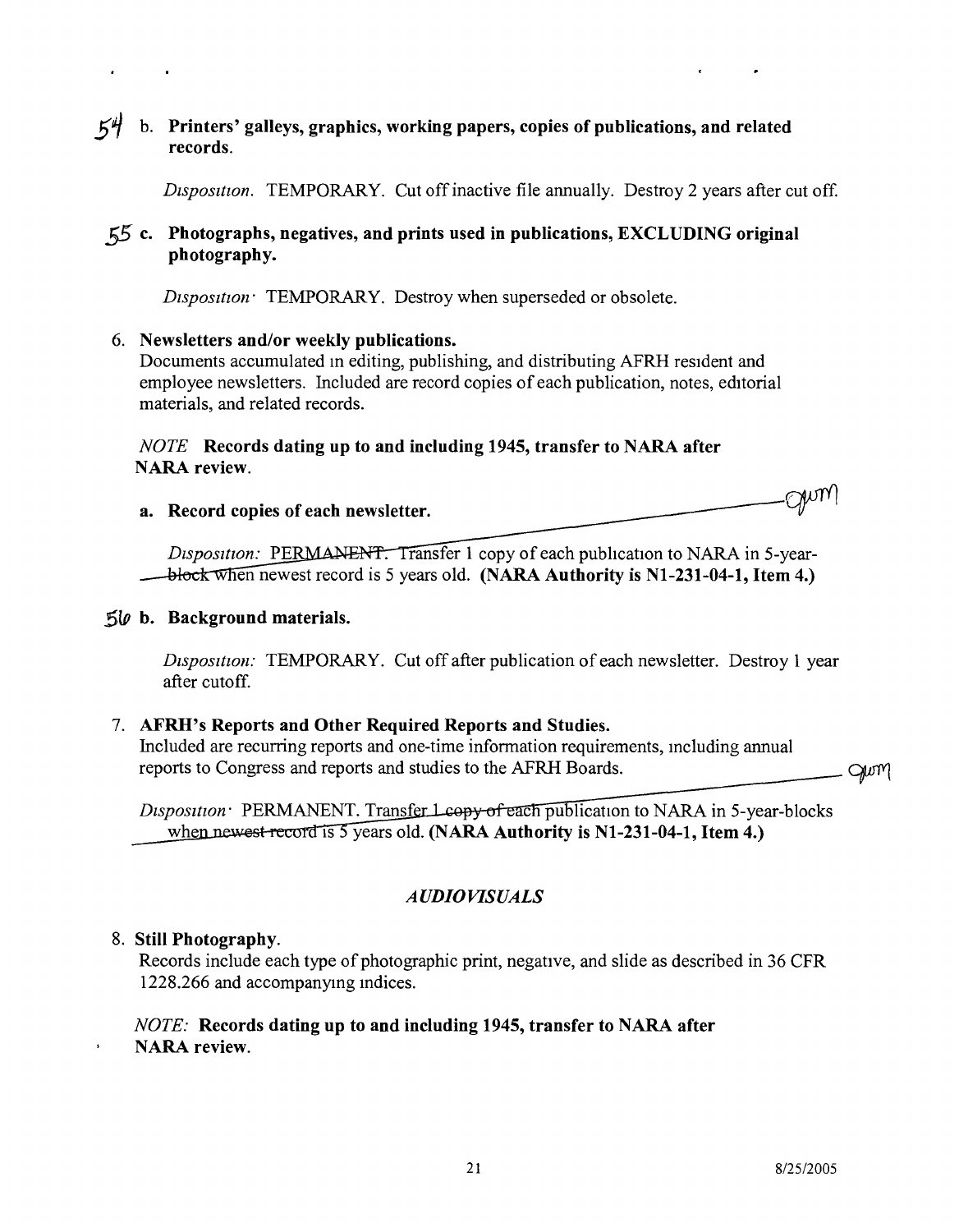#### a. **Official Files.**

Photographs which depict significant events, personalities, activities of the residents, and other subjects relating to the mission and activities of the AFRH in particular and American history m general. Included are photographs of dedication ceremomes and official events, visits from officials and significant citizens, and major events and activities relating to the AFRH.

*Disposition* PERMANENT. Cut off annually. Transfer to NARA in 5-year-blocks  $QWW$ when newest record is 5 years old. Transfer is to be in accordance with published NARA . ia and format. **(NARA Authority is NI-231-04-1, Item 5.)**

#### **51 b. Photographs of routine award ceremonies, social events (e.g., retirement parties), and activities not related to the mission of AFRH.**

*Dtsposition:* TEMPORARY. Cut off annually. Destroy when no longer needed for reference.

#### **c. Official portraits of the Agency Head, Financial Officer, Directors, Board members, and other senior AFRH officials.**

 $Q\nu n$ *Disposition:* PERMANENT. Cut off annually. Transfer to NARA in 5-year-blocks when newest record is 5 years old. Transfer is to be in accordance with published NARA guidance fa rmat. **(NARA Authority is NI-231-04-1, Item 5.)**

#### **10. Motion Pictures, Sound Recordings, Videotapes, and other Audiovisual Records.**

Motion picture films, sound recordings, videotapes, and equivalent or related records created or produced by AFRH or acquired from outside sources and as described m 36 CFR 1228.266.

#### *NOTE-* **Records dating up to and including 1945, transfer to NARA after NARA review.**

#### a. **Official record set with documentation.**

Including the master sound or video recording, or the original film negative and one print of motion picture film that documents AFRH's mission, programs, and activities. Included are AFRH sponsored productions, recordings of public meetings or speeches or events; guest speakers; testimomes before Congress and at other hearings; interviews with AFRH officials and staff; and other productions created to disseminate information to the residents or public regarding AFRH operations and programs. Also included are finding aids and production documentation such as data sheets, shot lists, contmuities, review sheets, catalogs, indexes, list of captions, production contracts, scnpts, transcripts, or other records that may be helpful or necessary for proper identificanon or retrieval and/or for authentication or production.

Disposition. PERMANENT. Cut off annually. Transfer the original or earliest MUM generation recording,  $1$ -copy-for reference, and related documentation when records are 5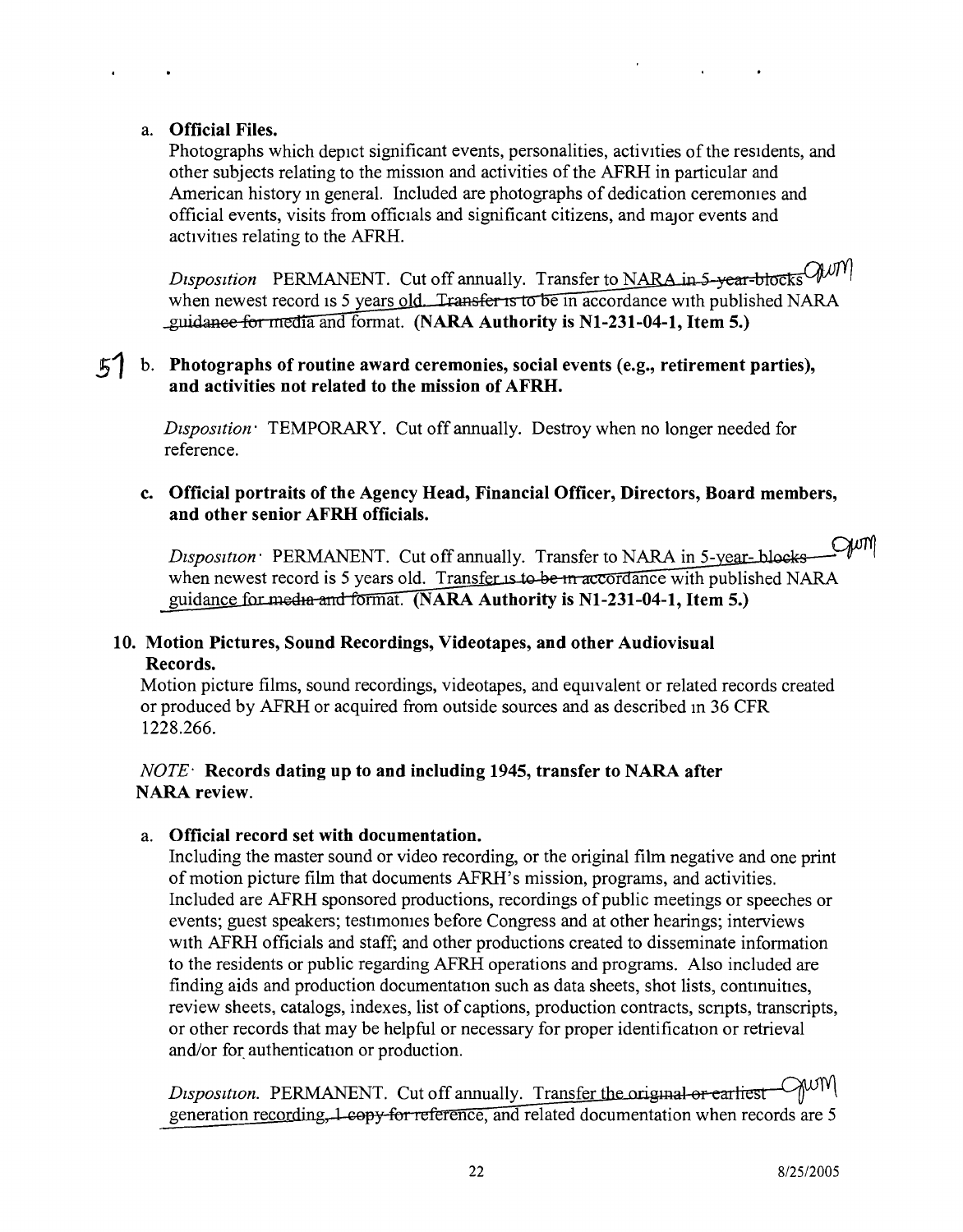# gum

 $\ddot{\phantom{a}}$ 

years old. Transfer is to be in accordance with published NARA guidance for media and .£oanat, eeeordrrrg to 36 CFR 1228.266. **(NARA Authority is Nl-231-04-1, Item 6.)**

## 5~ **b. Other copies.**

 $\bullet$ 

 $\ddot{\phantom{a}}$ 

*Disposition* TEMPORARY. Cut off annually. Destroy when no longer needed for current agency busmess.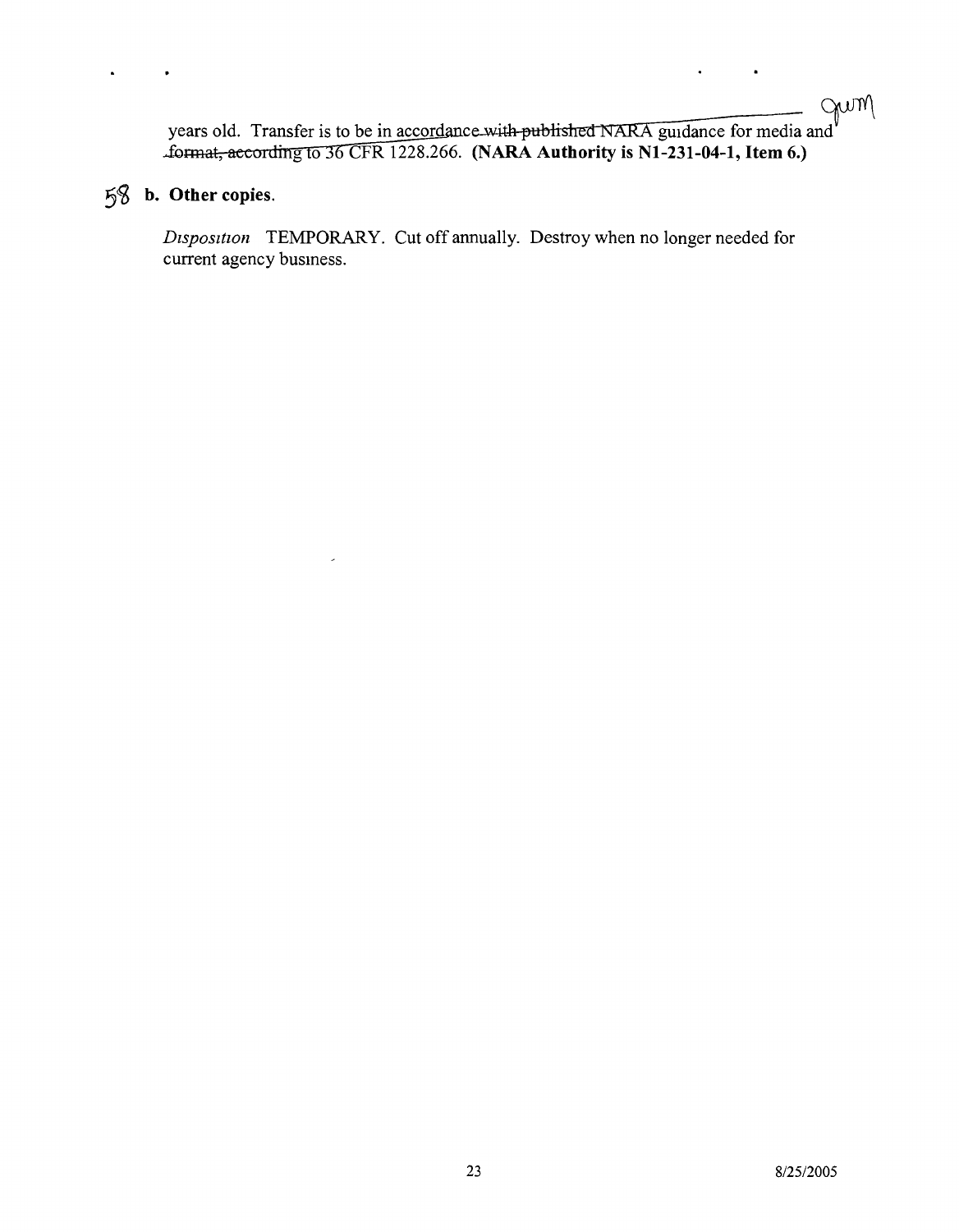## **V. AFRH RESIDENT SERVICES**

These records relate to AFRH programs that predominately provide services to AFRH residents **(EXCLUDING** health care) and the reporting of those services. Records relate to the implementation and/or promotion of services and the documentation of the residence of individual veterans at the AFRH. Included are the recreational, ceremonial, volunteer, tour, education, and/or museum services and events enjoyed by the residents and their guests, associates of the AFRH, and the general public.

#### *RESIDENT PROGRAMS*

These records document the planning, implementation, promotion, and management of AFRH programs for residents and their guests, associates of the AFRH, and the general public.

#### **1. Administrative Files.**

 $59$ 

Documents associated with the logistics of planning, scheduling, and managing the AFRH resident programs, including the admission, accountability, and assistance provided each resident or potential resident; recreational services such as those relating to arts and crafts and fitness; ceremorual events and associated receptions; and volunteer and tour arrangements. Records may include correspondence, forms, notes, mailing lists, mvoices, receipts, schedules, and other records relating to the admimstration of AFRH programs.

#### *NOTE:* **Records dating up to and including 1945, transfer to NARA after NARA review.**

*Dtsposition.* TEMPORARY. Cut off annually. Destroy *p* years after cutoff or when no longer needed for administrative or reference purposes, whichever is later.

#### **2. Program Proceedings Files.**

Documents include published and unpublished records pertaining to program proceedings and implementation, includmg related records that significantly enhance knowledge and understanding of the proceedmgs. Records relate to resident programs, includmg official ceremonies and visitor, volunteer, and tour programs. Records may include programs; mvitations; lists of VIP guests and speakers; speeches; biographies of speakers; presentations; handouts; accompanying transcnpts, videotapes, or audio recordings; copynght releases and authorizations; and materials relating to press coverage. Also included are development papers, brochures, advertisements, plans for program promotion, and membership activities (i.e., volunteers, visitors, and tours).

*Disposition* PERMANENT. Cut off inactive files annually. a.) Transfer textual records to NARA in 5- year-blocks when newest record is 20 years old  $\rightarrow$  For audio visual records, transfer the original or earliest generation recording,  $\sqrt{\frac{1}{2}}$  copy for reference, and related documentation when records are  $5$  vears old. Transfer is to be in accordance with published NARA guidance for media and format, according to 36 CFR 1228.266. **(NARA Authority - 31-04-1, Item 3 and Item 6.)**

#### **3. Program Promotion Files.**

 $\omega$ 

Documents accumulated relatmg to broad marketmg plans, specific marketmg campaigns, mail lists, record of sources, analytical reports, and related records. **EXCLUDED** are publications covered elsewhere in this schedule.

 $\frac{f}{f}$ *for* 

*q/J.1i* o~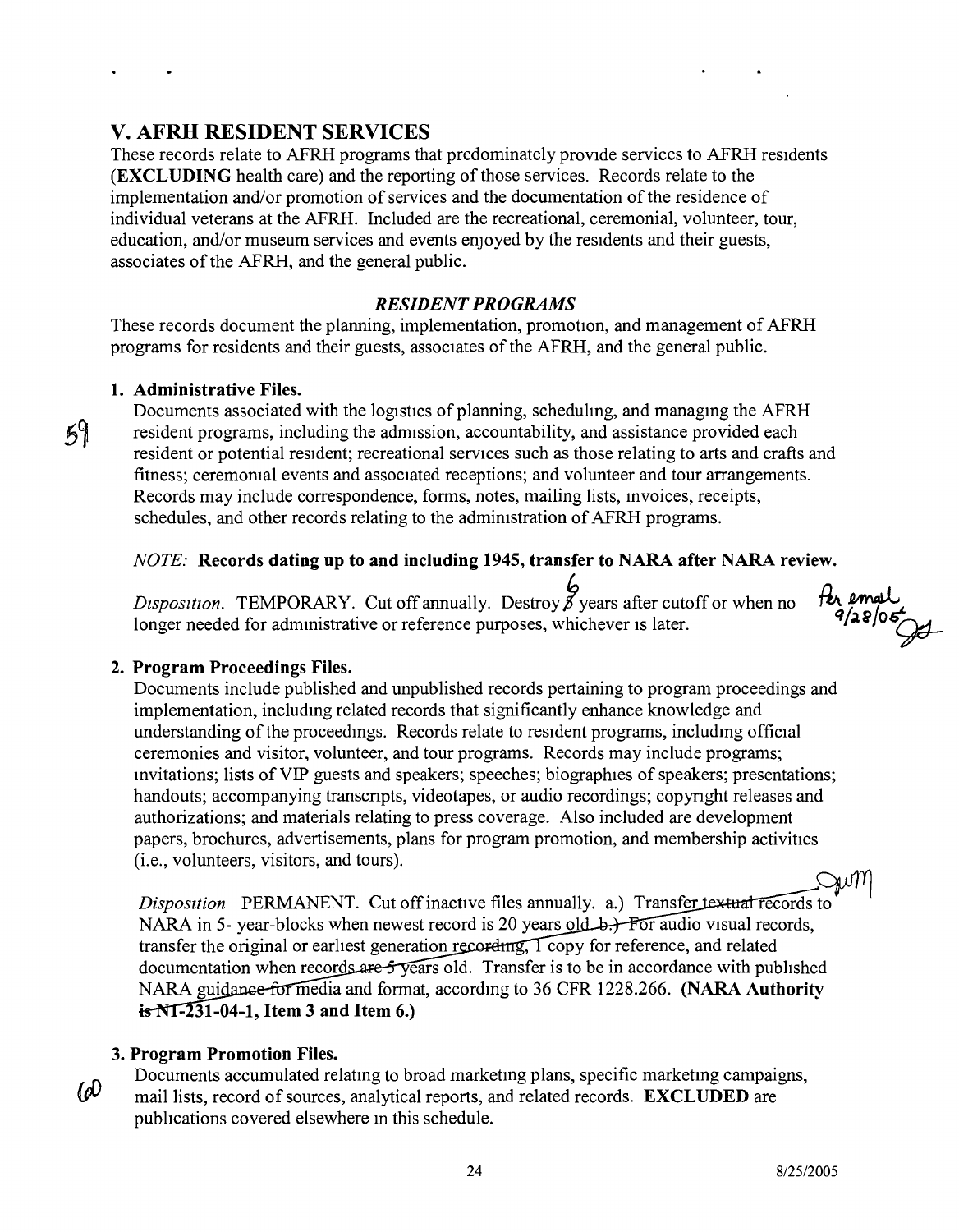#### *NOTE:* Records dating up to and including 1945, transfer to NARA after NARA review.

*Disposition:* TEMPORARY. Cut off mactive files annually. Destroy 4 years after cut off.

#### *RECORDS OF RESIDENTS*

These records document the application and/or residence of individual veterans at the AFRH.

#### 4. Resident Files.

Documents relate to application, registration, admissions, re-admissions, dismissal, discharge,  $\alpha$ <sub>*NI*</sub><sup>*\'*</sup> death, employment, housing, suspension, transfer, and other activities of residents. Included are daily and monthly registers, reports, lists, returns, statements of services, indices, and related records. EXCLUDED are individual resident case files.

*Disposition.* PERMANENT. Cut off mactive files annually. Transfer to NARA in 5-yearblocks-when newest record is 15 years old. (NARA Authority is N1-231-04-01, Item 1.)

#### 5. Resident Case Files.

.Gwm Case files on individual residents that document application, registration, admissions, readmissions, dismissal, discharge, death, employment, housing, suspension, transfer, and other activities. Included are indices and related records—

Disposition. PERMANENT. Cut off inactive files annually. Transfer to NARA in 5-yearblocks when newest record is 15 years old. (NARA Authority is N1-231-04-1, Item 1.)

#### 6. Financial Transactions Files.

Memorandum copies of documents accumulated to record data on the collection of payments, recognition of revenue and liabilities, and the adrmrustration of the AFRH Resident Program, especially as it relates to services provided. Included are summary records (used as source documents for entry into the accountmg system of record); records used to record the payment or refund of monies to residents; and detail records includmg cash receipt journals, transaction registers, insurance coverage and review, and related records.

#### *NOTE:* Records dating up to and including 1945, transfer to NARA after NARA review.

*Disposition:* FEMPORARY. Cut off inactive files annually. Destroy 7 years after cut off.  $-MARA$  Authority is N1-231-04-1, Item 2.)

### *CEREMONIES AND EVENTS*

These records are generally accumulated while planning and managing ceremonies, events, and receptions sponsored or co-sponsored by the AFRH or affiliated organizations.

*hv* m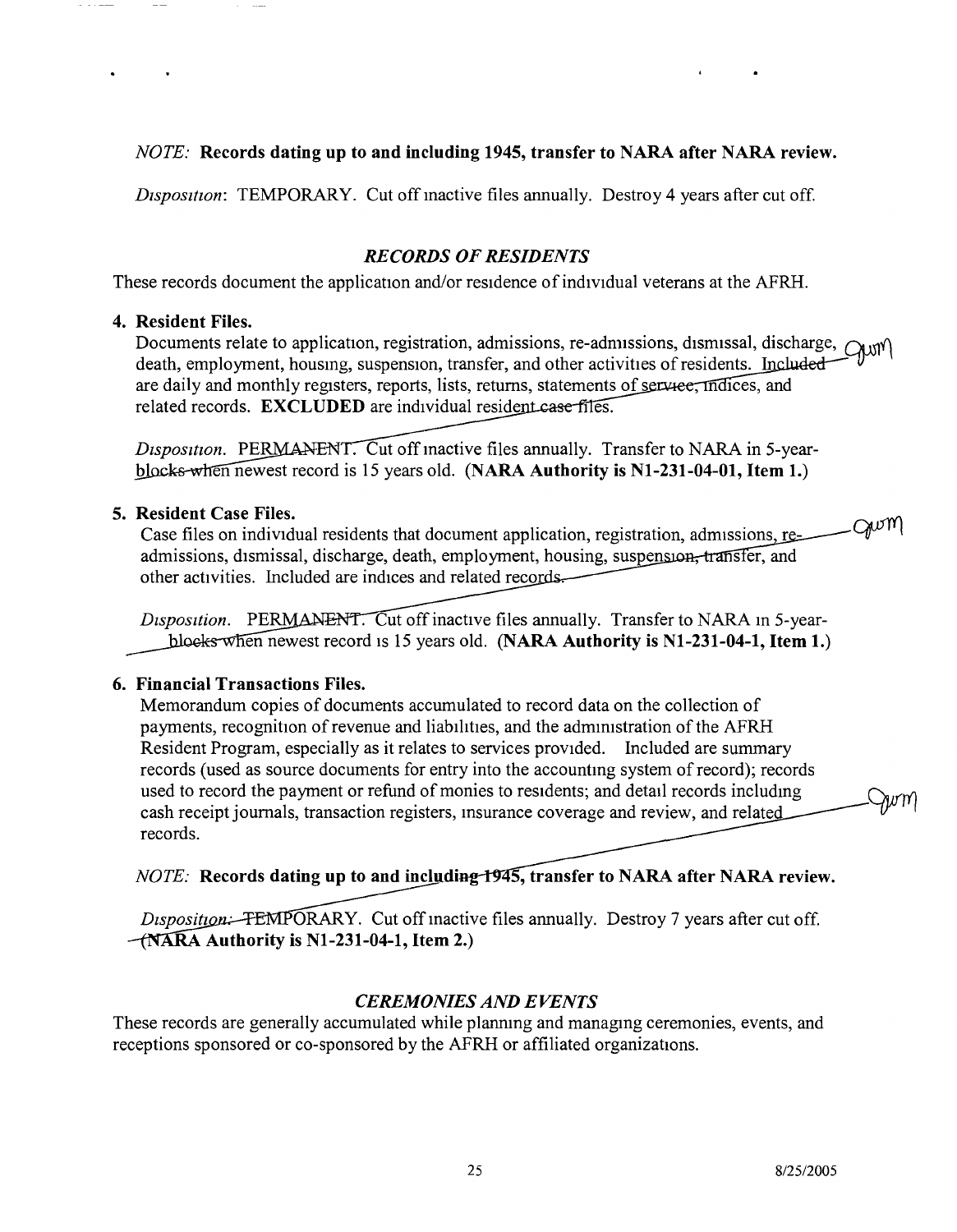#### **7. Ceremonies, Events, and Receptions that are historically significant.**

Included are unique activities that may occur annually, periodically, or frequently and are considered to be historically significant. Included may be milestone and gala ceremomes and VIP events and/or tours.  $\bigcap_{\mathcal{U}}\mathcal{U}(\mathcal{V})$ 

*Disposition:* PERMANENT. Cut off inactive files annually. a.) Transfer still photographs to NARA in 5-year-blocks when newest record  $\frac{1}{5}$  years old. Transfer is to be in accordance with published NARA guidance for media and format. b.) Transfer the original or earliest audio visual generation recording, 1 copy for reference, and related documentation when recerds are 5 years old. Transfer is to be in accordance with published NARA guidance for media and format, according to 36 CFR 1228.266. **Authority is Nl-231-04-1, Item 5 and Item 6.)**

## *(0 \* **8. Ceremonies, events, and receptions that occur routinely and are NOT**

**historically significant.** Included are routme activities that may occur annually, periodically, or frequently such as staff retirement parties, resident birthday parties, and other routine nonhistorical events.

#### *NOTE:* **Records dating up to and including 1945, transfer to NARA after NARA review.**

*to Per enally. Disposition:* TEMPORARY. Cut off annually. Destroy *b* years after cut off or when no *q*  $\alpha$  *q*  $\alpha$  *(05* longer needed for administrative or reference purposes, which ever is sooner.

#### *VOLUNTEERS AND TOURS*

These records relate to the arrangement of volunteer and tour programs and activities for the AFRH and its guests and associates.

## **9. Volunteer and Tour Files.**

Documents accumulated m arranging tours for mterested groups and professional organizations, includmg foreign visitors, **EXCLUDING** VIP tours covered elsewhere in this schedule.

#### *NOTE-* **Records dating up to and including 1945, transfer to NARA after NARA review.**

p<br>*Disposition:* TEMPORARY. Cut off annually. Destroy gears after cut off or when no longer needed for administrative or reference purposes, which ever is sooner.

#### **10. Individual Volunteer Service Files.** تھا

Includes application, record of hours worked, and other records pertaining to the volunteer's service. **EXCLUDED** are records created by the work of the volunteer covered elsewhere m this schedule.

#### *NOTE:* **Records dating up to and including 1945, transfer to NARA after NARA review.**

*Disposition*: TEMPORARY. Cut off inactive files annually, when the volunteer departs the program. Destroy 4 years after cut off.

Per email<br>9/28/05 JA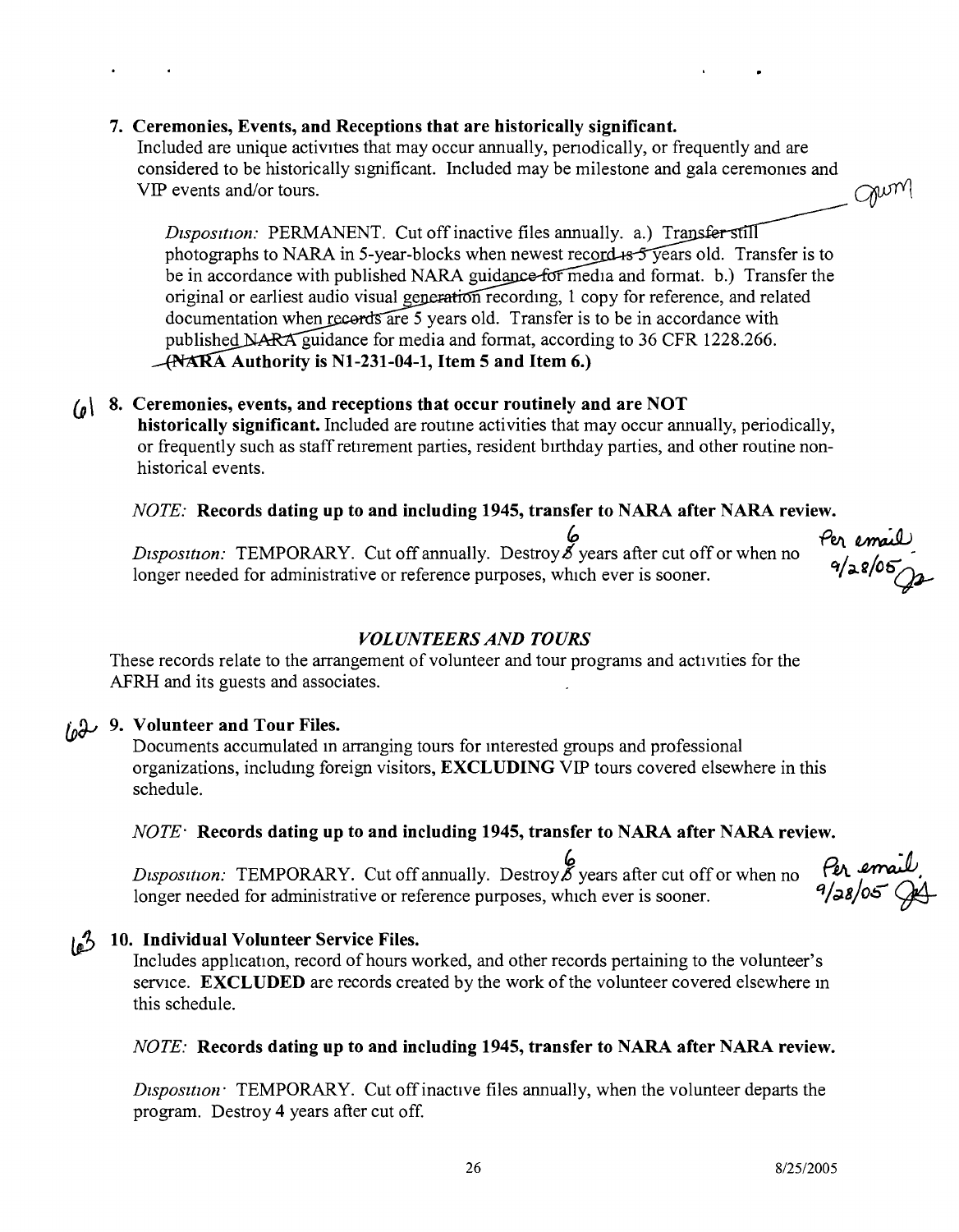#### *MUSEUM, EDUCATION, AND EXHIBIT*.

These records relate to museum programs, including education matenals and exhibits planned or prepared by the AFRH or its associates.

#### 11. Exhibit Case Files.

Included are lists of exhibited items, captions for exhibit cases, photographs, background materials, correspondence relating to items, loan agreements for incommg documents, contracts, news clippings, and related records.

#### a. Documents relating to the planning and preparation of exhibits, including  $\mathcal{H}_{\alpha}$ photographs, correspondence, and lists of exhibit items.

*Dtsposition:* PERMANENT. Cut off inactive files annually. Transfer to NARA in 5 year-blocks when newest record is 10 years old.

#### b. Records of an administrative nature, such as COPIES of contracts and  $10<sup>5</sup>$ agreements, and records covered elsewhere in this schedule.

*Disposition:* TEMPORARY. Cut off annually. Destroy 10 years after cutoff or when no longer needed for admimstrative purposes, whichever is later.

#### 12. Exhibit Lending Files.

Documents accumulated in the administration of loans to the AFRH.

#### a. Approved or denied loans. Iole

Documents relate to the preparation and administration of loans (approved or denied), including correspondence, lists of lenders, Items loaned, loan agreements, insurance policies, condition reports, news clippings, and related records. EXCLUDED are withdrawn loan requests.

*Disposition:* PERMANENT. Cut off inactive files annually. Transfer to NARA in 5-year blocks when the newest record is 10 years old.

#### b. Withdrawn loan requests.  $61$

Documents relatmg to withdrawn loan requests.

*Dtspositton:* TEMPORARY. Cut off annually. Destroy 10 years after cutoff.

#### 13. Exhibit-related Graphics.

Documents accumulated m the production of exhibits and in preparation of graphics for AFRH programs and events. Included are bluepnnts, typeset proof sheets of text;  $108$ specifications for fabrication; samples of exhibits as installed; production boards for publications; type and specifications for signs; photographic security copies of the original; and non-record copies of matenals such as graphics, posters, etc, and educational or promotional program posters and brochures. EXCLUDED are record copies of graphics, posters, brochures, promotional and educational materials covered elsewhere in this schedule.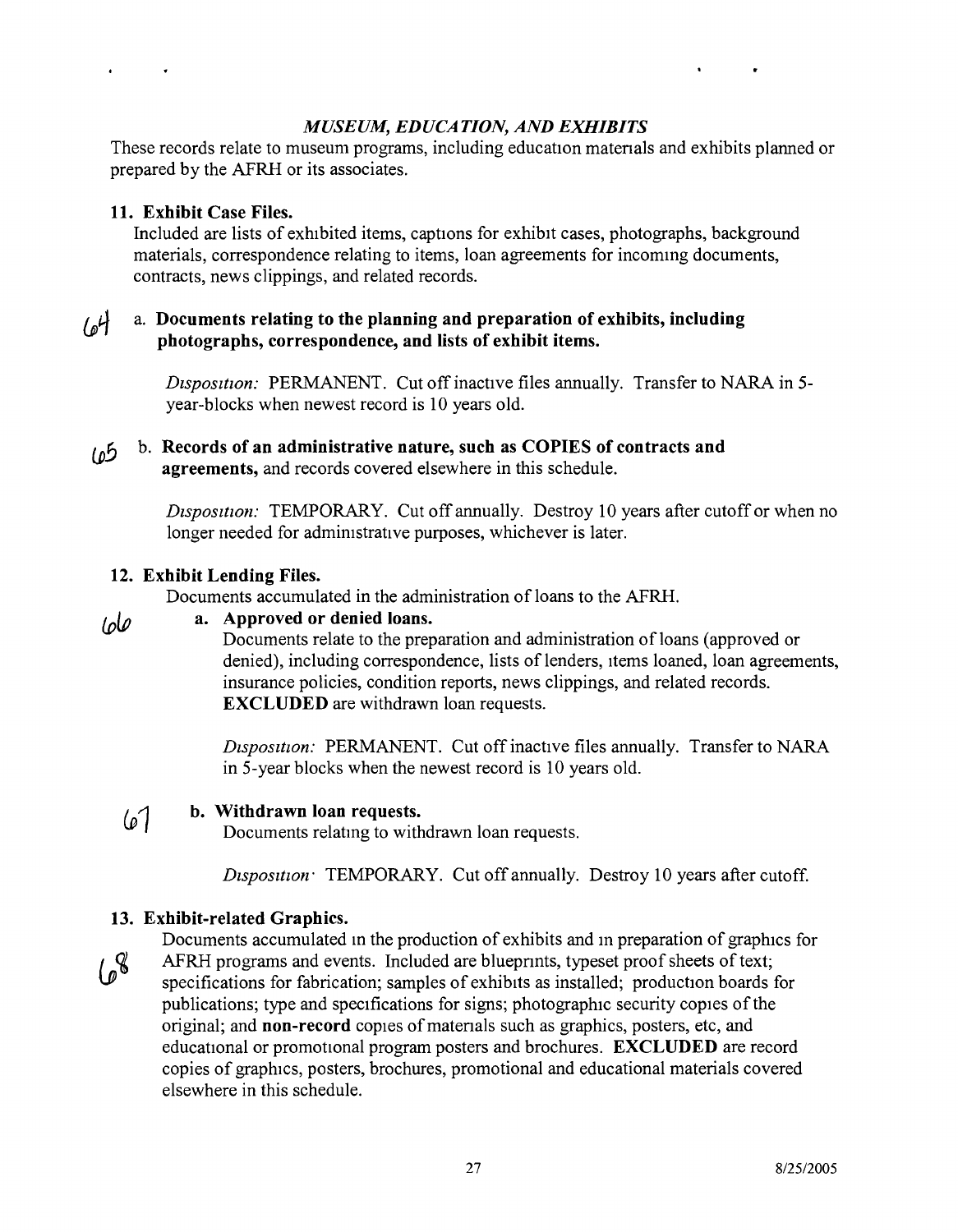$\hat{\mathbf{r}}$ 

 $\bullet$ 

*Disposition:* TEMPORARY. Cut off after project is complete. Destroy 10 years after cutoff.

#### **14. Exhibit-related Educational Materials.**

 $\overline{a}$ 

 $\ddot{\phantom{a}}$ 

 $\hat{\mathbf{r}}$ 

Record copies of educational matenals developed to accompany exhibits.

*Dtsposition:* PERMANENT. Cut off after project is complete. Transfer to NARA in 5 year-blocks when newest record is 10 years old.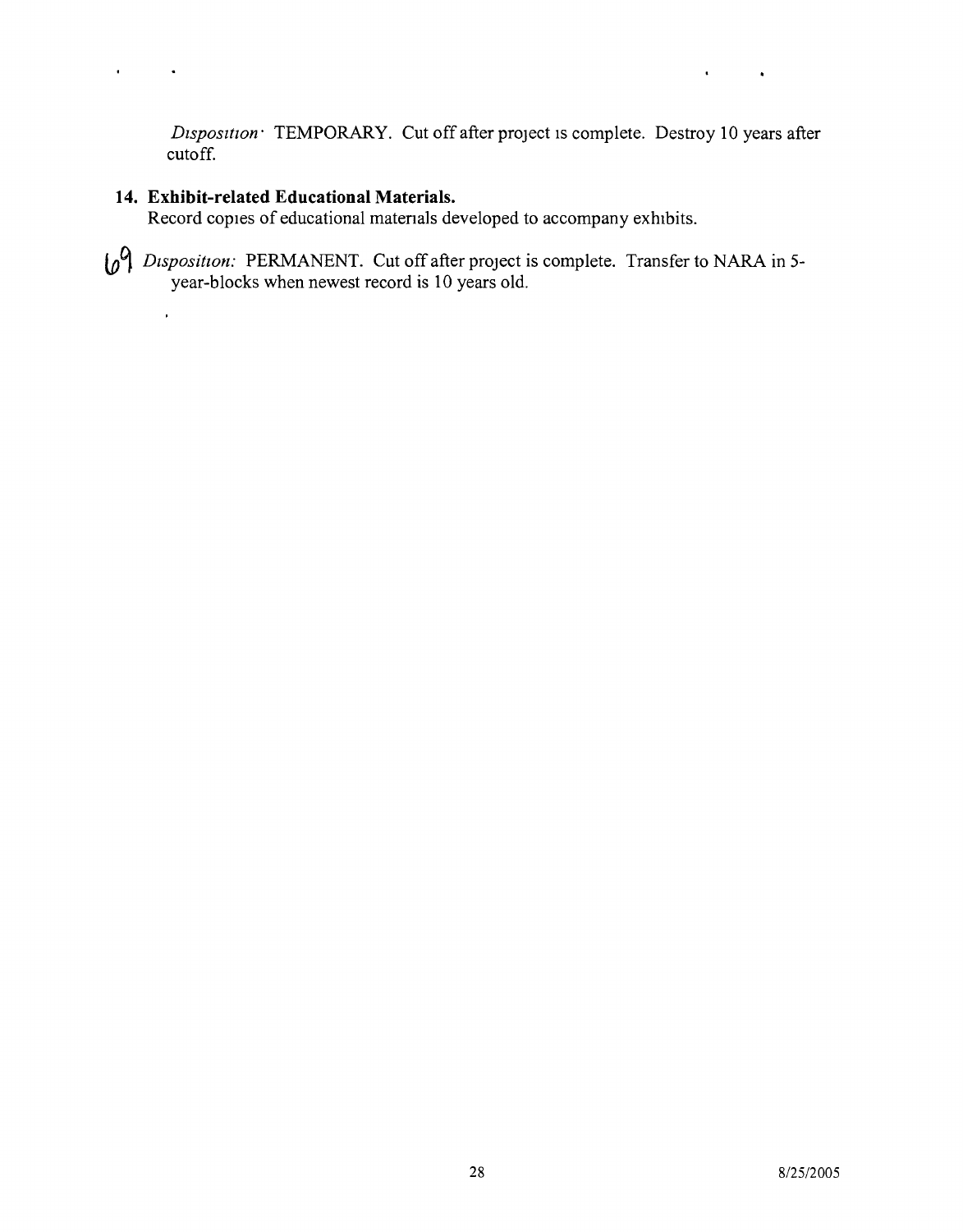29 8/25/2005

## **VI. HEALTH CARE PROGRAM**

These records relate to the overall health care of residents, including the AFRH Health Care Program implementation and management and the medical care of individual residents.

[Refer to General Records Schedule (GRS) 1 for the disposition for related records.]

## *HEALTH CARE PROGRAM*

## **1. Administrative Files.**

10

Documents associated with the logistics of planning, scheduhng, and managing the AFRH Health Care program. Records may include correspondence, forms, notes, mailing lists, mvoices, receipts, schedules, and records relating to the administration of the program.

## *NOTE-* **Records dating up to and including 1945, transfer to NARA after NARA review.**

~ ffi~ *Disposition .* TEMPORARY. Cut off annually. Destroy \$years after cutoff or when no *&il;Li/OIS' "'* Disposition. TEMPORARY. Cut off annually. Destroy 8 years after cutoff or when no  $\frac{4}{28/05}$ <br>longer needed for administrative or reference purposes, which ever is later.

## *RESIDENT MEDICAL RECORDS*

## **2. Resident's Individual Health Care Records.**

Forms, reports, and other records relating to the medical, dental, and optical treatment of individual residents. Included are x-rays and laboratory findings.

## a. Records Relating to Deceased Residents.

Disposition TEMPORARY. Cut off inactive files at end of FY when death occurs. Destroy 10 years after cutoff. (NARA Authority is N1-231-00-1, Item 1.)

## b. Records Relating to Discharged Residents.

Disposition: TEMPORARY. Cut off inactive files at end of FY when discharge occurs. Destroy 10 years after cutoff. (NARA Authority is N1-231-00-1, Item 2.)



Qwm

Jwr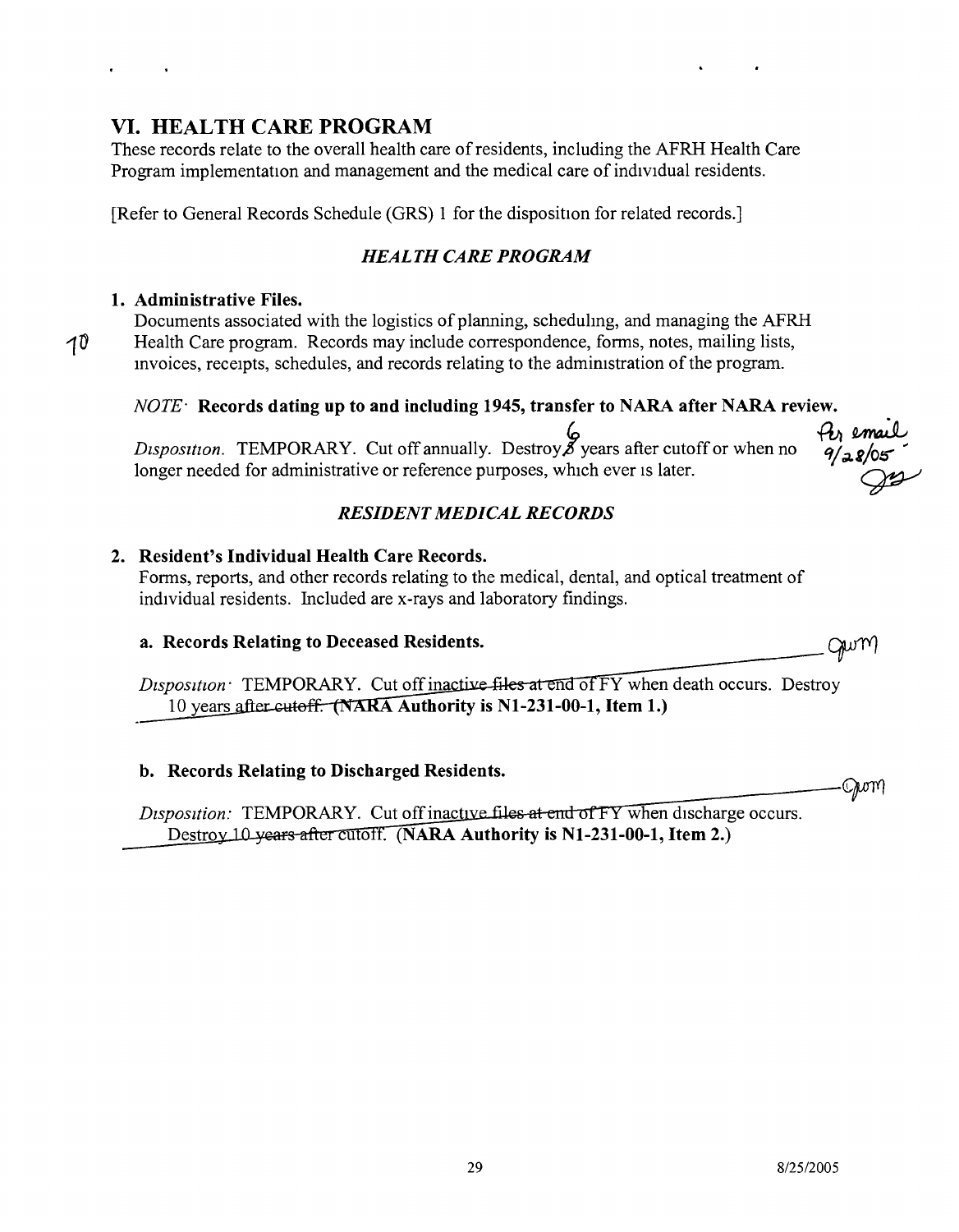## VII. PERSONNEL

These records relate to the supervision and management of AFRH employees. Included are files pertaining to the overall AFRH personnel management as well as personnel records common to all offices. EXCLUDED are files pertaining to employee trainmg programs.

[Refer to General Records Schedule (GRS) 1 and 18 for the disposition of related records.]

## *PERSONNEL ADMINISTRA TION*

*NOTE:* Under vanous reimbursable agreements, the Bureau of Public Debt provides personnel services to AFRH. All AFRH personnel records accumulated by the Bureau of Public Debt as a result of these agreements are maintained and disposed of in accordance with the AFRH schedule.

#### 1. Personnel Office Subject Files.

Official files maintained by the Human Resources Office on various human resources issues and programs that are not provided for elsewhere. Included are correspondence, special reports, AFRH notices, mtenm guidance directives, and background materials such as regulations, reports, surveys, and forms.

*Disposition:* TEMPORARY. Cut off inactive files annually. Destroy  $\tilde{Z}$  years after cutoff or when no longer needed for legal or administrative purposes, whichever is later. when no longer needed for legal or administrative purposes, whichever is later

#### 2. Pav Administration Files.

 $18$ 

Documents created to provide assistance in interpreting and Implementing pay administration programs. Included are pay plans, pay fixing rules, authonzations, reconsiderations, and related records.

#### *NOTE:* Records dating up to and including 1945, transfer to NARA after NARA review.

-. , ~ A I 8-RS *UIJ/l~ Disposition.* TEMPORARY. Cut off annually. ~ 0 years after cutoff. P];J ~, 9/" ~

### 3. Family and Medical Leave Act (FMLA) Files.

Records relating to approving and monitonng employees' request for 3 days or more of leave  $1<sup>3</sup>$ under the provisions of the FMLA. Files may include applications, medical documentation, requests for leave or approved absence, and copies of forms.

<sup>2</sup>3<br>Disposition: TEMPORARY. Cut off inactive files annually. Destroy *i* years after cutoff

Per email<br>9/28/05<br>00

Per email<br>9/28/05

## *EMPLOYEE AND LABOR RELATIONS*

### 4. Agency-Level Employee Awards Files.

Documents created in granting cash and non-cash awards for distmguished, meritorious, and exceptional service and for equal employment opportunity impact. Included are suggestions,

30 *8/25/2005*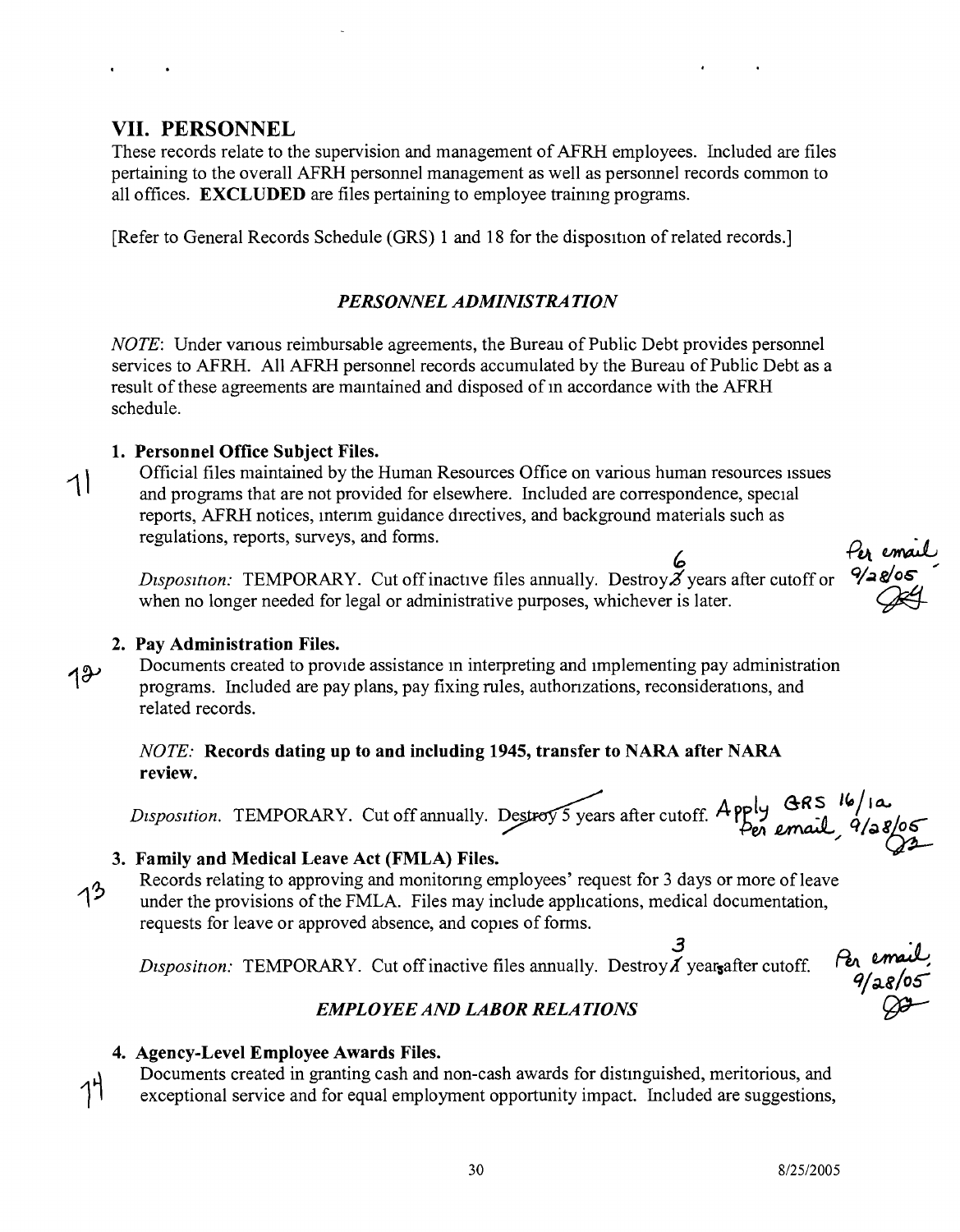recommendations, acknowledgments, evaluations, notices of adoption or rejection, letters of refusal or return of awards, and related records.

**iroc+ i***ve:* **+; 1£10** *Disposition:* TEMPORARY. Cut off annually. Destroy 3 years after cutoff

Per email 9

## **5. Merit System Protection Board (MSPB) Appeal Case Files.**

Records relating to appeals submitted to MSPB by current and former AFRH employees. These case files may include statements of witnesses, reports of interviews and hearings, court findings and recommendations, copies of onginal and final decisions, related correspondence and exhibits, and forms.

*Dtsposttion.* TEMPORARY. Cut off inactive files annually. Destroy 7 years after cutoff.

## **6. Savings Bond Campaign Files.**

15

 $10$  Copies of posters, flyers, and related records created in developing and disseminating matenal and otherwise promotmg and reporting on participation in the U.S. Savmgs Bond Program. **EXCLUDED** are AFRH directives relating to the program.

*Disposttton:* TEMPORARY. Cut off annually. Destroy 1 year after cut off.

## **7. Charitable Contribution Campaigns Files.**

Documents accumulated in managing and coordinating contribution drives, such as the <sup>7</sup>1<sup>*II*</sup> Combined Federal Campaign and others. Included are copies of notices of campaigns, communications concernmg the campaigns, and related records.

*Disposition TEMPORARY.* Cut off annually. Destroy 2 years after cut off.

## *EMPLOYEE HEALTH*

## **8. Personal Injury Files.**

Forms, reports, correspondence, and related medical and mvestigatory records relating to onthe-Job mjuries, whether or not a claim for compensation was made, **EXCLUDING** copies files in the Employee Medical Folder (EMF).

*Disposition:* TEMPORARY. Cut off inactive files annually, on termination of compensation or when deadline for filing a claim has passed. Destroy 5 years after cut off. **(NARA Authority is GRS 1, Item 31.)**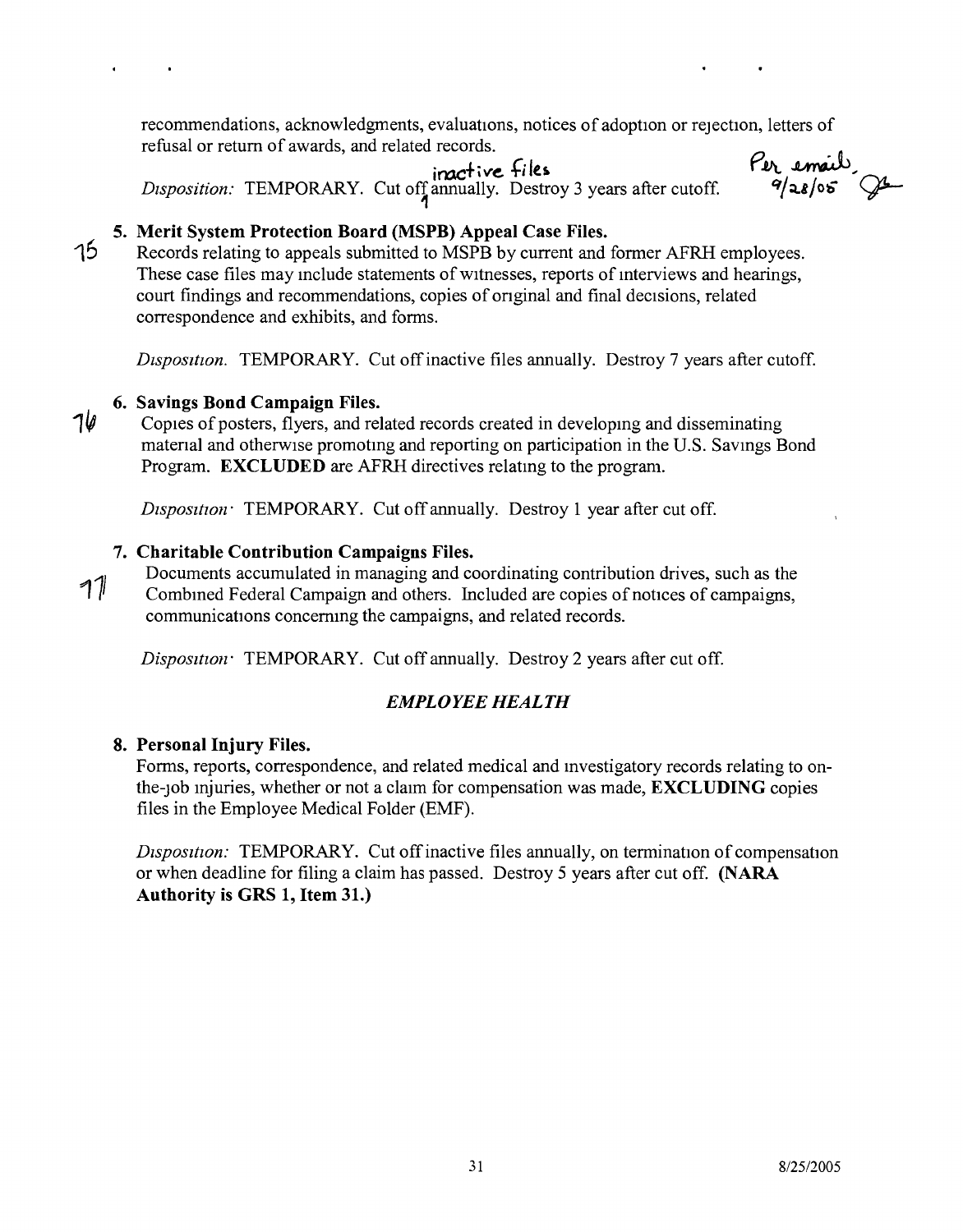**NWML** 

## **VIII. AUDITS AND INVESTIGATIONS**

These records relate to audits of AFRH programs and contractors, progress reports of actions taken to resolve audit findings, and investigations of possible unlawful activities.

[Refer to General Records Schedule (GRS) 23 for disposition of related records.]

#### *AUDIT ADMINISTRATION*

#### 1. **Audit Administration Subject Files.**

 $18$ 

Documents relating to the routine operation and administration of the audit function, but not routme program admirustrative files. Included are pertinent laws, copies of contracts or other authoritative documents relating to specific audit functional areas, organizational charts and functional statements, surveys of procedures and controls, statistical tabulations, contractors' financial statements, analysis of cost trends, and sigmficant findmgs of prior audits in each functional area.

*Dtspositton;* TEMPORARY. Destroy when superseded or obsolete.

#### **2. Audit Guidance.**

Documents created m preparing, clearing, and Issuing special mstructions and guidance for use by auditors in AFRH internal and contract audits. Included are record copies of audit guides and instructions, clearance actions, and related records.

*Disposition:* TEMPORARY. Destroy when superseded, canceled, or discontmued.

#### 3. **Audit Schedules.**

Schedules of audits and background matenals accumulated m the process of identifying areas of audit.

80

 $\mathsf{R}$  |

19

*Per email <sup>q</sup>/de/o6.*<br>*Disposition:* TEMPORARY. Cut off annually. Destroy *b* years after cutoff. <br> $\frac{P_{e_1}}{P_{e_2}}$  email  $\frac{Q_{e_3}}{P_{e_3}}$ 

#### **4. Audit Report Chronological Files.**

Records accumulated for reference and referral to contract audits, mternal audits, and related information. Included are copies of final contract and internal audit reports.

*B*<br>*Disposition* TEMPORARY. Cut off annually. Destroy 6 years after cutoff. Per email, 9/28/05

#### **5. Audit Summaries.**

Periodic audit digest and summaries, reports of actions taken as a result of the summaries,

- $q\lambda$  and related records created in preparing and circulating summarized information on the status
	- of audit actrvities, selected audit findings and recommendanons, and other audit matters. fer email, <sup>9/28/06</sup>

*Disposition:* TEMPORARY. Cut off annually. Destroy  $\beta$  years after cutoff.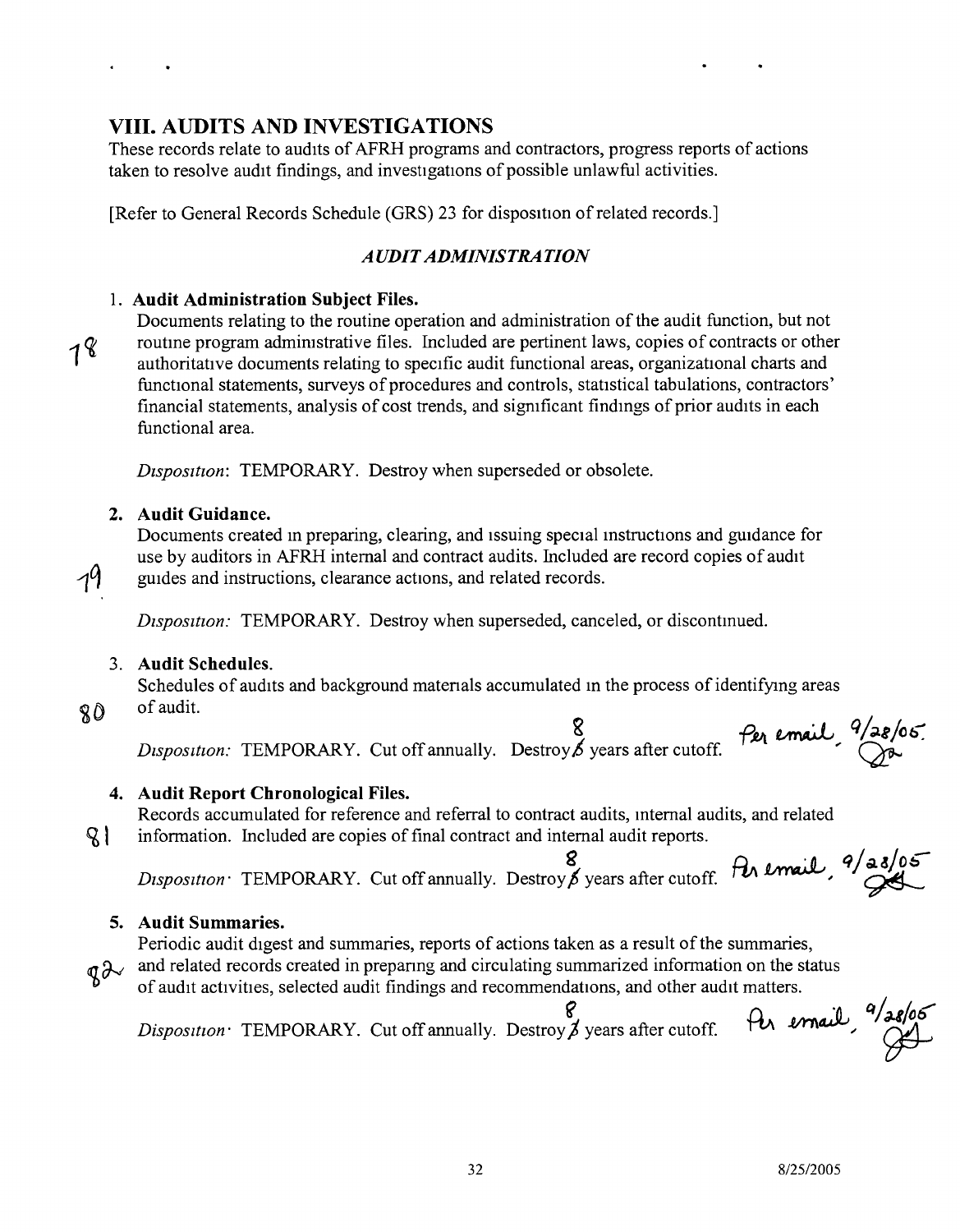#### *A UDITS AND INVESTIGATIONS*

#### **6. Audit Case Files.**

 $93$ 

Case files of internal audits on AFRH programs, operations, and procedures, and audits conducted on contractors. Records consist of audit reports, correspondence, and supporting working papers. Files are mamtamed by the Office of the Inspector General (OIG).

*Disposition:* TEMPORARY. Cut off inactive files annually, after completion of final report. Destroy 8 years after cutoff.

#### **7. Audit Resolution Case Files.**

Included are notices of intent to audit, copies of documents furnished to auditors, copies of tentative findmgs and recommendations, advance notice recommendations, advance notice of major findings, reports of major findmgs, copies of draft and final reports, follow-up progress reports, comments, and related documents.

## ~ ~ a. **Audit case files maintained by the Audit Resolution Official.**

*Disposition:* TEMPORARY Cut off inactive case files annually. Destroy 8 years after cutoff.

#### tt;.5 **b. Audit case files maintained by designated central point** of contact **for a major office and the audit unit.**

 $\circ$ *Disposition:* TEMPORARY. Cut off inactive case files annually. Destroy of years after cutoff.

#### **8. Investigative Case Files.**

Case files developed during investigations of known or alleged fraud and abuse and irregularities and violations of laws and regulations. Cases relate to agency personnel, programs, and operations admmistered or financed by the agency. FIles consist of investigative reports and related documents, such as correspondence, notes, attachments, and working papers.

a. **Case files containing information or allegations which are of an investigative nature but do not relate to a specific investigation.** Included are anonymous or vague allegations not warranting an investigation; matters referred to constituents or other agencies for handling; and support files providing general information.

> *Disposition:* TEMPORARY. Cut off inactive files annually. Destroy 15 years after cutoff.

## **Case files EXCEPT those that are unusually significant for documenting major violations.**

*Disposition:* TEMPORARY. Cut off inactive files annually. Destroy 15 years after cutoff.

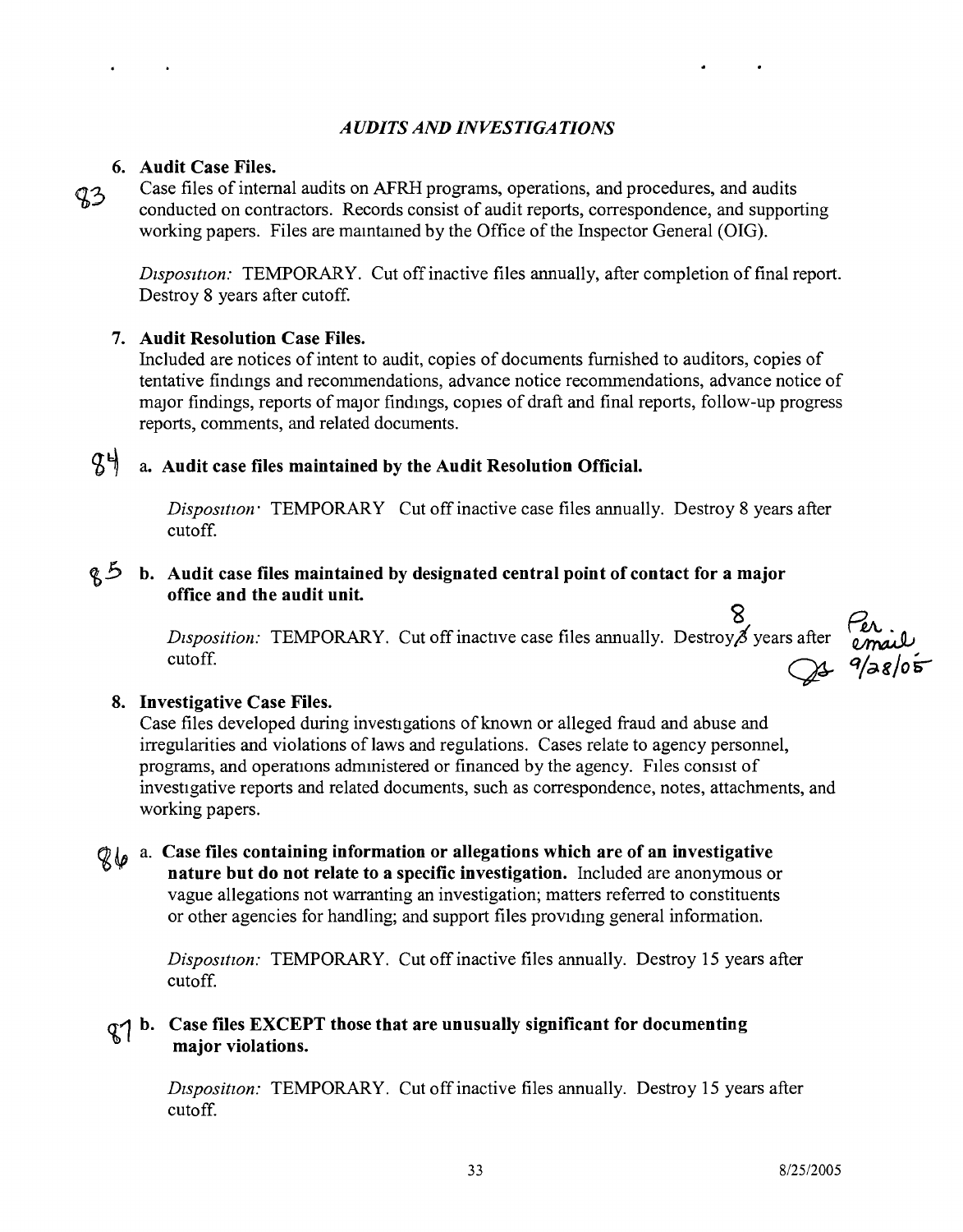c. Significant case files that result in national media attention, congressiona investigation, and/or substantive changes in agency policy or procedure.

*Disposition:* Cut off inactive files annually. Submit SF 115 to NARA 5 years after cutoff.

9. Semiannual Report to Congress Files.

Reports prepared by the OIG and submitted to Congress, and working papers.

#### *Note:* Records dating up to and including 1945, transfer to NARA after NARA review.

a. Record copy.

Chry *Disposition:* PERMANENT. Cut off annually. Transfer Lcopy to NARA in 5-yearblocks when newest record is  $\frac{5 \text{ years} \cdot \text{old}}{2}$ . Transfer all copies of publications prior to 1946. (NARA Authority is N1-231-04-1, Item 4.)

## $Q\$ b. Other copies.

Per email,<br>9/28/06 Jer  $\mathbf{Q}$ *Disposition:* TEMPORARY. Cut off annually. Destroy, years after cut off,

## $Q<sup>0</sup>$  c. Working papers.

*Disposition:* TEMPORARY. Cut off annually. Destroy **8**<br>*b* years after cut off.

 $\frac{\partial}{\partial q}$  email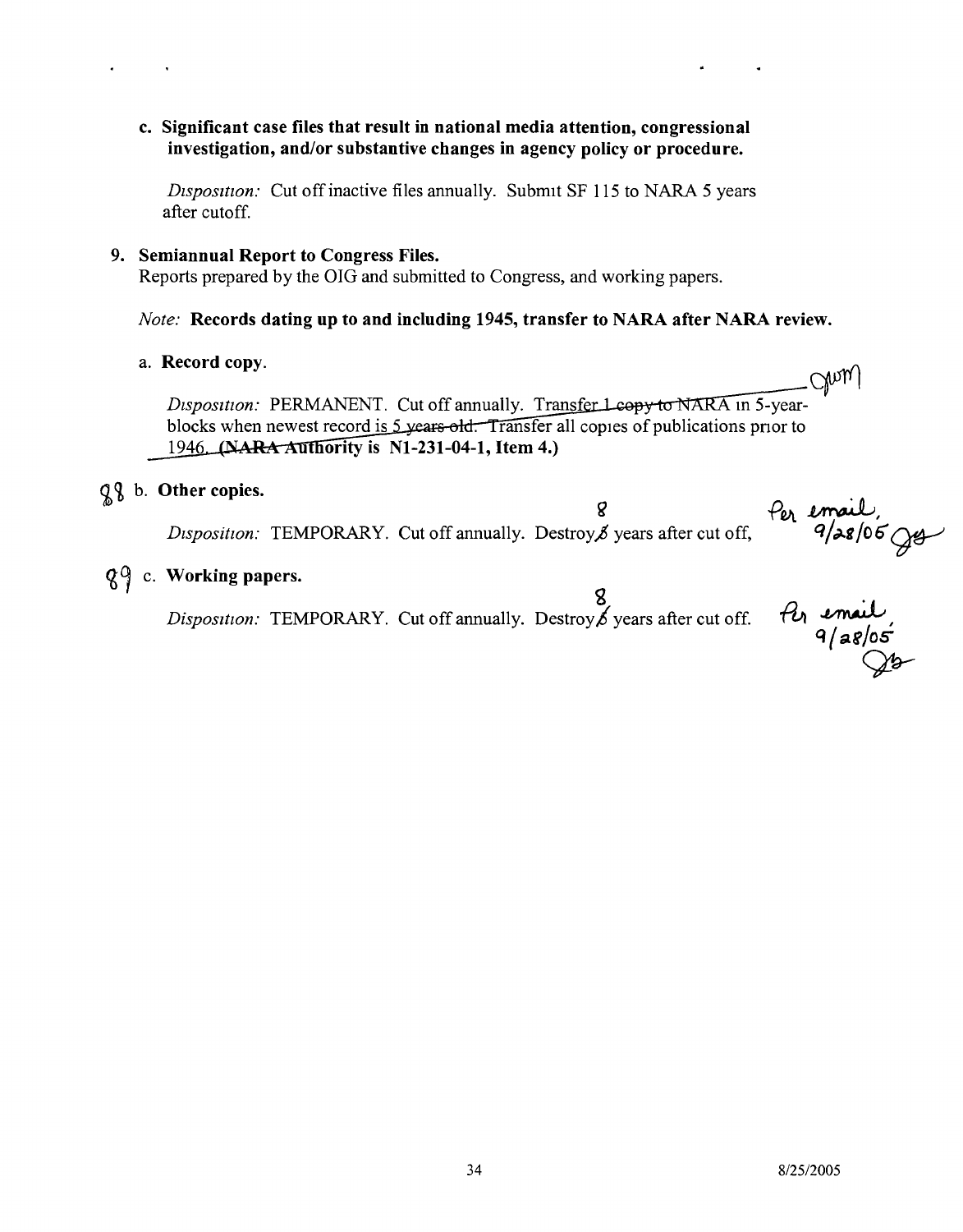Qwm

## IX. PROPERTY AND PROCUREMENT

These records relate to programs engaged in the acquisition of real property, personal property, non-personal services, and supply matters that are a part of daily procurement operations. Included are contract files and related papers.

*NOTE-* All records accumulated as a result of awarded contracts are mamtamed and disposed of m accordance with the AFRH schedule. Records are scheduled with the related functional files.

[Refer to General Records Schedule (GRS) 3 and 4 for the disposition of related records ]

#### *REAL PROPERTY*

Title papers documenting the acquisition of real property (by purchase, condemnation, donation, exchange, or otherwise) prior to January 1, 1921.

#### 1. Property Acquisition Files.

**Contractor** 

Documents relating to property acquisition, including deeds, contracts, survey maps and related records.

gum Disposition: PERMANENT. Cut off annually. Transfer to NARA in 10-year-blocks when

# the newest record is  $20$  years old. (NARA Authority is N1-231-04-1, Item 7.)

#### 2. Property Case Files.

Case files relate to acquiring property and/or disposal of surplus real and related personal property.

Disposition PERMANENT. Cut off annually. Transfer to NARA in 10-year-blocks when the newest record is 20 years old. (NARA Authority is N1-231-04-1, Item 7.)

#### *PERSONAL PROPERTY*

#### 3. Annual Plan Files.

Forms, summary annual plans for equipment, and related records accumulated in developing,  $90$ controlling, and approving annual and supplemental plans for administrative equipment.

#### *NOTE'* Records dating up to and including 1945, transfer to NARA after NARA review.

*Disposition:* TEMPORARY. Cut off annually. Destroy 3 years after cut off.

### 4. Property Management Officer/Accountable Officers' (PMO/AO) History Files.

Files maintained by PMOs and AOs which reflect additions to, changes m, and status of personal property accounts. Included are copies of source documents, physical inventory

 $\alpha$ reports, property transfer reports and forms, property survey reports, transfer and report of excess property, property hstings, and similar records.

#### *NOTE.* Records dating up to and including 1945, transfer to NARA after NARA review.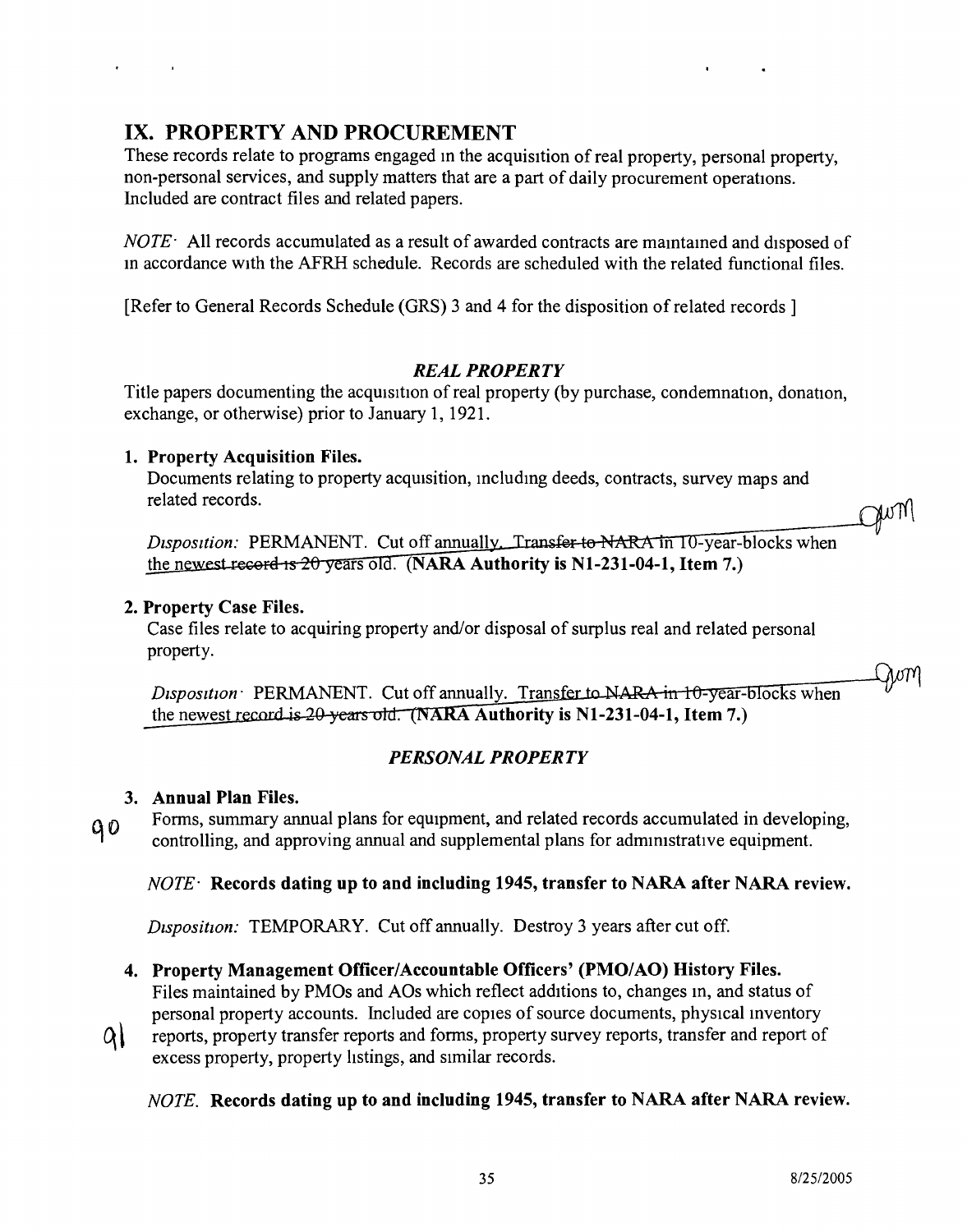#### ~ *Disposition:* TEMPORARY. Cut off inactive files annually. Destroy $\chi$  years after cut off. *Pell ~ q/t?-.t/oS' PROCUREMENT* <sup>~</sup>

## $\mathfrak{g}\mathcal{Y}$  5. Property Policy Information Files.

Correspondence and related information on all aspects of procurement activity withm AFRH, mcludmg information on the development of specific procurement actions or functions, mstructions providing guidance and direction for all aspects of the procurement activity, information on the development of specific procurement actions or functions, and information relating to release of decennial census.

#### *NOTE.* Records dating up to and including 1945, transfer to NARA after NARA review.

*Disposition.* TEMPORARY. Cut off annually. Destroy when subsequent decenmal census is released or when superseded, obsolete, or no longer needed for reference, which ever is sooner.

#### **q**<sup>5</sup> 6. Procurement Preference Program Files.

Correspondence, reports, and other documents relatmg to goals developed under the Procurement Preference Program

*Dtsposttton.* TEMPORARY. Cut off annually. Destroy 3 years after cut off

### 0번 7. Competition in Contracting Act Program Files.

Correspondence, reports, annual reports, and other files of the designated AFRH Competition Advocate for procurement matters challengmg barriers to and promoting full and open competition in the acquisition of supplies and services.

*Disposition:* TEMPORARY. Cut off annually. Destroy its years after cutoff.

Per email, 9/28/05 inactive files 6 *Per email*, <sup>9</sup>/28/0

## $\alpha$ <sup>5</sup> 8. Contracting Officer and Contracting Officer's Technical Representative (COTR) Files.

Included are COTR representative files relating to services provided, regulations, reports, and<br>
COTR management files documenting contracts received, invitations to bid, and similar<br>
documents. Included are registers, log COTR management files documenting contracts received, invitations to bid, and similar documents. Included are registers, logs, and similar control records.

*Disposition* TEMPORARY. Cut off inactive files annually. Destroy  $\chi$  years after cut off. *.put ~ q/f}.t/Ob I ~*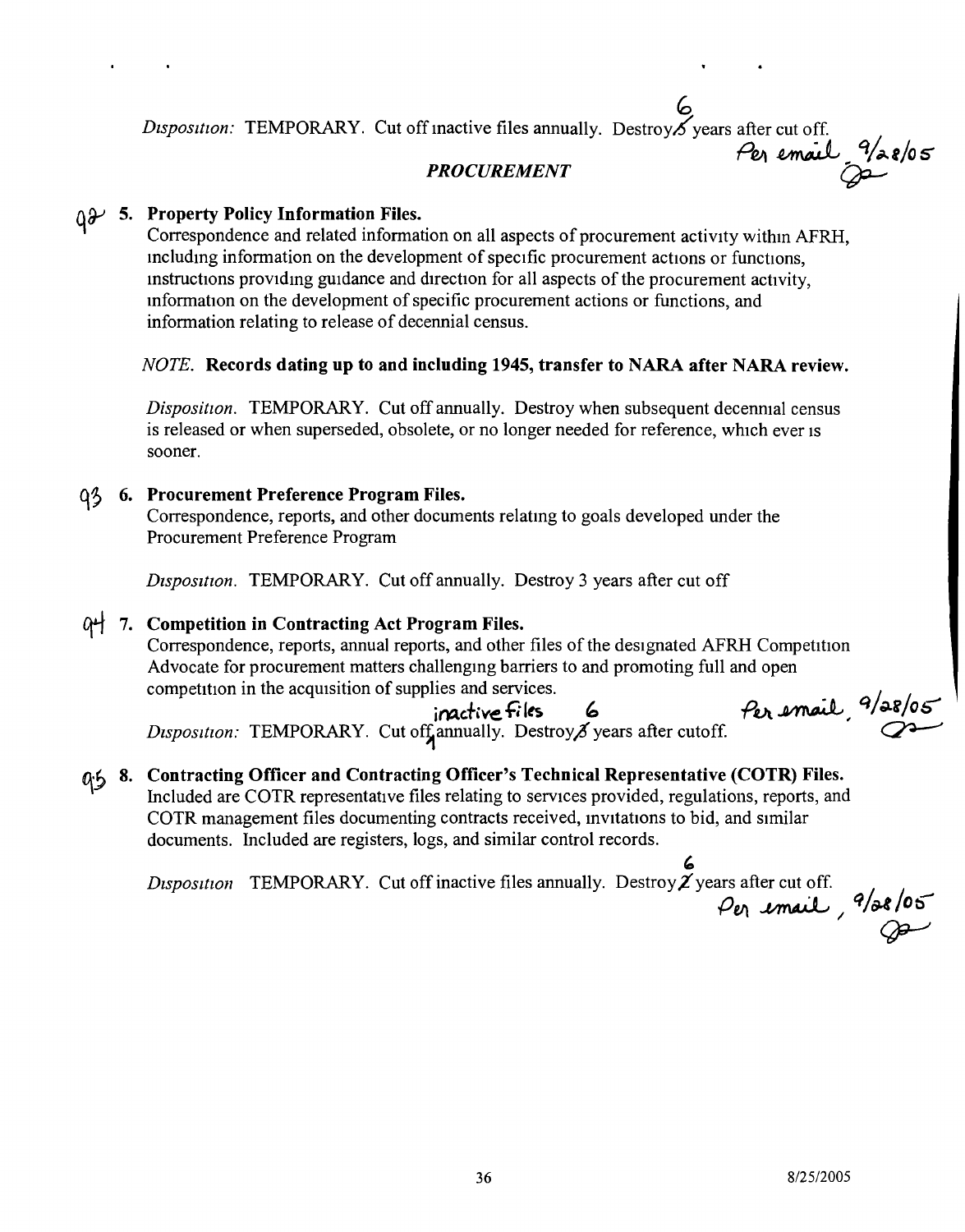## x. BUDGET, ACCOUNTING, AND FINANCIAL MANAGEMENT

These records relate to financial and fiscal functions of AFRH Included are records relatmg to the formulation and execution of the AFRH budget, administration of financial policies and procedures, agency-wide and local office accountmg, and administrative claims by or agamst the United States.

[Refer to General Records Schedule (GRS) 2, 5, 6, and 7 for the disposition of related records.]

### *BUDGET FORMULATION*

#### 1. Budget and Finance Policy Files.

Records include correspondence and subject files that document agency policy and procedures governing budget administration and reflecting policy decisions affecting expenditures for agency programs.

JWM

*Disposition:* PERMANENT. Cut off annually. Transfer to NARA in 10-year-blocks when newest record is 20 years old. (NARA Authority is N1-231-04-1, Item 7.)

#### 2. Budget Estimates and Operating Plans.

Records relate to budget estimates and justifications prepared or consohdated by AFRH, financing authonty and appropnations, and the operating budget plans. Included are appropriation language sheets, narrative statements, transcripts of hearings, backup Justifications for hearings, congressional resolutions, Treasury warrants, and related records. Also included are documents created or accumulated in issuing calls for operatmg budget plans which provide the basis for allocation of resources, includmg office requests for operating budgets, staffing patterns, analysis of fundmg requests, allowance and operatmg budget documents, and other backup matenals.

*NOTE*: Records dating up to and including 1945, transfer to NARA after NARA review

*Disposition*, TEMPORARY. Cut off annually. Destroy 5 years after cut off. (NARA Authority is NI-231-04-1, Item 8.)

## *OPERATING BUDGET*

### 3. Financing Authorizations/Appropriations.

Documents which provide appropriations or which provide interim financing authority when QO appropnations have not been made by the beginning of the new fiscal year. Included are copies of congressional hearings, congressional resolutions, Treasury warrants, and related records.

*NOTE:* Records dating up to and including 1945, transfer to NARA after NARA review *Disposition:* TEMPORARY. Cut off annually. Destroy 2 years after cut off AFPl~ *GRS* ~!. *5;1/- PM ~ %.tID:)*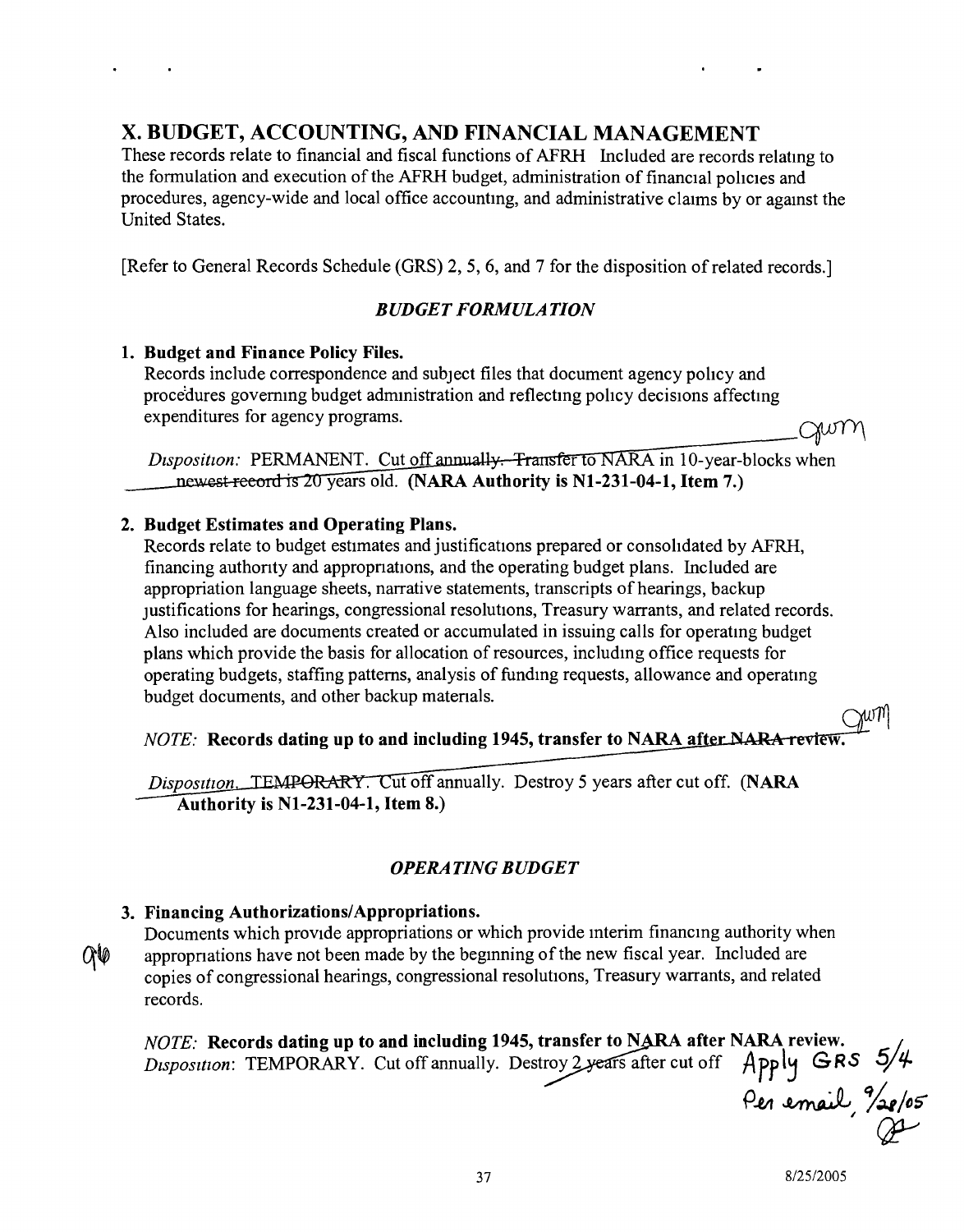#### 4. Allowances and Operating Budget Plans.

#### *NOTE:* Records dating up to and including 1945, transfer to NARA after NARA review.

*q1* a. Documents created or accumulated in issuing calls for operating budget plans which provide the basis for allocation of resources, includmg office requests for operating budgets, staffing patterns, and other backup matenals; analysis of funding requests; and allowance and operating budget documents

A *p d* GRS 5/2<br>Disposition. TEMPORARY. Cut off annually. Destroy 2 years after cut off. 200 fts

b. AFRH Individual Offices preparing and submitting planning, programming, q8 staffing, budgeting, and program review and analysis data in support of their program activities,

*Disposition* TEMPORARY. Cut off annually. Destroy 2 years after cut off. **the read of the conduct** Apply NI-231-04-1 Trem8 Budget Estrinates + Operating Mans.<br>*Per email* <sup>9</sup>/28/05 *ACCOUNTING ( Os-*

*NOTE*: Under various reimbursable agreements, the Bureau of Public Debt provides accounting and financial services to AFRH. All AFRH financial and accounting records accumulated by the Bureau of Public Debt as a result of these agreements are maintained and disposed of in accordance with the AFRH schedule.

- 5. Centrally Managed/Budget Items.
- q9 Correspondence related to operation and maintenance costs of AFRH buildmgs and recumng reimbursable services. Includes common distnbutable Items, such as worker's and unemployment compensation.

#### *NOTE-* Records dating up to and including 1945, transfer to NARA after NARA review.

*7/ Disposition* TEMPORARY. Cut off annually. Destroy, j years after cut off. Pen email 9/28/05

#### 6. Reimbursable Agreements.

100

Copies of agreements with other agencies or withm AFRH, reports of billings of other agencies, and correspondence to transfer obhgations. Also included are procedural memos for field activities, reimbursable workload data, and mformation on billing other agencies,

*Disposition:* TEMPORARY. Cut off inactive files annually, on termination of the agreement. Destroy  $\vec{\lambda}$  years after cut off.  $\rho_e$  *email*  $\theta/\rho \sqrt{2\pi}$ g years and during the limit of  $\frac{1}{2}$ 

#### 7. Cash Management.

 $10^{1}$ 

a. Guidance from OMB, General Accounting Office (GAO), and Department of Treasury on effective cash management, including the Financial Managers Financial Integnty Act (FMFIA) as implemented in OMB Circular A-127.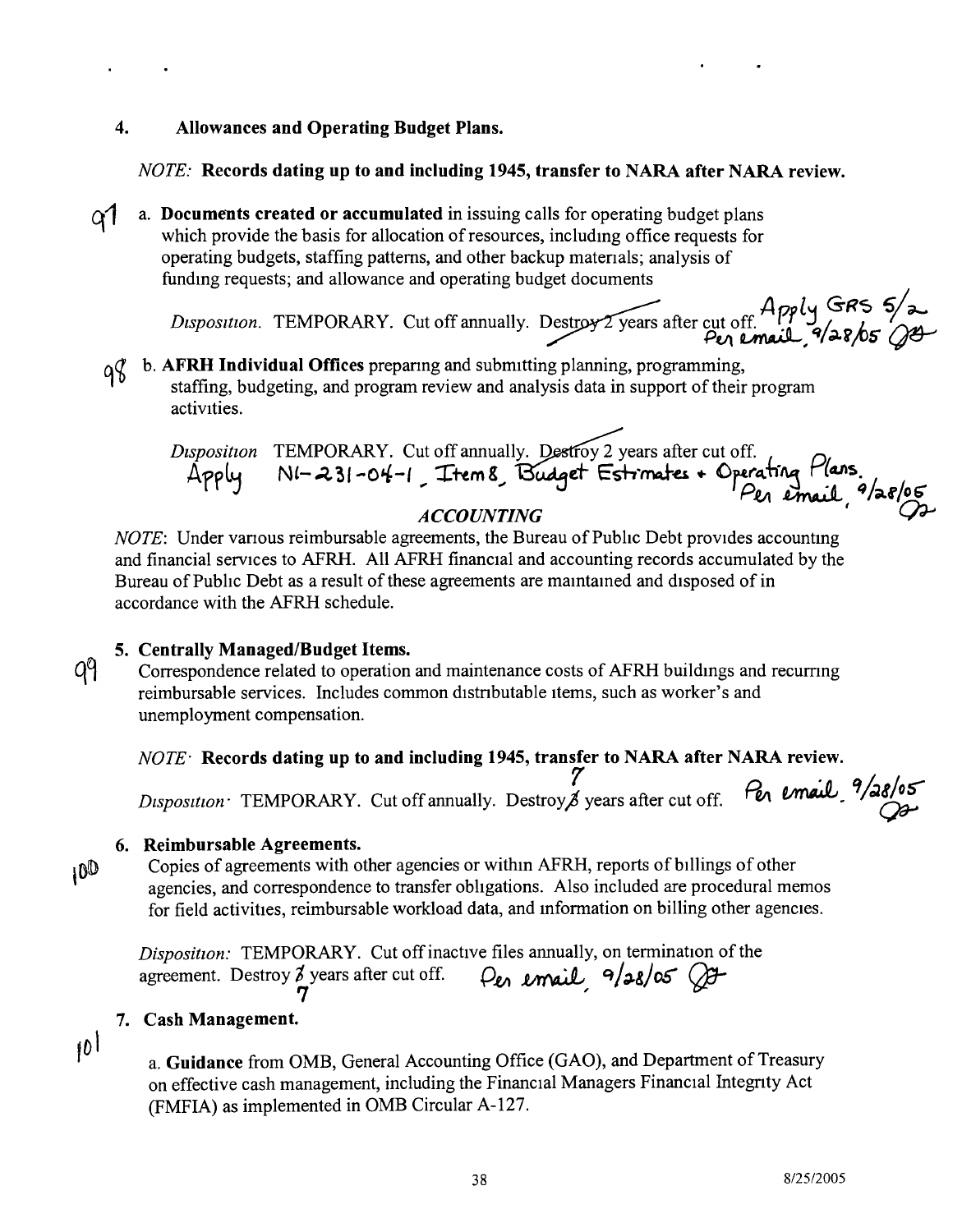*Disposition* TEMPORARY. Destroy when superseded or obsolete.

h. **Cash management reports** on late payment charges and mterest paid out, unpaid  $102$ invoices and problems, and reviews of financial management systems.

*Dtsposttton:* TEMPORARY. Cut off annually. Destroy 7 years after cutoff.

#### **8. Accounting System Guidance Files.**

Correspondence with GSA concernmg the accounting system, accountmg code manuals, the electronic recordkeeping system payroll block numbers, and mformation on other agency accounting systems and payroll systems.

*Disposition* TEMPORARY. Cut off annually. Destroy & years after cut off.  $\hat{f}$  email,  $\hat{f}$  /28/05

#### **9. Obligation Files.**

Copies of documents sent to GSA Finance for obligation and payment.

### j O~ *NOTE:* **Records dating up to and including 1945, transfer to NARA after NARA review.**

*.., PtA <sup>~</sup>* **q/,.g/os** *Disposition.* TEMPORARY. Cut off annually. Destroy *t* years after cut off. *<sup>J</sup> <sup>~</sup>*

#### **10. Office Accounting Files.**

Documents accumulated by individual offices in monitoring and accounting for appropriated and revolvmg funds used to finance program operations. Included are cost reports and

 $10^{6}$ 

 $10^{3}$ 

statements, tabulations, and related records. **EXCLUDED** are files accumulated by offices responsible for budget and financial programs.

#### *NOTE:* **Records dating up to and including 1945, transfer to NARA after NARA review.**

Disposition. TEMPORARY. Cut off annually. Destroy **2** years after cut off. Per email, <sup>9</sup>/28/05

#### **11. Office Financial Files.**

Documents accumulated by individual offices concerning the expenditure of funds

mcidental to the performance of program functions of the office. Included are travel cost  $100$ 

estimates, notifications of availability of funds, receipts, other documents regarding the distribution of checks and savings bonds, and related records.  $\boldsymbol{\tau}$ 

*Disposition:* TEMPORARY Cut off annually. Destroy *t* year<sup>s</sup> after cutoff.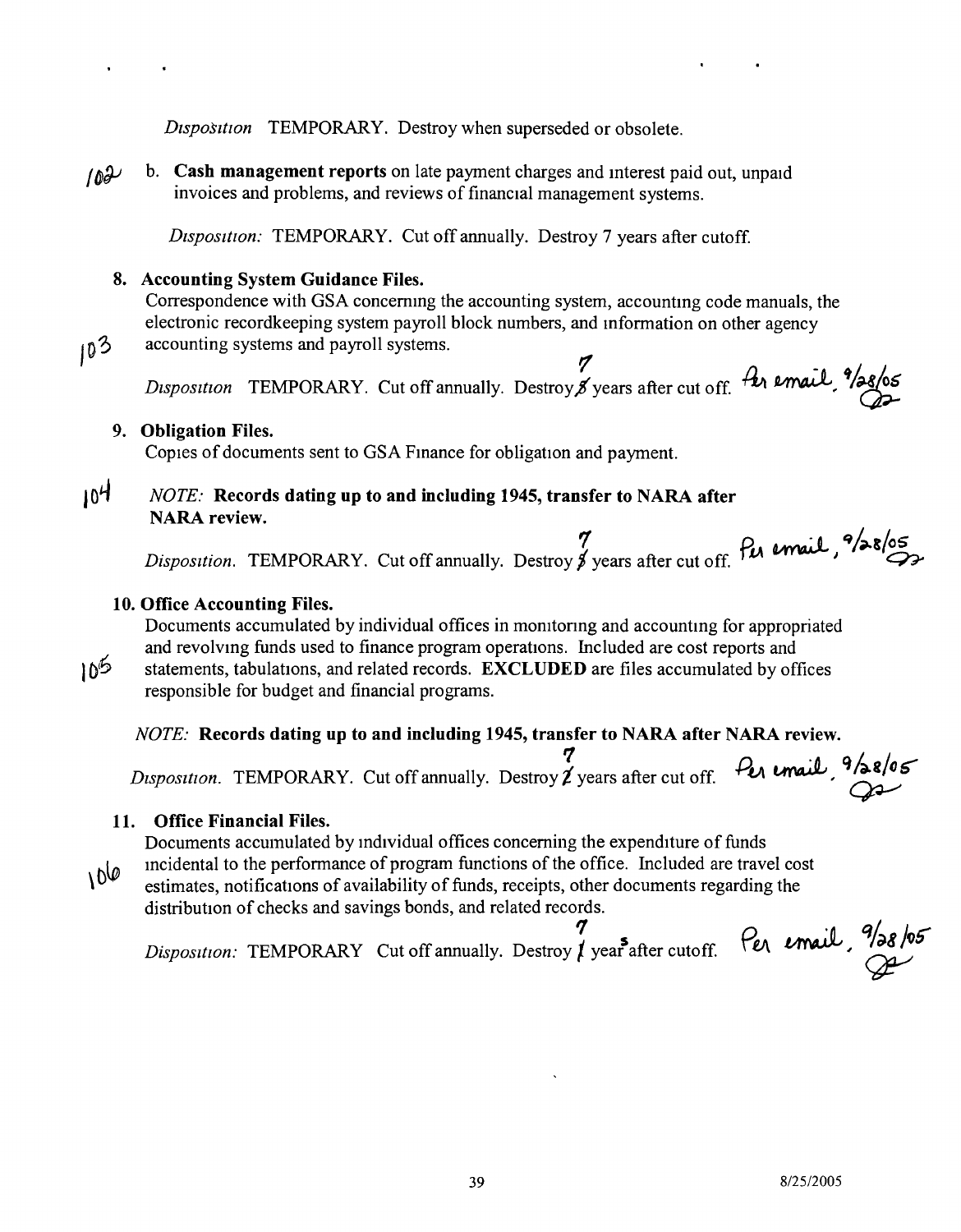NWML

## XI. FACILITIES

These records relate to the programs to provide AFRH with needed facihties and space, and to conduct facihties support functions such as buildmg mamtenance, mechanical operation and mamtenance, communications, and physical security.

[Refer to General Records Schedule (GRS) 11, 12, 17, and 18 for disposition of related records.]

### *FACILITIES MANAGEMENT*

### 1. Health Unit Files.

Documents related to the establishment and operation of health units Included are occupant requests for establishments, interagency agreements, Justifications, communications

 $107$ regarding operation, and related records.

#### *NOTE:* Records dating up to and including 1945, transfer to NARA after NARA review.

*Disposition:* TEMPORARY. Cut off inactive files annually, when superseded or obsolete.<br>Destroy  $\ell$  years after cutoff.  $\rho_{\ell}$   $\rho_{\ell}$   $\rho_{\ell}$   $\rho_{\ell}$   $\rho_{\ell}$   $\rho_{\ell}$   $\rho_{\ell}$   $\rho$   $\rho$   $\rho$   $\rho$ Destroy  $\chi$  years after cutoff. *Co*

#### *BUILDING DESIGN AND CONSTRUCTION*

#### 2. Federal Structures Design Files.

Included are preliminary and presentation drawmgs and models of Federal structures and engineering projects.

a. Drawings files selected for architectural, historical, and technological significance.  $\bigcap_{\mathcal{M}}\mathcal{M}$ 

*Disposition:* PERMANENT. Cut off inactive files annually, after comp Transfer to NARA in 5-year-blocks when newest record is 20 years old. (NARA **Authority is N1-231-04-1, Item 3.)** 

#### b. Models.

Submit an SF 115, Request for Records Disposition Authonty via the NARA Records Officer.

#### c. All other files.

Submit an SF 115, Request for Records Disposition Authonty via the NARA Records Officer.

### 3. Federal Structures Construction Files.

Includes intermediate and pre-final, final working, as-built, shop, repair and alteration, contract, and standard drawings; project specifications, with documents relating to their preparation; and engineering projects.

Submit an SF 115, Request for Records Disposition Authority via the NARA Records Officer.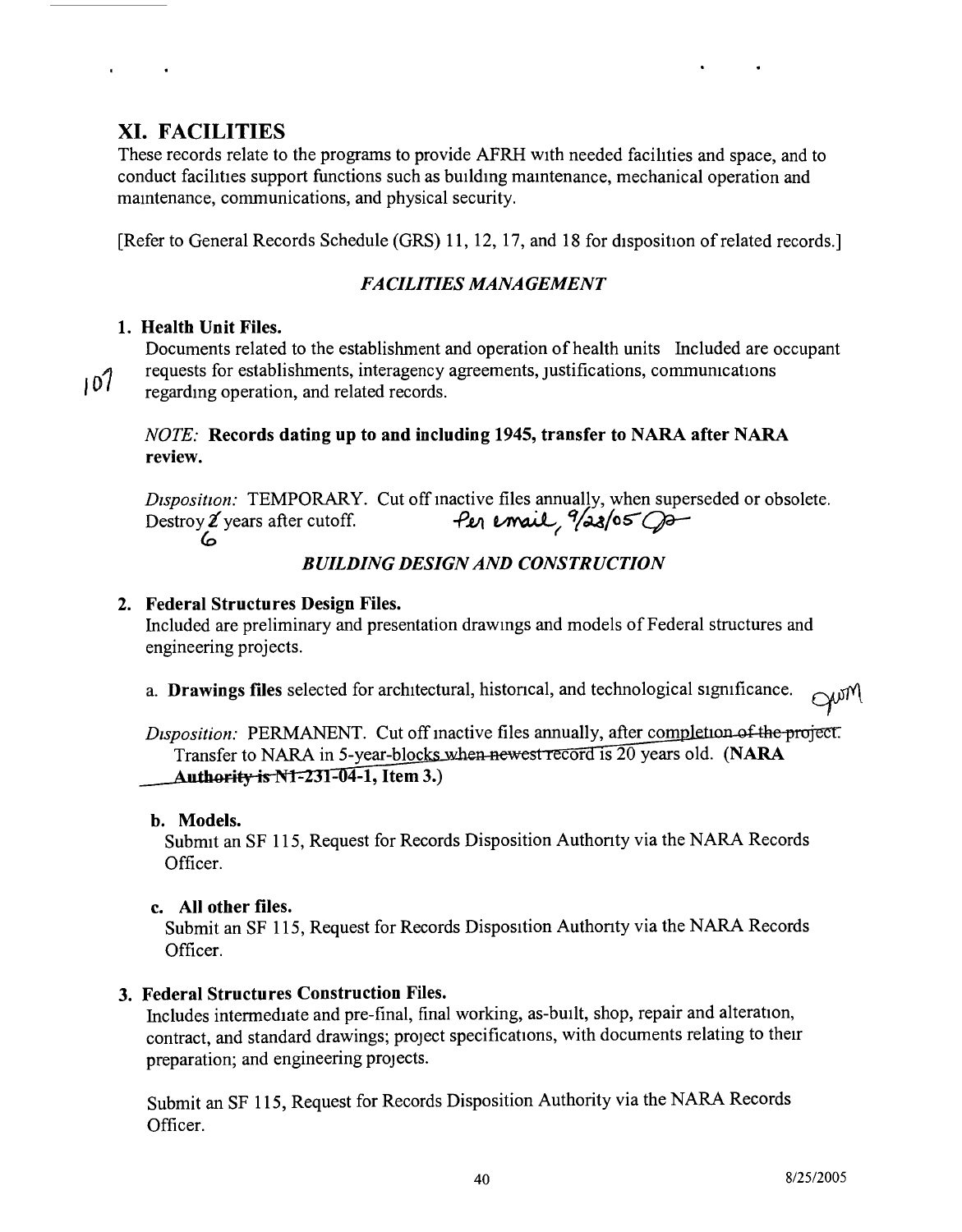#### *MECHANICAL OPERATION AND MAINTENANCE*

#### 4. Building Equipment History Files.

 $108$ 

Includes guaranty and warranty files, including reports relating to them, obtained with materials and equipment and mechamcal equipment data forms that provide identification data on a building's mechamcal equipment.

*Disposition.* TEMPORARY. Destroy upon expiration of the guaranty or warranty or when superseded or obsolete.

Documents used to record equipment operation and condition, action taken, and occurrences

#### 5. Plant Operation Files.

 $109$ 

during the shift.

*Disposition* TEMPORARY. Cut off annually. Destroy 5 years after cutoff.

#### 6. Water Treatment Files.

Documents accumulated in arranging for or conducting tests and treatment of water used for boilers and other mechanical equipment, exclusive of official contract files created as a result

 $110$ of the commercial procurement of such services. Included are questionnaire forms, testmg instructions, test results, and related records.

*Disposition:* TEMPORARY. Cut off annually. Destroy 5 years after cutoff, except testing instructions which may be destroyed when superseded or obsolete.

### 7. Vertical Transportation Files.

Documents related to the operation of elevators, escalators, and dumbwaiters. Included are authorizations to operate elevators; traffic survey data, schedules for the operation of ا ر elevators; inspection and maintenance files, including schedules, reports, acknowledgments of inspection, and other records.

*Dtsposttion:* TEMPORARY. Cut off annually Destroy 2 years after cutoff.

#### 8. Utility Consumption Records.

Documents are accumulated in recording, analyzing, certifying bills for, and otherwise taking action on matters concerned with the consumption of utility services. Included are copies of

 $H^{\theta}$ bills and certifications; records of utility consumption; submeter readings; demand and cost figures; commumcations about consumption, service, and meters; and related records, EXCLUDING payment copies of bills.

*Dtsposttion:* TEMPORARY. Cut off annually. Destroy 3 years after cutoff.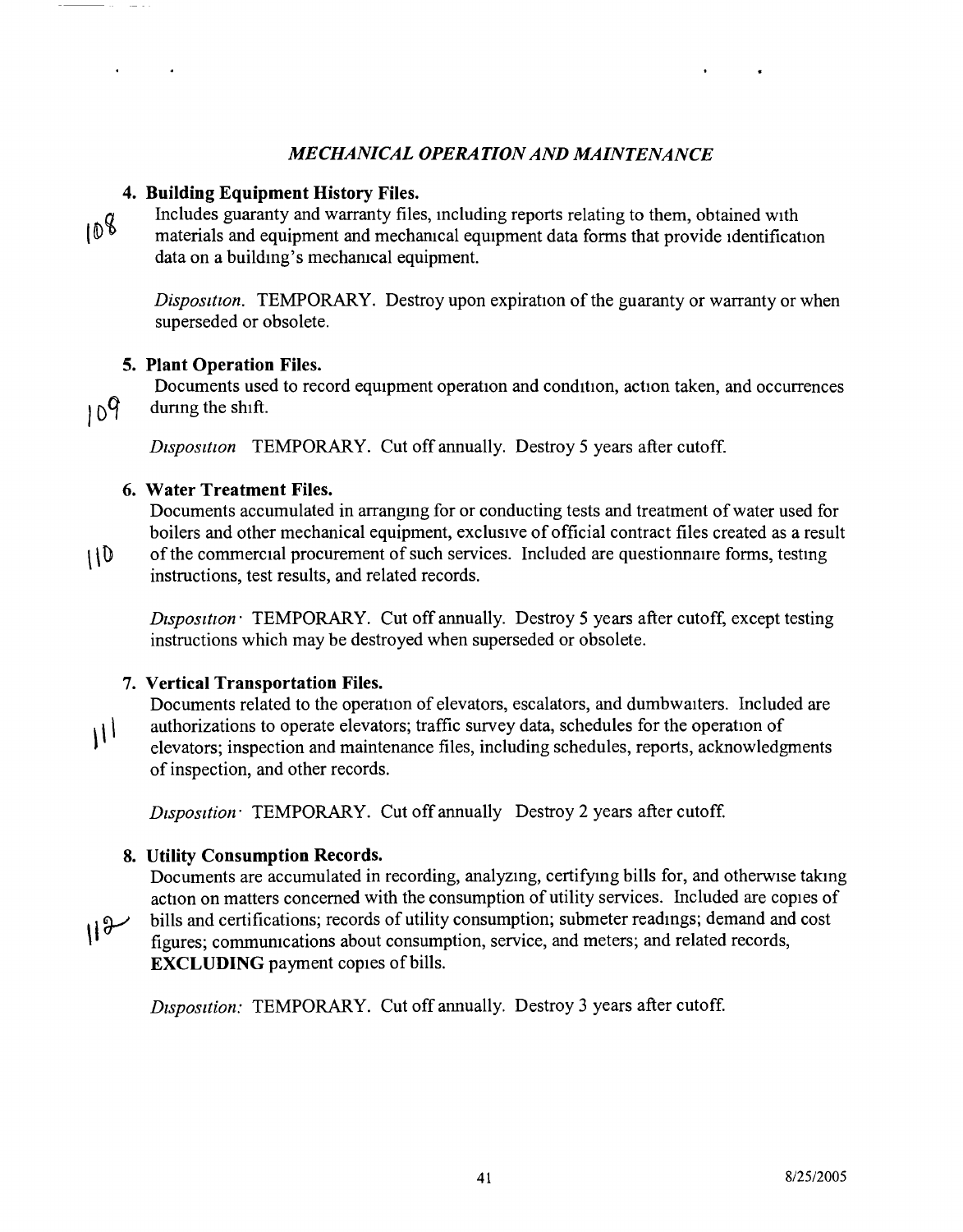#### *SECURITY AND PROTECTIVE SERVICES*

#### **9. Emergency Planning Guard Orders and Action Files.**

Documents created in issuing special instructions and guidance governing guard action and building emergency plans. Included are special orders; standing operatmg procedures; copies of drawings, layouts, and similar documents depicting switches, valves, or points that require attention m case of, emergency plannmg reports reflectmg agency-wide results of tests conducted; and other documents prescribing or controlling action to be taken in, gum emergencies.

Disposition PERMANENT. needed. Transfer to NARA in 5-year-blocks when the newest record is 20 years old. **(NARA 1-04-1, Item** 3.)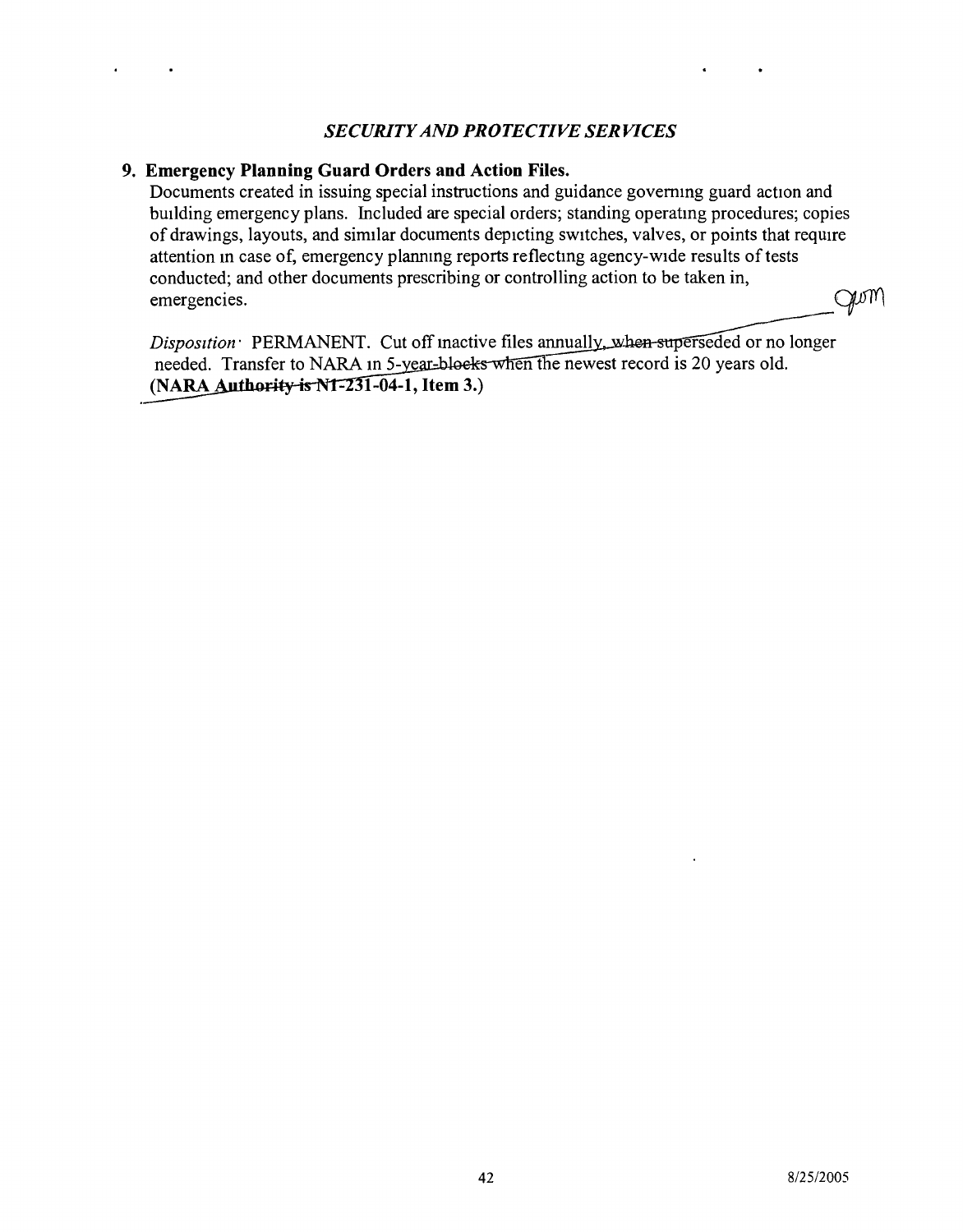## **XII. TRAVEL AND TRANSPORTATION**

These records relate to employee travel and the movement of good and services under Government orders; management, maintenance and operation of motor vehicles used by AFRH; and the transit subsidy program.

[Refer to GRS 9, 10, and 23 for disposition of related records.]

#### *TRAVEL*

#### **1. General Travel and Transportation Files.**

Correspondence and related records maintained by the AFRH Budget Office pertaming to  $11^3$ agency travel and transportation functions Includes agency-wide policy and guidance concerning travel, relocation, passports, diners club programs, Government Travel Requests (GTRs), travel plans and travel reports.

 $\frac{\theta_1}{\theta}\frac{1}{2865}$  $\frac{6}{5}$ *Disposition:* TEMPORARY. Cut off annually. Destroy S years after cutoff

#### *SHIPPING*

#### **2. Copies of Freight Files.**

Copies of records relating to freight consisting of Government or commercial bills of ladmg, shortage and demurrage reports, transit certificates, demurrage care record books, shipping documents pertinent to freight classification, and all other supporting  $||$ <sup>4</sup> documents, including copies for which goods were received. **EXCLUDED** are onginal, recordkeeping copies covered by GRS 9.

*Dtsposttion:* TEMPORARY. Cut off annually. Destroy 2 years after cutoff.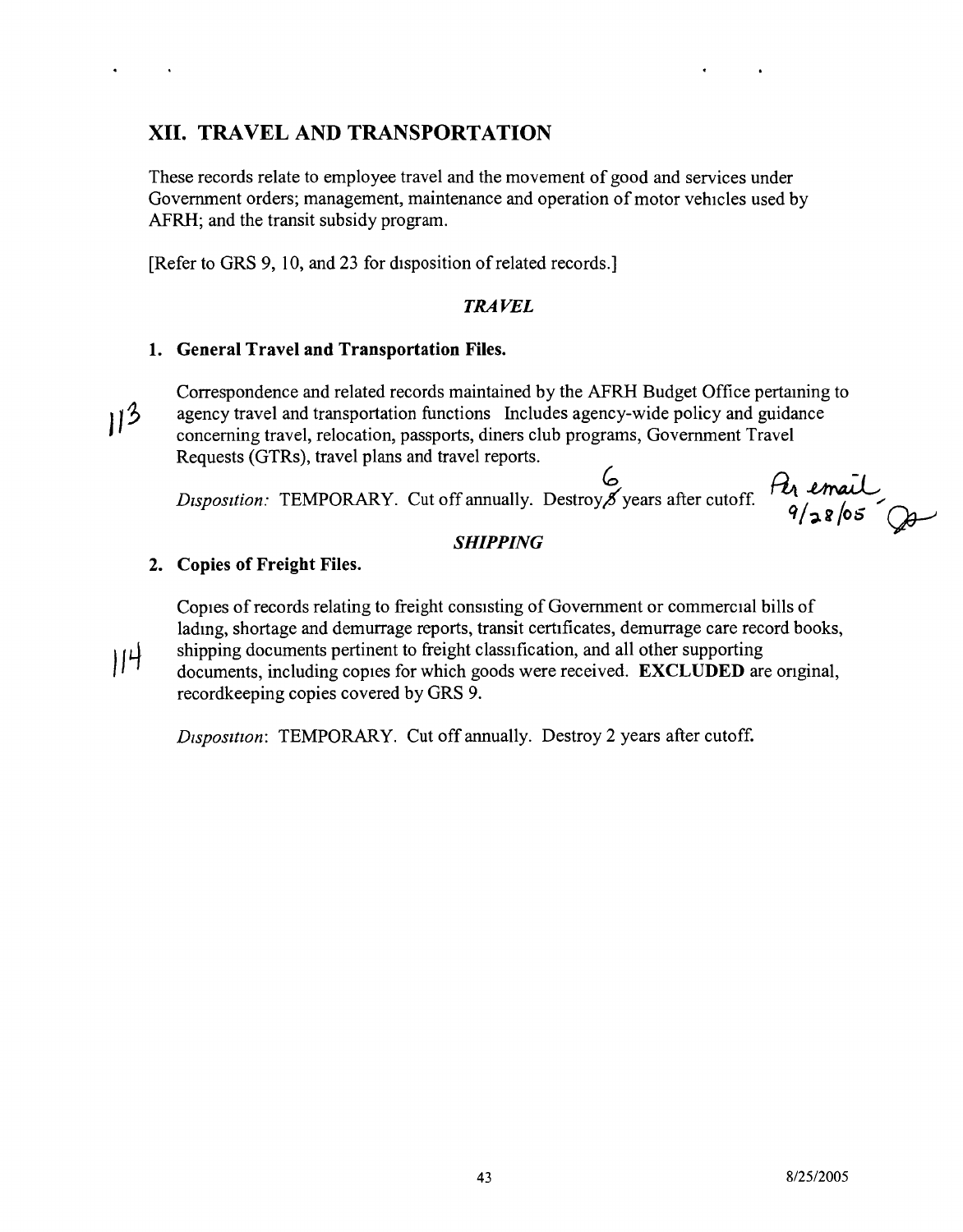## XIII. INFORMATION TECHNOLOGY

These records relate to the study, selection, operations, management, and secunty of IT systems and services and the AFRH Web program. Included are electronic files and hard copy pnntouts created to momtor system usage (i.e. log/audit files) of individual systems. EXCLUDED are documentation, source documentations, processing files, and output products (i.e., reports, pnntouts, microfonns, and similar hard copy outputs) for individual IT systems which are scheduled with the related functional files.

[Refer to General Records Schedule (GRS) 3, 20, and 24 for disposition of related records.]

#### *GENERAL CORRESPONDENCE*

#### 1. IT General Correspondenc

 $115$ 

Correspondence and memoranda relating to the routine administration of IT activities

*Disposition:* TEMPORARY. Cut off annually. Destroy 2 years after cutoff.

#### *SYSTEM PLANNING*

#### 2. Planning and System Development Files.

Documents relatmg to the development of plans, policies, and procedures for agency and office IT systems and programs. Included are strategic information resources management (IRM) plans, feasibility studies, requirement analyses, cost and benefit studies, coordmatmg documents, approvals, disapprovals, charts, diagrams, and similar documents.

#### a. Files maintained by the IT Division.

*Disposition:* PERMANENT. Cut off annually. Transfer to NARA in 5-year-blocks when the newest record is 20 years old.  $(AARA$  Authority is NI-231-04-1, Item 3.)

#### b. Records maintained by other offices.

 $100$ *Disposition:* TEMPORARY. Destroy when superseded, canceled, or no longer needed for reference.

#### *TRAINING*

#### 3. IT Training Files.

Documents created in the coordmation and development of training programs in IT subject areas. Included are training texts, training agreements with other Federal agencies, and related records, **EXCLUDING** files relating to the development of films.

*Disposition:* Destroy when superseded, canceled, or no longer needed for reference<br>Apply GRSY 29 Put *email*, 9/28/05

NOTE: Excluded are files relating to the development of *film* NOTE: Excluded are files relating to the aevelopment of *own*es<br>scheduled as permanent according to NI-231-Of-1, Itermid *Audiovisual Official* Files. 44 3/25/2006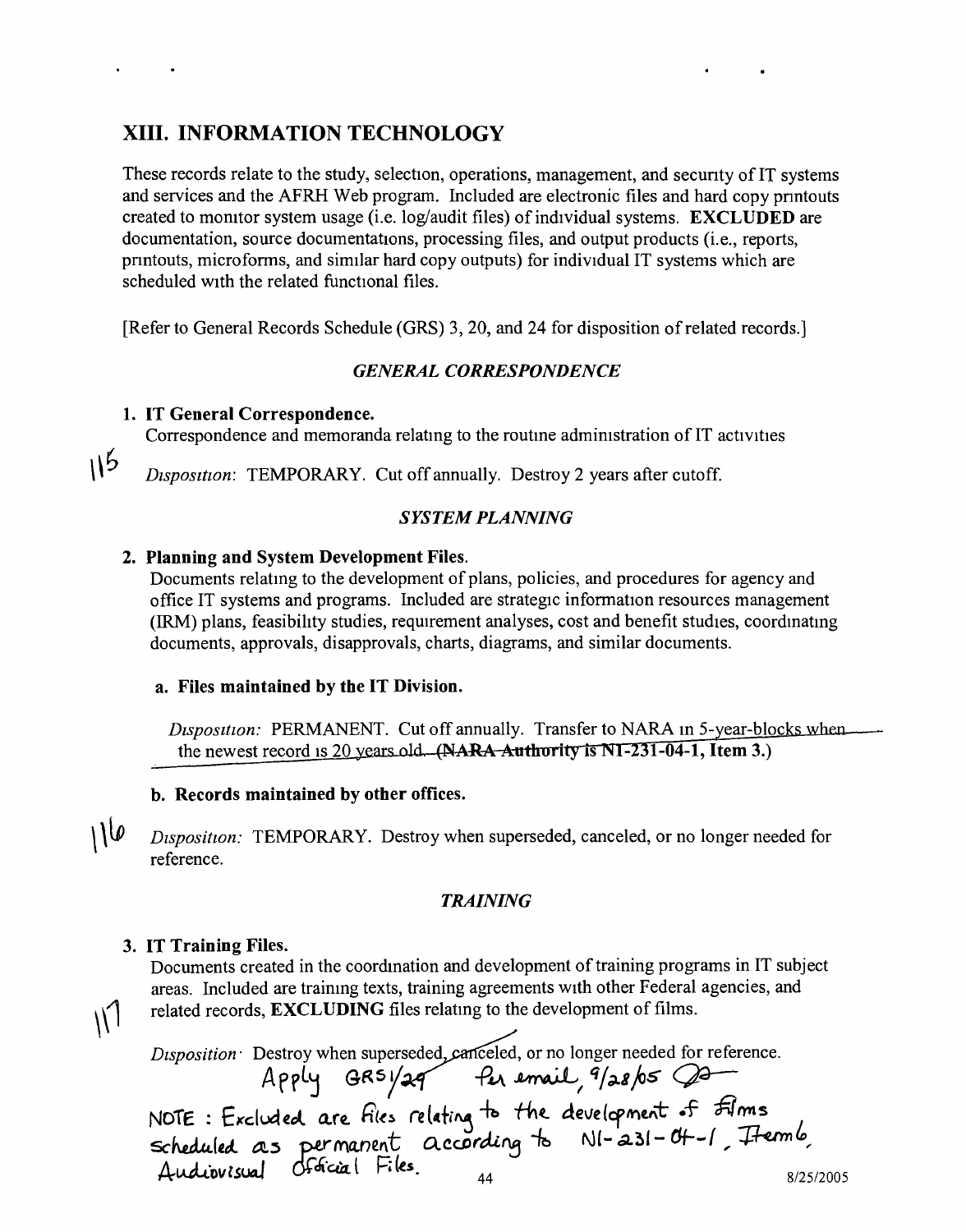#### *WEB PROGRAM*

## **4. Web Site General Management and Services.**

 $\mathcal{W}_1$ 

Documents relating to Web Site management and services, mcludmg development, design,  $118$ operations, and maintenance of the Web Site.

*Disposition* TEMPORARY. Cut off annually. Destroy/delete 5 years after cut off.

## **5. Web Based Application System Development Records.**

## **a. Web based application system development and project control files.**

FIles, regardless of origin, containing project plannmg and approval documentation, such as projected data and similar materials accumulated in the preparation of web based application system design, including budget estimates, and cost justifications for appropriation. Project control files Include memoranda, reports, and other records documenting assignments and progress and completion projects relatmg to the development and maintenance of web based application systems. Also included is software requirement information that relates to costs associated in the development of web based system applications, assessments of integration interface submitted by contractors, Internal reports, vendor review files, and transition and implementation plans.

*Disposition* TEMPORARY. Cut off when records are superseded or become obsolete Destroy/delete 5 years after cut off.

## **b. Web based application system documentation files.**

Files, regardless of origin, containing mformation on software requirements, system specifications, output specifications, codebooks, file structure, user guides, testing results,  $120$ and reports relating to the development and maintenance of web based application systems. Records also relate to applying system secunty and documentmg penodic audits, review, and recertification of the application. Documents on disaster continuity plans and risk analysis are also included.

*Dtsposttton:* TEMPORARY. Cut off when records are superseded or become obsolete Destroy/delete 5 years after cut off.

## **6. Web Policies, Planning, and Procedures.**

Records that document the overall planning of the AFRH Web Site. Included are documents relating to the development, preparation, issuance, and interpretation of directives or regulatory instructions on Web Sites, including mtenm policy and procedures statements.

 $12$ Also included are such records as minutes of meetings, project plans, and decision documents that include matters such as organization and staffing; selection, purpose, and utility of static and dynamic information posted, collected, and removed; and secunty and contingency plans. Included are graphic representations of plans .

*D<sub>1</sub>Sposition* TEMPORARY. Cut off annually. Destroy/delete 5 years after cutoff.

 $\mathcal{C}$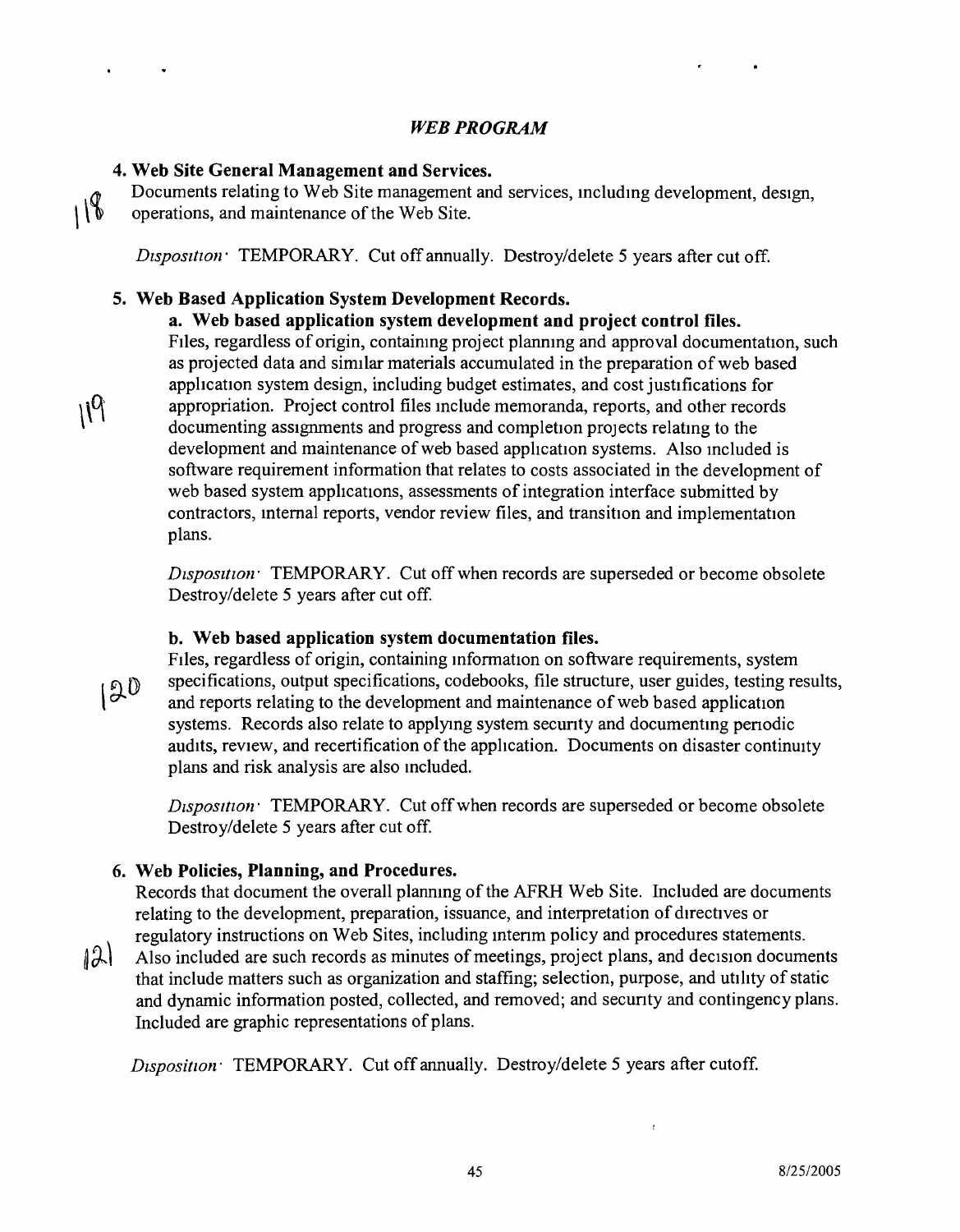#### **7. Implementation Records.**



Records created during the implementation of the Web SIte. Included are such records as system certifications, secunty plans, copyright clearances, and records discussing specific features and pages, selection of software and migration of data, implementation plans, internal and external inquiries and copies of administration and end user records, meeting minutes/notes, and financial files.

*Dtsposuion:* TEMPORARY. Cut off annually. Destroy/delete 5 years after cut off.

#### **8. Recurring Reports and Information Requirements.**

 $123$ 

Recurring reports and one-time information requirements relating to the management and use of the Web SIte.

*Dtspositton:* TEMPORARY. Cut off annually. Destroy/delete 3 years after cut off.

#### **9. Web Site Usage Statistics and Server and Search Engine Logs.**

Information collected for management purposes to evaluate site usage and effectiveness of the Web SIte. Includes information allowing identification of most/least requested

 $124$ documents, type of browser software used to access a Web Site, counts of web hits, and systems used by visitors.

*Disposition:* TEMPORARY. Destroy/delete after 3 months

#### **10. Web Site Content and Code.**

Electronic development and proof files, production files, back-up files, and system archive files that contain data, graphic, pictorial, and/or multimedia documents. Also included is electronic code (such as Hypertext Markup Language) that delmeates the structure,

 $125$ 

appearance, and executable features of documents. These components contam the planned versions of Web Site content and the actual Web Site content available to users at any given point in time Also mcluded are templates that record how information is displayed on a page and to mamtain consistency on a SIte.

#### *NOTE:* **This disposition applies to a Web Site that is informational. A change in the purpose of the Web Site to offer business transactions may require re-scheduling. Contact NARA for specific guidance.**

*Disposition:* TEMPORAY. Destroy when superseded or removed.

NWML